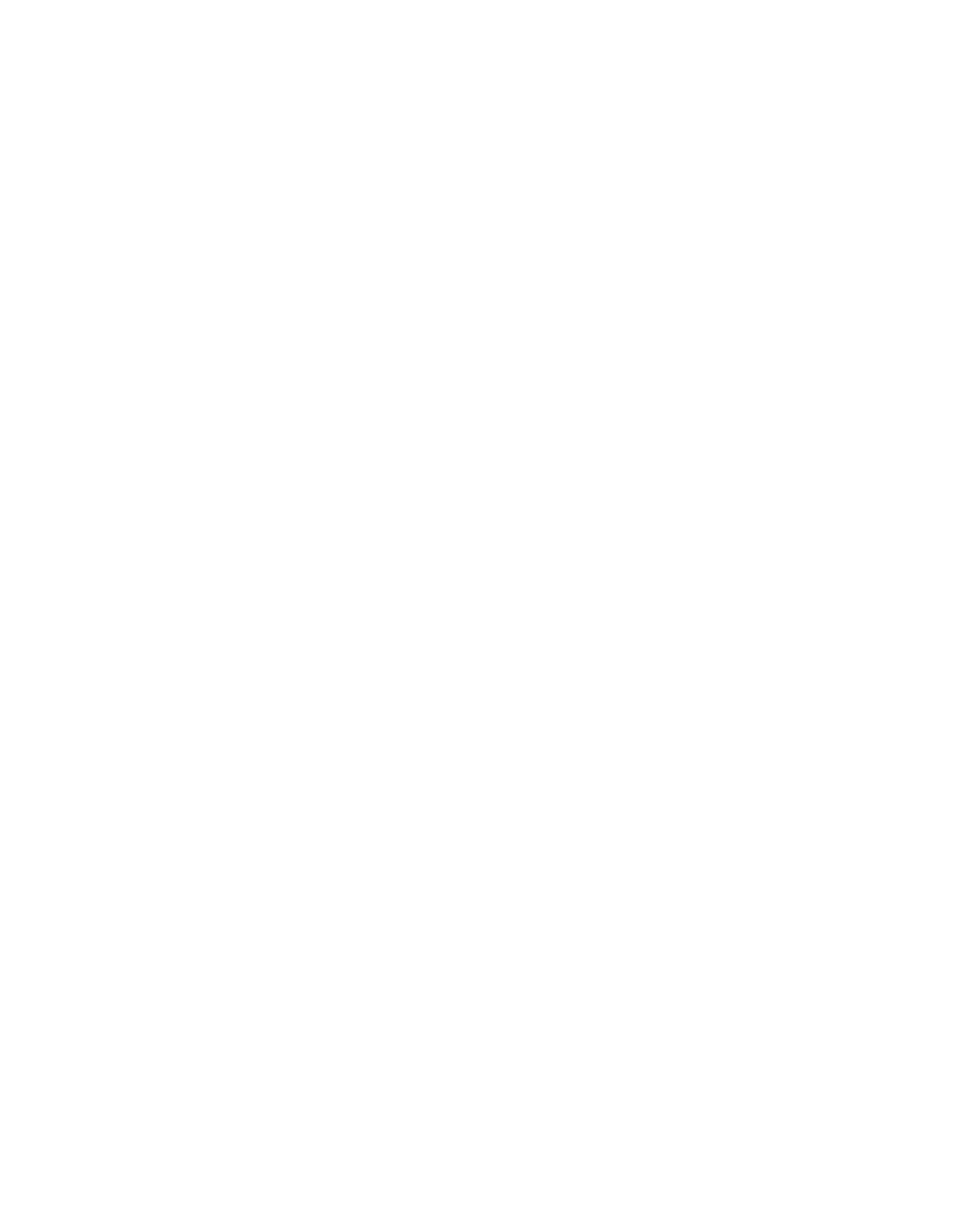

# **Coca-Cola European Partners plc**

# **LETTER FROM THE CHAIRMAN**

**5 April 2019**

Dear Shareholder

## **Annual General Meeting of Coca-Cola European Partners plc (the ''Company'' or ''CCEP'')**

I am delighted to enclose the Notice of Meeting for CCEP's third Annual General Meeting (''AGM''). The AGM is to be held at Pemberton House, Bakers Road, Uxbridge UB8 1EZ, United Kingdom on 29 May 2019 at 3.30pm.

The Notice sets out the resolutions to be proposed, together with the explanatory and guidance notes for Shareholders who wish to vote electronically or by post. Proxy appointment forms are also enclosed. If you have requested a printed copy of CCEP's Integrated Report and Accounts for the year ended 31 December 2018 (the "2018 Integrated Report"), it has been included in this pack.

If you asked to receive the 2018 Integrated Report electronically, please accept this letter as notification that CCEP's 2018 Integrated Report has now been published on our website: www.ccep.com.

#### **Business of the AGM**

Other than Resolutions 17 and 20 (the latter of which deals with an authority to buy back CCEP's own shares off-market), the proposed Resolutions are standard resolutions that are expected to be dealt with at a UK listed company's AGM. If you are unable to attend the meeting but have any questions on the business to be discussed, we would like to hear from you ahead of the meeting. Please send your questions to me, care of the Company Secretary at Coca-Cola European Partners plc, Pemberton House, Bakers Road, Uxbridge UB8 1EZ, United Kingdom.

The Board believes that it is in the best interests of shareholders that CCEP has the flexibility to return cash to shareholders by buying back shares. The Board believes that the best way to facilitate this is to pass Resolutions 17, 19 and 20.

Resolution 22 seeks shareholder approval to amend CCEP's Articles of Association. In summary, the changes proposed, if approved, will: (i) remove the upper limit on the number of directors who may serve on the Board at any one time; and (ii) provide directors with the ability to appoint another director to be his or her alternate in a situation where the former is unable to attend a Board meeting.

#### **Rule 9 waiver granted by the Panel on Takeovers and Mergers (the ''Panel'') in favour of Olive Partners, S.A. (''Olive'') – Resolution 17**

CCEP has applied to the Panel for a waiver of Rule 9 of the Takeover Code in order to permit the buyback authorities proposed under Resolutions 19 and 20 without requiring Olive to make a general offer to shareholders which Olive would otherwise be obliged to do.

The Takeover Code is administered by the Panel and applies to CCEP because it is a UK public company. The Panel is the UK body which provides a framework for takeovers in the UK and ensures fair and equal treatment of shareholders in relation to takeovers. Accordingly, the Panel was consulted at an early stage regarding the waiver of Rule 9 of the Takeover Code. It has reviewed Resolution 17 and has agreed, subject to the approval of the shareholders of CCEP other than Olive or any concert party of Olive (the ''Independent Shareholders''), to waive the requirement for Olive and any person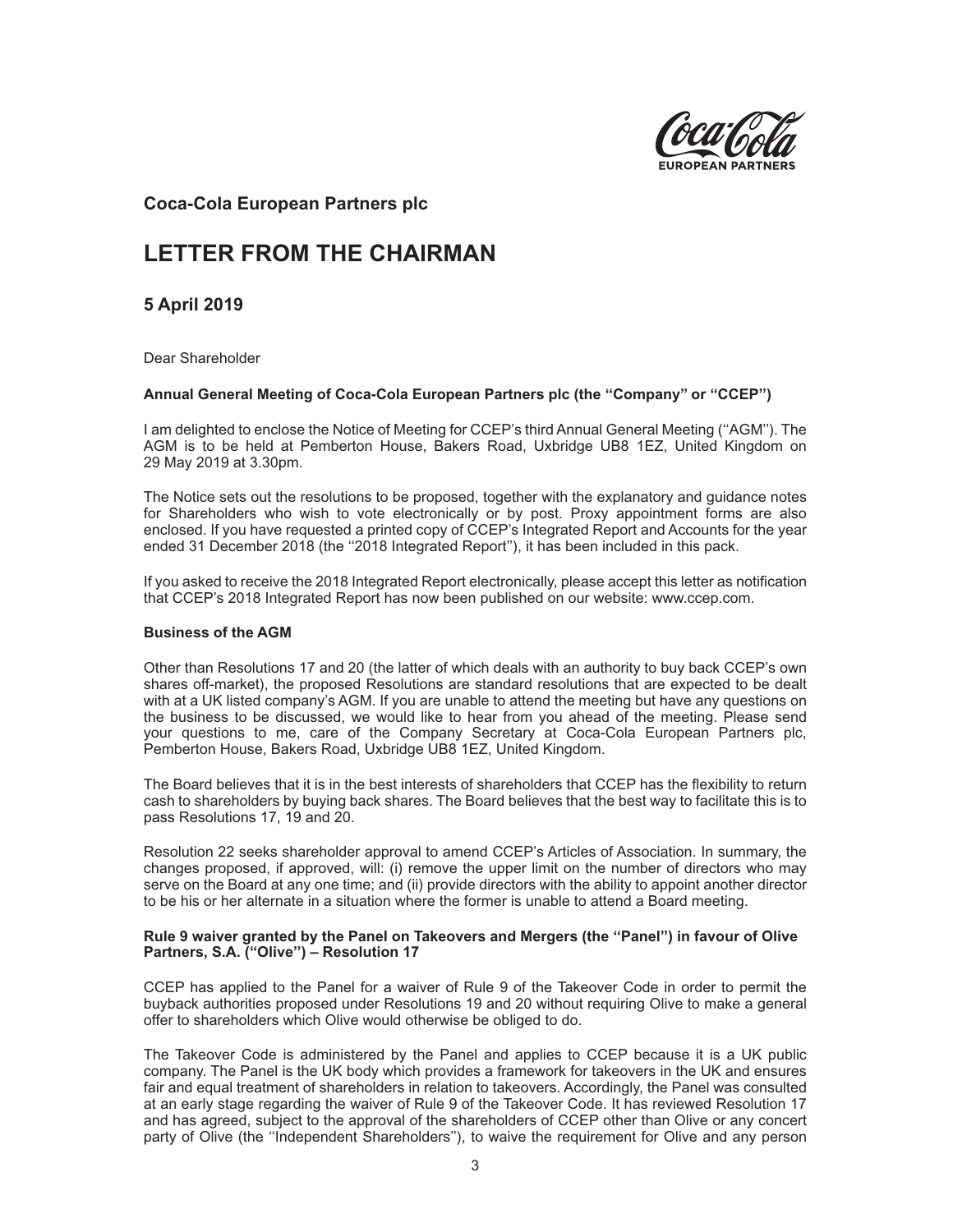acting in concert with Olive to make a general offer to all Shareholders where such an obligation would arise as a result of purchases by CCEP of up to 47,217,708 ordinary shares of €0.01 each (the ''Ordinary Shares'') pursuant to Resolutions 19 and 20. Under the proposed Resolution 17 we are asking the Independent Shareholders for such approval. An explanation of the reasons for such a request and the background to the obligation arising from Rule 9 of the Takeover Code are set out in the Explanatory Notes to Resolution 17 and in Part IV of this document.

#### **Voting**

Your vote is important to us. You can vote by:

- submitting your proxy instruction/vote online;
- completing, signing and returning the enclosed form of proxy; or
- attending and voting in person at the AGM.

All resolutions will be put to a vote by poll. It is the view of the Directors that this will result in a fairer and more accurate indication of the views of the Shareholders as a whole. On a poll, each Shareholder has one vote for every share held.

The final results of voting will be announced shortly after the meeting and published on CCEP's website (www.ccep.com). These results will incorporate both the votes cast by non-attending Shareholders prior to the meeting, and the votes cast by Shareholders attending the meeting.

#### **Recommendation**

Your Board believes that each Resolution to be proposed at the AGM is in the best interests of CCEP and Shareholders as a whole and recommends that you vote in favour of all Resolutions. I and my fellow Directors, José Ignacio Comenge Sánchez-Real, Álvaro Gómez-Trénor Aguilar, Alfonso Líbano Daurella and Mario Rotllant Solá, being nominated to the Board by CCEP's shareholder Olive (the ''Olive Nominated Directors'') did not participate in the Board's recommendation with regard to Resolution 17 as, in accordance with the provisions of the Takeover Code, it is the percentage increase in Olive's interest in Ordinary Shares that is the subject of the waiver under Resolution 17. Accordingly, the Directors, with the exceptions just described, recommend Shareholders to vote in favour of the Resolutions, as they intend to do in respect of their own shareholdings, save that Olive and the Olive Nominated Directors will not vote in respect of their shareholdings on Resolution 17, in which they are considered to be interested. As at 2 April 2019 (being the latest practicable date prior to the publication of this Notice), the Directors' shareholdings amounted to, in aggregate, 49,901,684 Ordinary Shares, representing approximately 10.5684% of the total voting rights of the Company. As at 2 April 2019, Olive's shareholding amounted to 166,128,987 Ordinary Shares, representing approximately 35.1836% of the total voting rights of the Company. The Olive Nominated Directors have no direct shareholding in the Company.

The Directors, other than the Olive Nominated Directors, (the ''Non-Olive Directors'') who have been so advised by Credit Suisse, consider Resolution 17 to be in the best interests of the Independent Shareholders. In providing its advice to the Non-Olive Directors, Credit Suisse has taken account of the Non-Olive Directors' commercial assessments. The Non-Olive Directors also consider Resolution 17 to be in the best interests of CCEP and the Shareholders as a whole. Accordingly, the Non-Olive Directors unanimously recommend that the Independent Shareholders vote in favour of Resolution 17, as they intend to do in respect of their own shareholdings, which, as at 2 April 2019 (being the latest practicable date prior to the publication of this Notice) amounted to, in aggregate, 209,262 Ordinary Shares, representing approximately 0.0443% of the total voting rights of the Company.

Yours faithfully,

**Sol Daurella** Chairman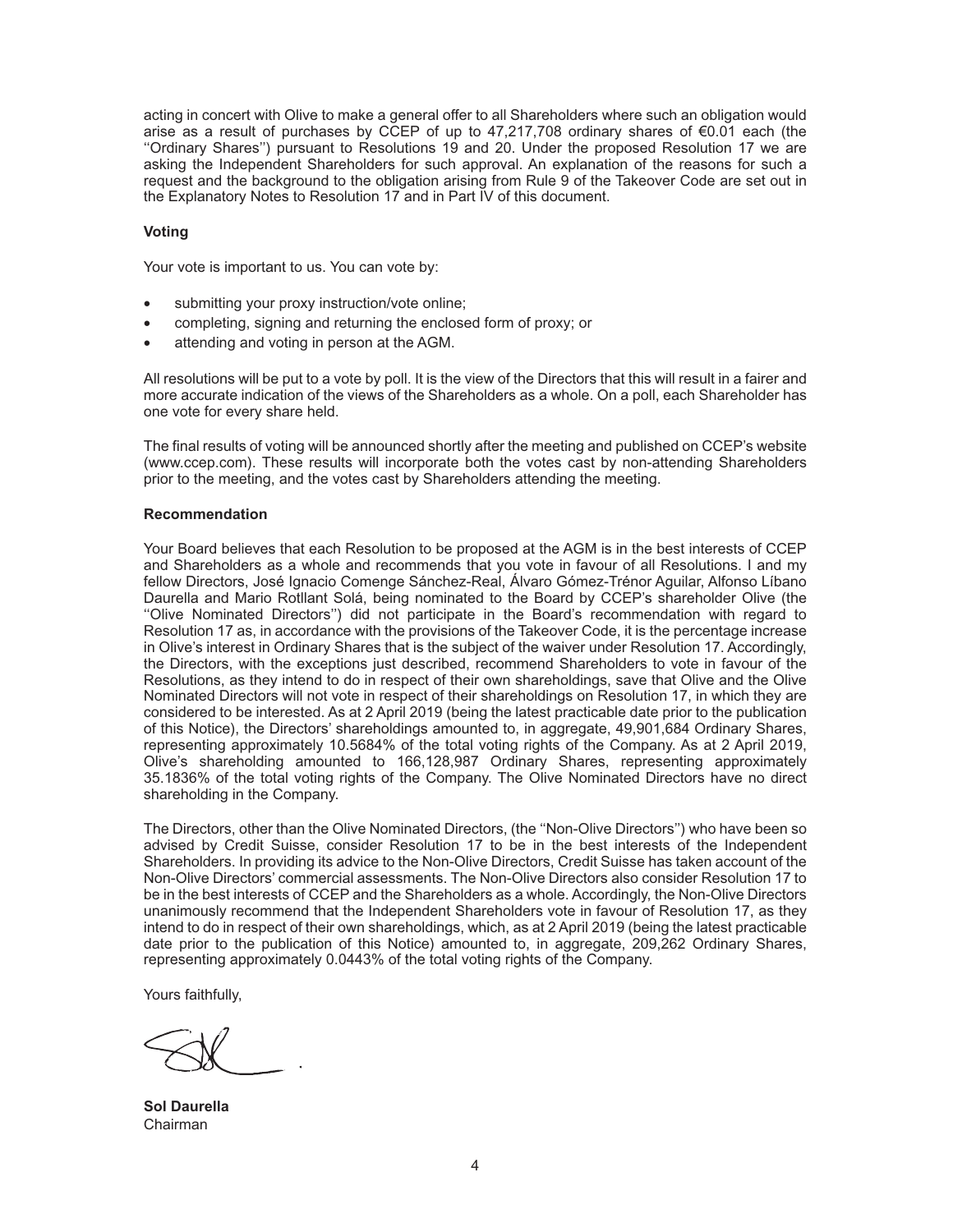

# **Part I**

# **NOTICE OF MEETING**

Notice is hereby given that the AGM of the Company will be held at Pemberton House, Bakers Road, Uxbridge UB8 1EZ, United Kingdom on 29 May 2019 at 3.30pm. You will be asked to consider and if thought fit to pass the resolutions below.

Resolutions 1 to 17 will be proposed as ordinary resolutions, which require more than half of votes to be cast in favour to pass. Resolutions 18 to 22 will be proposed as special resolutions, which require at least three quarters of votes to be cast in favour to pass. All Resolutions will be voted on by poll. Explanatory Notes to the Resolutions are set out on pages 10 to 22 of this document.

Resolution 17 will be proposed as an ordinary resolution where only votes cast by Independent Shareholders will be counted. This means that, for Resolution 17 to be passed, more than half of those votes cast by Independent Shareholders on the poll must be in favour of the resolution. Olive has confirmed to the Company that it, and any person acting in concert with it, will abstain from voting on Resolution 17. For more information, see the Explanatory Notes to Resolution 17 on pages 17 to 18 of this document.

#### ORDINARY RESOLUTIONS

#### Resolution 1 - **Receipt of the Report and Accounts**

THAT the audited accounts of the Company for the financial year ended 31 December 2018 together with the reports of the Directors and of the Auditor be hereby received.

#### Resolution 2 - **Approval of the Directors' Remuneration Report**

THAT the Directors' Remuneration Report (excluding the overview of the remuneration policy set out on page 78 of the 2018 Integrated Report) for the financial year ended 31 December 2018, set out on pages 76 to 87 of the 2018 Integrated Report, be hereby approved.

#### Resolutions 3 to 12 - **Election and Re-election of Directors**

- Resolution 3 THAT Nathalie Gaveau be elected as a director of the Company.
- Resolution 4 THAT Dagmar Kollmann be elected as a director of the Company with effect from the end of the AGM.
- Resolution 5 THAT Lord Mark Price be elected as a director of the Company with effect from the end of the AGM.
- Resolution 6 THAT José Ignacio Comenge Sánchez-Real be re-elected as a director of the Company.
- Resolution 7 THAT Francisco Crespo Benitez be re-elected as a director of the Company.
- Resolution 8 THAT Irial Finan be re-elected as a director of the Company.
- Resolution 9 THAT Damian Gammell be re-elected as a director of the Company.
- Resolution 10 THAT Álvaro Gómez-Trénor Aguilar be re-elected as a director of the Company.
- Resolution 11 THAT Alfonso Líbano Daurella be re-elected as a director of the Company.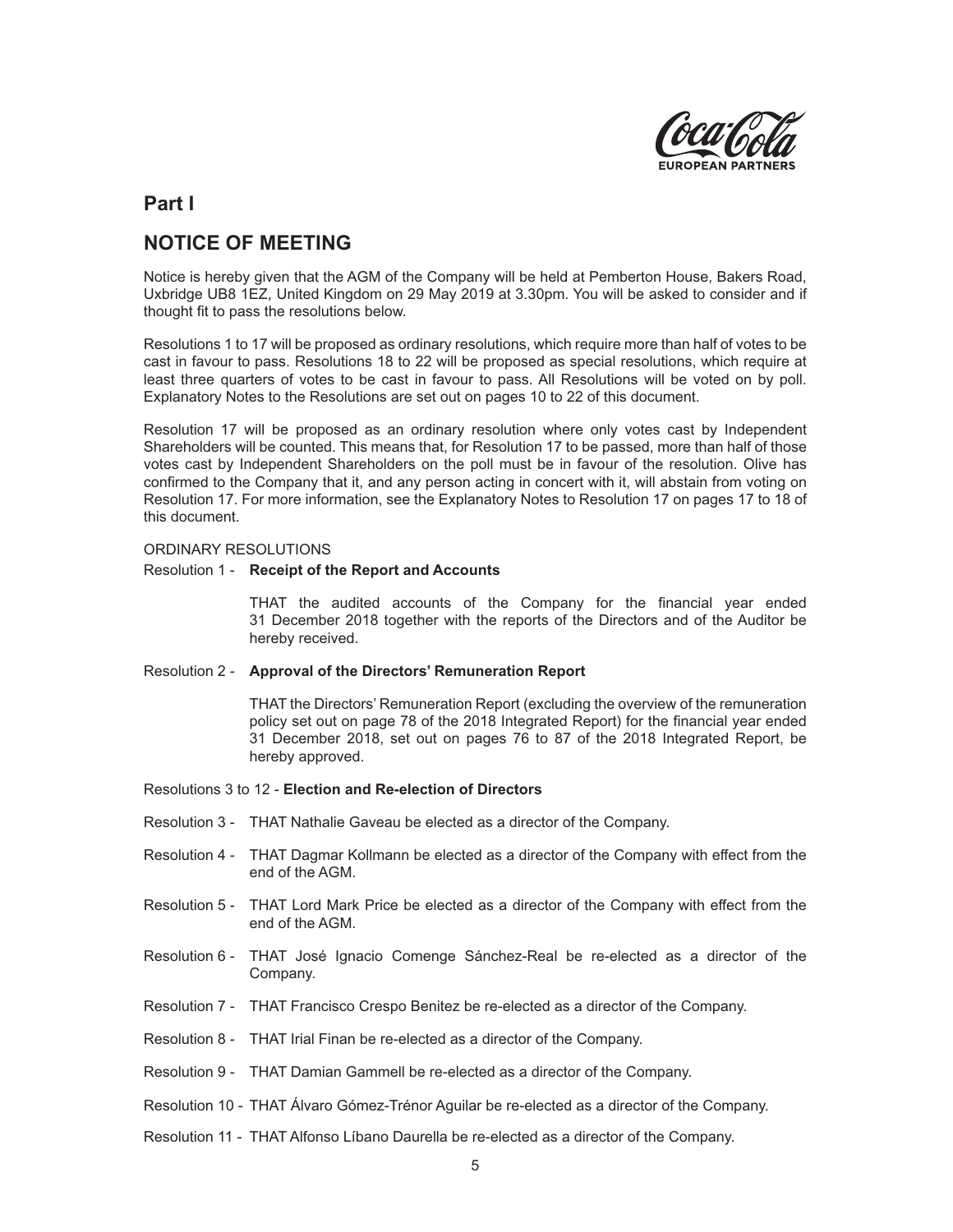Resolution 12 - THAT Mario Rotllant Solá be re-elected as a director of the Company.

## Resolution 13 - **Reappointment of the Auditor**

THAT Ernst & Young LLP be reappointed as Auditor of the Company until the next AGM.

#### Resolution 14 - **Remuneration of the Auditor**

THAT the Board, acting through the Audit Committee of the Board, be authorised to determine the remuneration of the Auditor.

#### Resolution 15 - **Political Donations**

THAT, in accordance with sections 366 and 367 of the Companies Act 2006, the Company and all companies that are its subsidiaries at any time during the period for which this Resolution is effective are authorised, in aggregate, to:

- (a) make political donations to political parties and/or independent election candidates not exceeding £50,000 in the UK and £50,000 in the rest of Europe in total;
- (b) make political donations to political organisations other than political parties not exceeding £50,000 in the UK and £50,000 in the rest of Europe in total; and
- (c) incur political expenditure not exceeding £50,000 in the UK and £50,000 in the rest of Europe in total,

(as such terms are defined in sections 363 to 365 of the Companies Act 2006) in each case during the period commencing on the date of this Resolution and ending on the date of the AGM of the Company to be held in 2020 or, if earlier, until close of business on Tuesday, 30 June 2020, provided that the authorised sum referred to in paragraphs (a), (b) and (c) above may be comprised of one or more amounts in different currencies which, for the purposes of calculating that authorised sum, shall be converted into pounds sterling at such rate as the Board may in its absolute discretion determine on the day on which the relevant donation is made or the relevant expenditure is incurred or, if earlier, on the day on which the Company or its subsidiary enters into any contract or undertaking in relation to such donation or expenditure (or, if such day is not a business day, the first business day thereafter).

#### Resolution 16 - **Authority to allot new shares**

THAT the Board be generally and unconditionally authorised, without prejudice to the authority conferred on it by ordinary resolution passed on 26 May 2016 but in substitution for all additional subsisting authorities, to allot shares in the Company and to grant rights to subscribe for or convert any security into shares in the Company:

- (a) up to a nominal amount of  $\epsilon$ 1,573,923.60 (such amount to be reduced by any allotments or grants made under paragraph (b) below in excess of such sum); and
- (b) comprising equity securities (as defined in the Companies Act 2006) up to a nominal amount of €3,147,847.21 (such amount to be reduced by any allotments or grants made under paragraph (a) above) in connection with an offer by way of a rights issue:
	- (i) to ordinary shareholders in proportion (as nearly as may be practicable) to their existing holdings; and
	- (ii) to holders of other equity securities as required by the rights of those securities or as the Board otherwise considers necessary,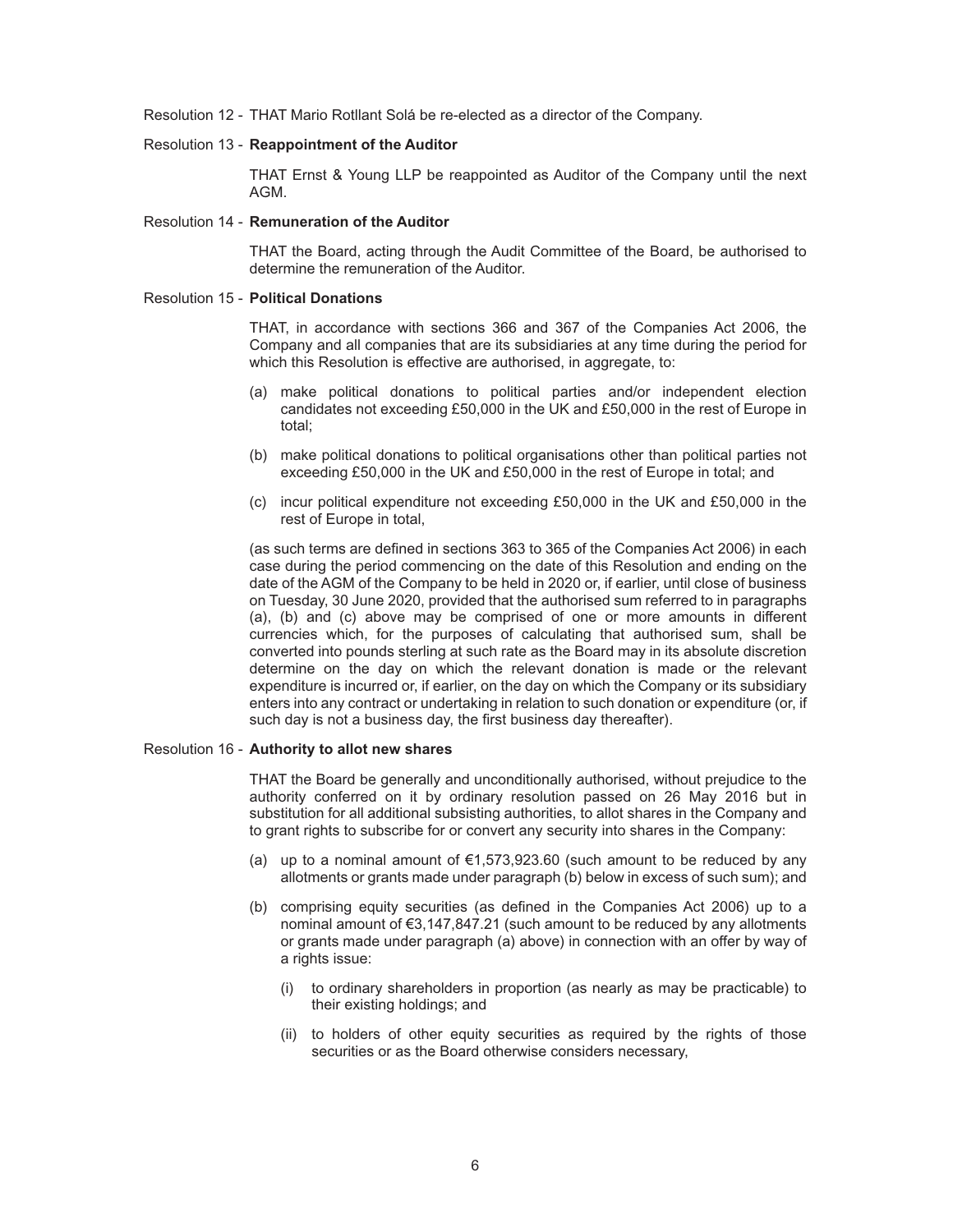and so that the Board may impose any limits or restrictions and make any arrangements which it considers necessary or appropriate to deal with treasury shares, fractional entitlements, record dates, legal, regulatory or practical problems in, or under the laws of, any territory or any other matter,

such authority to apply until the end of next year's AGM or, if earlier, until the close of business on Tuesday, 30 June 2020, but in each case during this period the Company may make offers and enter into agreements which would, or might, require shares to be allotted or rights to subscribe for or convert securities into shares to be granted after the authority ends and the Board may allot shares or grant rights to subscribe for or convert securities into shares under any such offer or agreement as if the authority had not ended.

#### Resolution 17 - **Waiver of mandatory offer provisions set out in Rule 9 of the Takeover Code**

THAT approval be granted for the waiver by the Panel on Takeovers and Mergers of any obligation that could arise, pursuant to Rule 9 of the Takeover Code, for Olive, or any persons acting in concert with Olive, to make a general offer for all the ordinary issued share capital of the Company, following any increase in the percentage of shares of the Company carrying voting rights in which Olive and any persons acting in concert with Olive are interested resulting from the exercise by the Company of the authority to purchase up to 47,217,708 of its own ordinary shares of €0.01 each granted to the Company pursuant to Resolutions 19 and 20 below, subject to the following limitations and provisions:

- (a) no approval for such waiver is given where the resulting interest of Olive, together with the interest of those acting in concert with Olive, exceeds 39.0929% or more of the shares of the Company carrying voting rights; and
- (b) such approval shall expire at the end of next year's annual general meeting (or, if earlier, the close of business on Tuesday, 30 June 2020).

Resolution 17 shall be voted on by the Independent Shareholders by a poll.

#### SPECIAL RESOLUTIONS

#### Resolution 18 - **Authority to disapply pre-emption rights**

THAT, if Resolution 16 *Authority to allot new shares* is passed, the Board be given power to allot equity securities (as defined in the Companies Act 2006) for cash under the authority given by that resolution and/or to sell ordinary shares of €0.01 each held by the Company as treasury shares for cash as if section 561 of the Companies Act 2006 did not apply to any such allotment or sale, such power to be limited:

- (a) to the allotment of equity securities and sale of treasury shares in connection with an offer of, or invitation to apply for, equity securities (but in the case of the authority granted under paragraph (b) of Resolution 16, by way of a rights issue only):
	- (i) to ordinary shareholders in proportion (as nearly as may be practicable) to their existing holdings; and
	- (ii) to holders of other equity securities, as required by the rights of those securities, or as the Board otherwise considers necessary,

and so that the Board may impose any limits or restrictions and make any arrangements which it considers necessary or appropriate to deal with treasury shares, fractional entitlements, record dates, legal, regulatory or practical problems in, or under the laws of, any territory or any other matter; and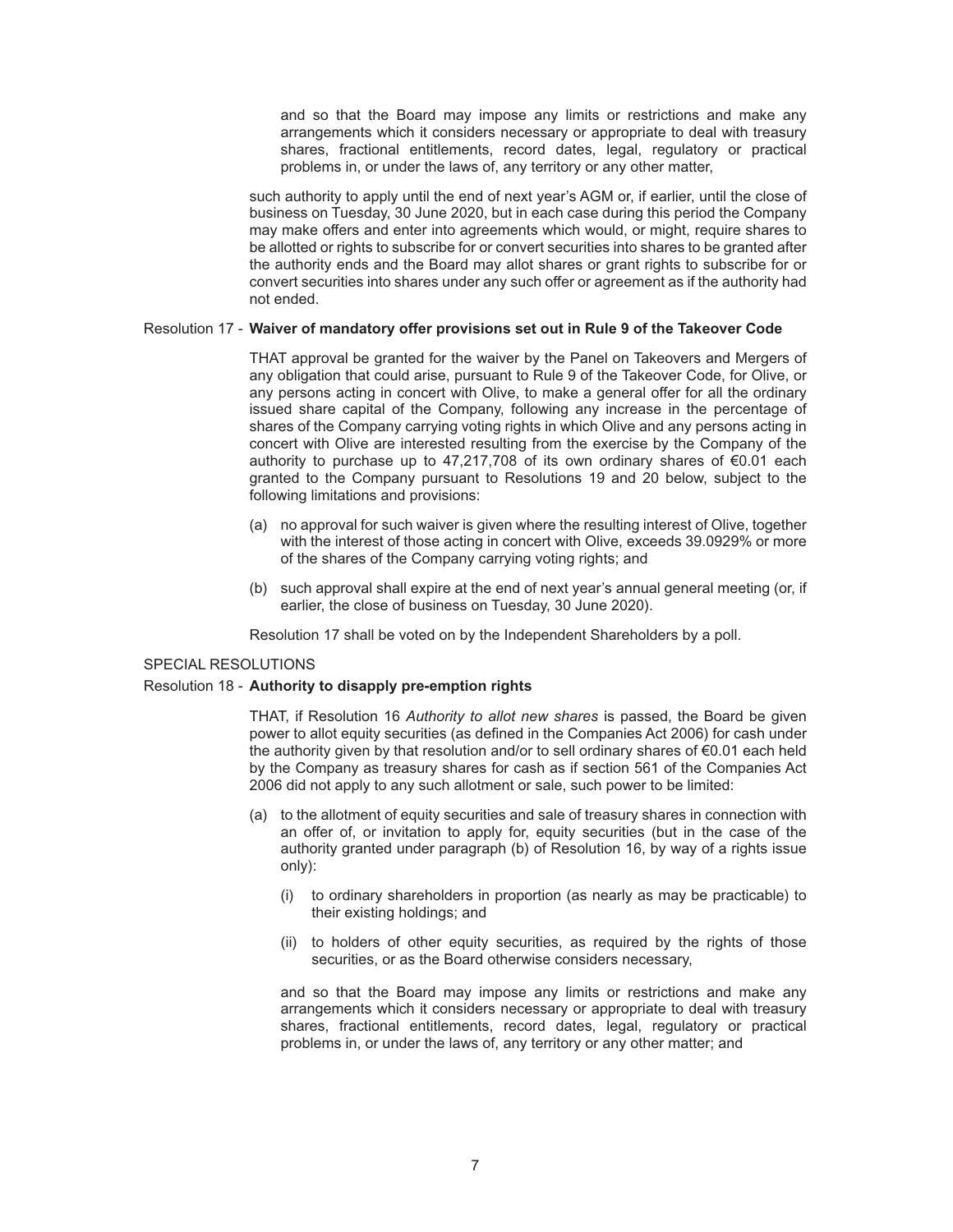(b) in the case of the authority granted under paragraph (a) of Resolution 16 and/or in the case of any sale of treasury shares, to the allotment of equity securities or sale of treasury shares (otherwise than under paragraph (a) above) up to a nominal amount of €236,088.54,

such power to apply until the end of next year's annual general meeting or, if earlier, until the close of business on Tuesday, 30 June 2020, but in each case during this period the Company may make offers, and enter into agreements, which would, or might, require equity securities to be allotted (and treasury shares to be sold) after the power ends and the Board may allot equity securities (and sell treasury shares) under any such offer or agreement as if the power had not ended.

#### Resolution 19 - **Authority to purchase own shares on market**

THAT, if Resolution 17 *Waiver of mandatory offer provisions set out in Rule 9 of the Takeover Code* is passed, the Company be authorised for the purposes of section 701 of the Companies Act 2006 to make one or more market purchases (as defined in section 693(4) of the Companies Act 2006) of its ordinary shares of €0.01 each (the ''Ordinary Shares'') provided that the:

- (a) maximum aggregate number of Ordinary Shares hereby authorised to be purchased is 47,217,708, such limit to be reduced by:
	- (i) the number of Ordinary Shares purchased or agreed to be purchased by the Company after 2 April 2019 and before 29 May 2019 pursuant to the authority granted at the Company's 2018 AGM; and
	- (ii) the number of Ordinary Shares purchased pursuant to the authority granted at Resolution 20;
- (b) minimum price (exclusive of expenses) which may be paid for an Ordinary Share is €0.01; and
- (c) the maximum price (exclusive of expenses) which may be paid for an Ordinary Share is the highest of:
	- (i) an amount equal to 5% above the average market value of an Ordinary Share purchased on the trading venue where the purchase is carried out for the five business days immediately preceding the day on which that Ordinary Share is contracted to be purchased; and
	- (ii) the higher of the price of the last independent trade and the highest current independent bid for an Ordinary Share on the trading venue where the purchase is carried out at the relevant time,

such authority to apply until the end of next year's annual general meeting or, if earlier, until the close of business on Tuesday, 30 June 2020, but during this period the Company may enter into a contract to purchase Ordinary Shares, which would, or might, be completed or executed wholly or partly after the authority ends and the Company may purchase Ordinary Shares pursuant to any such contract as if the authority had not ended.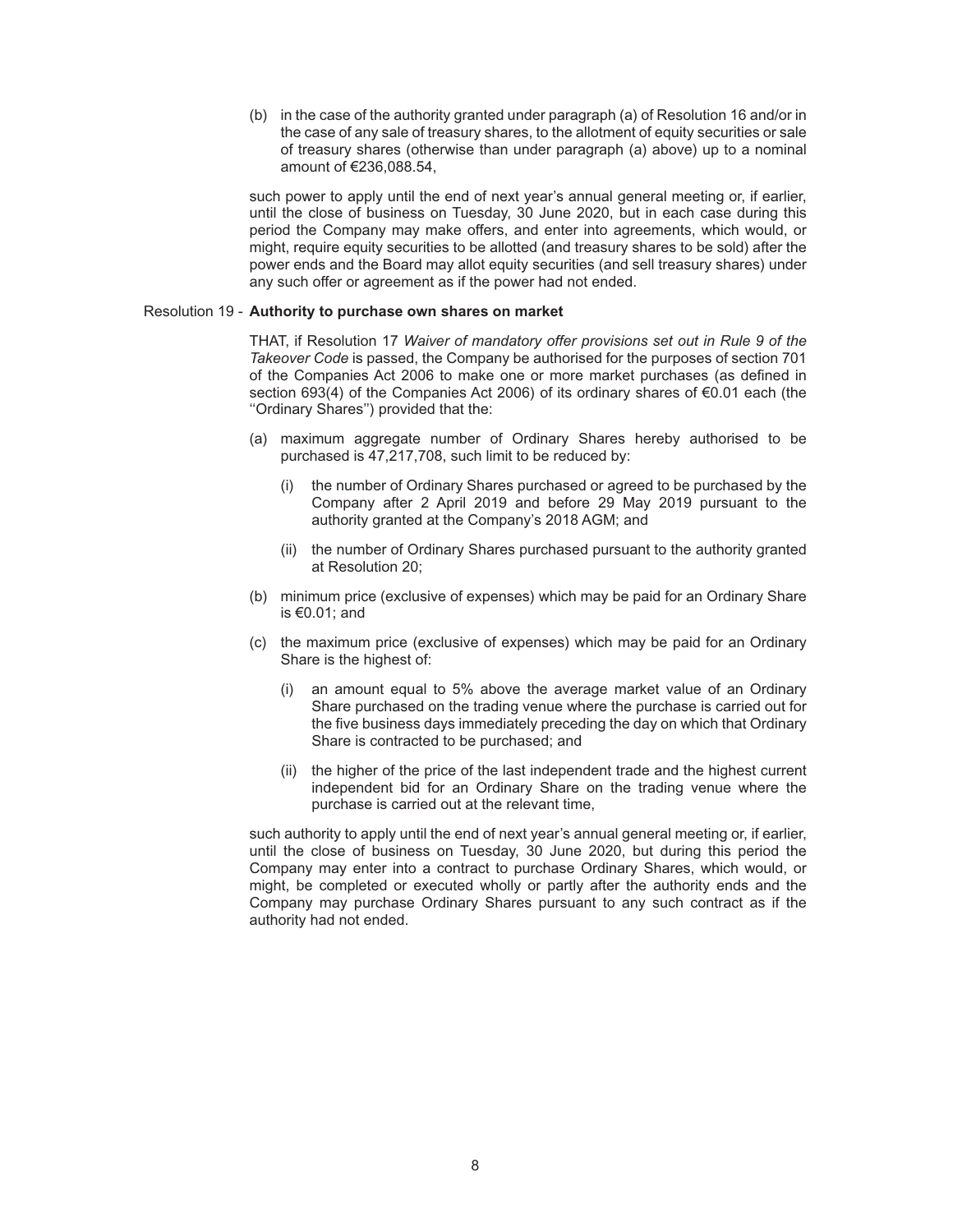#### Resolution 20 - **Authority to purchase own shares off market**

THAT, if Resolution 17 *Waiver of mandatory offer provisions set out in Rule 9 of the Takeover Code* is passed, for the purposes of section 694 of the Companies Act 2006, the terms of the buyback contracts entered into conditionally on the passing of this resolution or to be entered into between the Company and any or all of Deutsche Bank Securities Inc., Deutsche Bank AG, London Branch, Deutsche Bank AG, Frankfurt Branch, Deutsche Bank AG, New York Branch, HSBC Securities (USA) Inc., HSBC Bank USA, N.A., HSBC Bank plc, Credit Suisse Securities (Europe) Ltd, Credit Suisse Securities (USA) LLC, BNP Paribas Securities Corp, Exane SA and BNP Paribas respectively (in the form produced to the meeting and made available at the Company's registered office for not less than 15 days ending with the date of the meeting) (each a ''Contract'' and, collectively, the ''Contracts'') are approved and the Company be authorised to undertake off-market purchases (within the meaning of section 693(2) of the Companies Act 2006) of its ordinary shares of €0.01 each (the ''Ordinary Shares'') and pursuant to such Contracts, provided that the maximum aggregate number of Ordinary Shares hereby authorised to be purchased is 47,217,708, such limit to be reduced by:

- (a) the number of Ordinary Shares purchased or agreed to be purchased by the Company after 2 April 2019 and before 29 May 2019 pursuant to the authority granted at the Company's 2018 AGM; and
- (b) the number of Ordinary Shares purchased pursuant to the authority granted at Resolution 19.

Such authority shall apply until the end of next year's annual general meeting or, if earlier, until the close of business on Tuesday, 30 June 2020, but during this period the Company may agree to purchase Ordinary Shares pursuant to any Contract, even if such purchase would, or might, be completed or executed wholly or partly after the authority ends and the Company may accordingly purchase such Ordinary Shares pursuant to any such Contract as if the authority had not ended.

#### Resolution 21 - **Notice period for general meetings other than annual general meetings**

THAT the Directors be authorised to call general meetings (other than an annual general meeting) on not less than 14 clear days' notice, such authority shall apply until the end of next year's annual general meeting or, if earlier, until the close of business on Tuesday, 30 June 2020.

## Resolution 22 - **Amendment of the Articles of Association**

THAT the Articles of Association of the Company produced to the meeting and initialled by the Chairman of the meeting for identification purposes be adopted as the Articles of Association of the Company in substitution for, and to the exclusion of, the existing Articles of Association.

#### By order of the Board

#### **Clare Wardle**

Company Secretary

5 April 2019

Registered Office: Pemberton House Bakers Road **Uxbridge** UB8 1EZ United Kingdom

Registered in England and Wales No. 09717350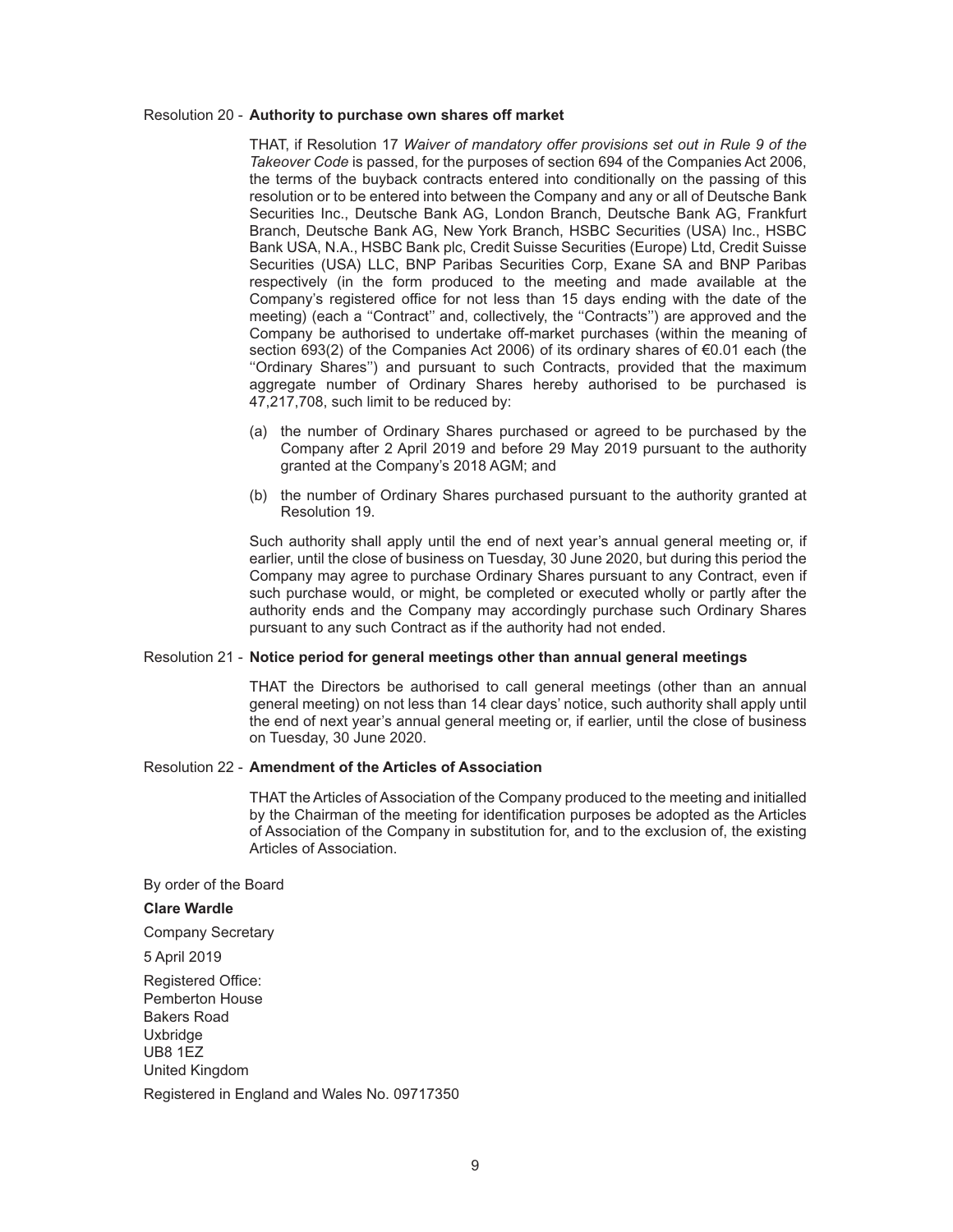# **Part II**

# **EXPLANATORY NOTES ON RESOLUTIONS**

## **Resolution 1 - Receipt of the Report and Accounts**

We are required by the Companies Act 2006 to present the Strategic Report and the Reports of the Directors and the Auditor and CCEP's audited accounts for the financial year ended 31 December 2018. This is available on ir.ccep.com/financial-reports/annual-reports.

CCEP's Articles of Association (the ''Articles'') permit the Directors to pay interim dividends, which is CCEP's current practice.

## **Resolution 2 - Approval of the Directors' Remuneration Report**

Under company law, quoted companies are required to present to their shareholders for approval a Directors' Remuneration Report. Our Directors' Remuneration Report (excluding the overview of the remuneration policy set out on page 78 of the 2018 Integrated Report) for the year ended 31 December 2018 appears on pages 76 to 87 of the 2018 Integrated Report and is available on ir.ccep.com/financial-reports/annual-reports. This resolution is advisory and will not affect the future remuneration of the Directors.

## **Resolutions 3 to 12 - Election and Re-election of Directors**

Under CCEP's Articles, certain Directors are required to retire and be re-elected at each AGM. The Articles require all Directors to retire and stand for re-election, except for the initial independent Directors as identified in the Articles, and the initial Chairman and initial Chief Executive Officer. In respect of the initial independent Directors, under CCEP's Articles, at each of the 2019, 2020 and 2021 annual general meetings, three such Directors are to be identified by the Board to retire from office and may offer themselves for re-election.

Resolutions 3 to 5 relate to the election of Nathalie Gaveau, Dagmar Kollmann and Lord Mark Price while Resolutions 6 to 12 relate to the re-election of José Ignacio Comenge Sánchez-Real, Francisco Crespo Benítez, Irial Finan, Damian Gammell, Álvaro Gómez-Trénor Aguilar, Alfonso Líbano Daurella and Mario Rotllant Solá. If approved, the appointments of Dagmar Kollmann and Lord Mark Price will be effective from the end of the AGM.

L. Phillip Humann and Curtis R. Welling will step down from their roles as Directors with effect from the end of the AGM and are therefore not standing for re-election.

Summarised biographies of the Directors standing for election and re-election are set out below (fuller biographies are available on the website for the Directors at the date of this document). In respect of each such Director, the strengths and experiences set out below indicates why their contribution is, and continues to be, important to the Company's long-term sustainable success.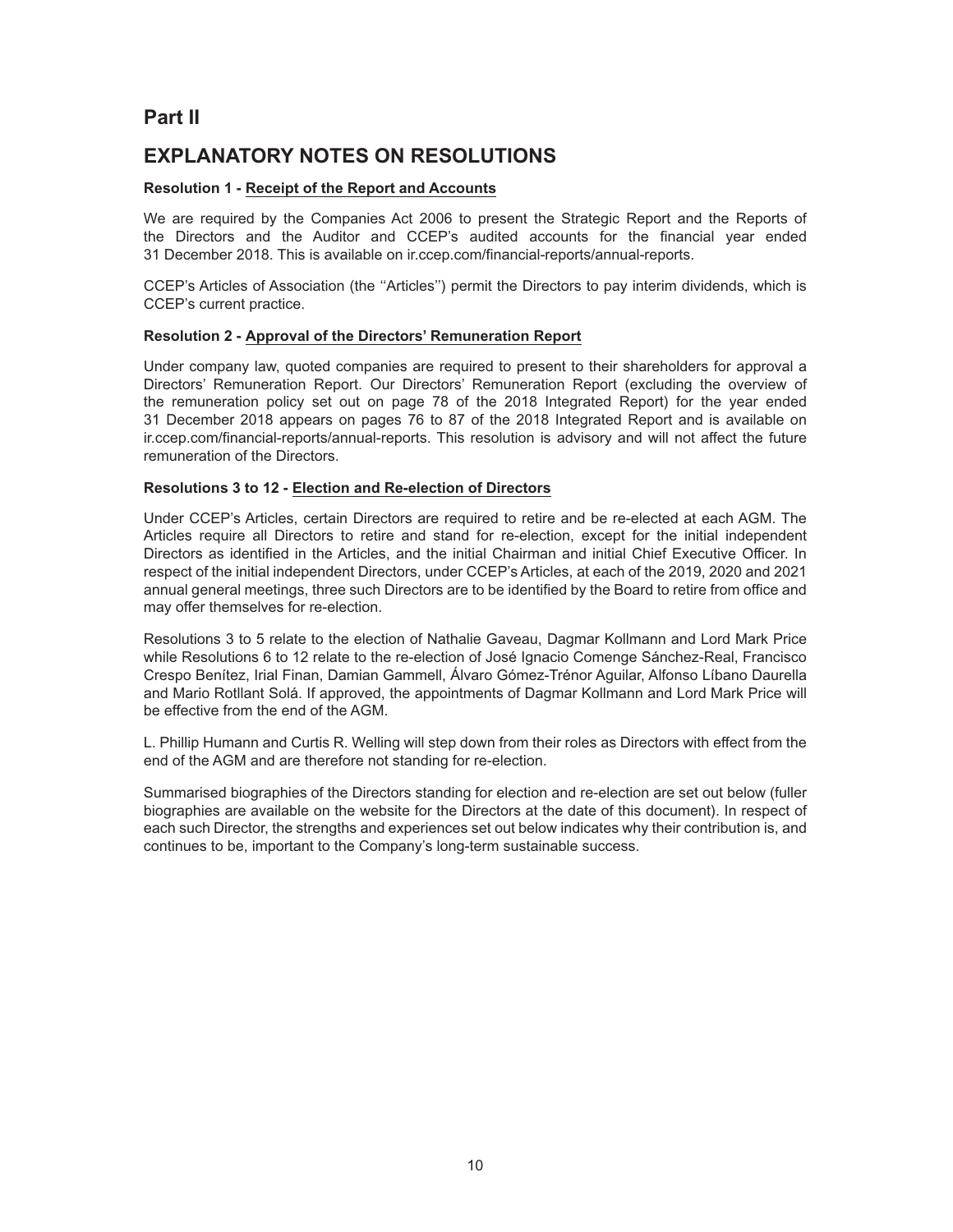## *Nathalie Gaveau*

Non-executive Director Member of the Corporate Social Responsibility Committee

**Date appointed to the Board:**

January 2019

# **Independent:**

Yes

## **Key strengths/experience:**

- Successful tech entrepreneur
- Expert in e-commerce and digital transformation, mobile, data and social marketing
- International consumer goods experience

## **Key external commitments:**

Non-executive director of Calida Group and HEC Paris

## **Previous roles:**

Founder and CEO of Shopcade, Interactive Business Director of the TBWA Tequila Group, Asia Pacific E-business and CRM Manager for Club Med, Co-founder and Managing Director of Priceminister, Financial Analyst for Lazard

*Dagmar Kollmann*

Non-executive Director

**Date appointed to the Board:**

Proposed for May 2019

# **Independent:**

Yes

## **Key strengths/experience:**

- Expert in finance and international listed groups
- Thorough understanding of capital markets and M&A
- Extensive commercial and investor relations experience

## **Key external commitments:**

Deputy Chairman of the Supervisory Board of Deutsche Pfandbriefbank, a Non-executive Director of Unibail-Rodamco-Westfield, Deutsche Telekom and KfW IPEX Bank, and Commissioner in the German Monopolies Commission

## **Previous roles:**

CEO and Country Head in Germany and Austria for Morgan Stanley, Member of the Board of Morgan Stanley International Ltd in London and Associate Director of UBS in London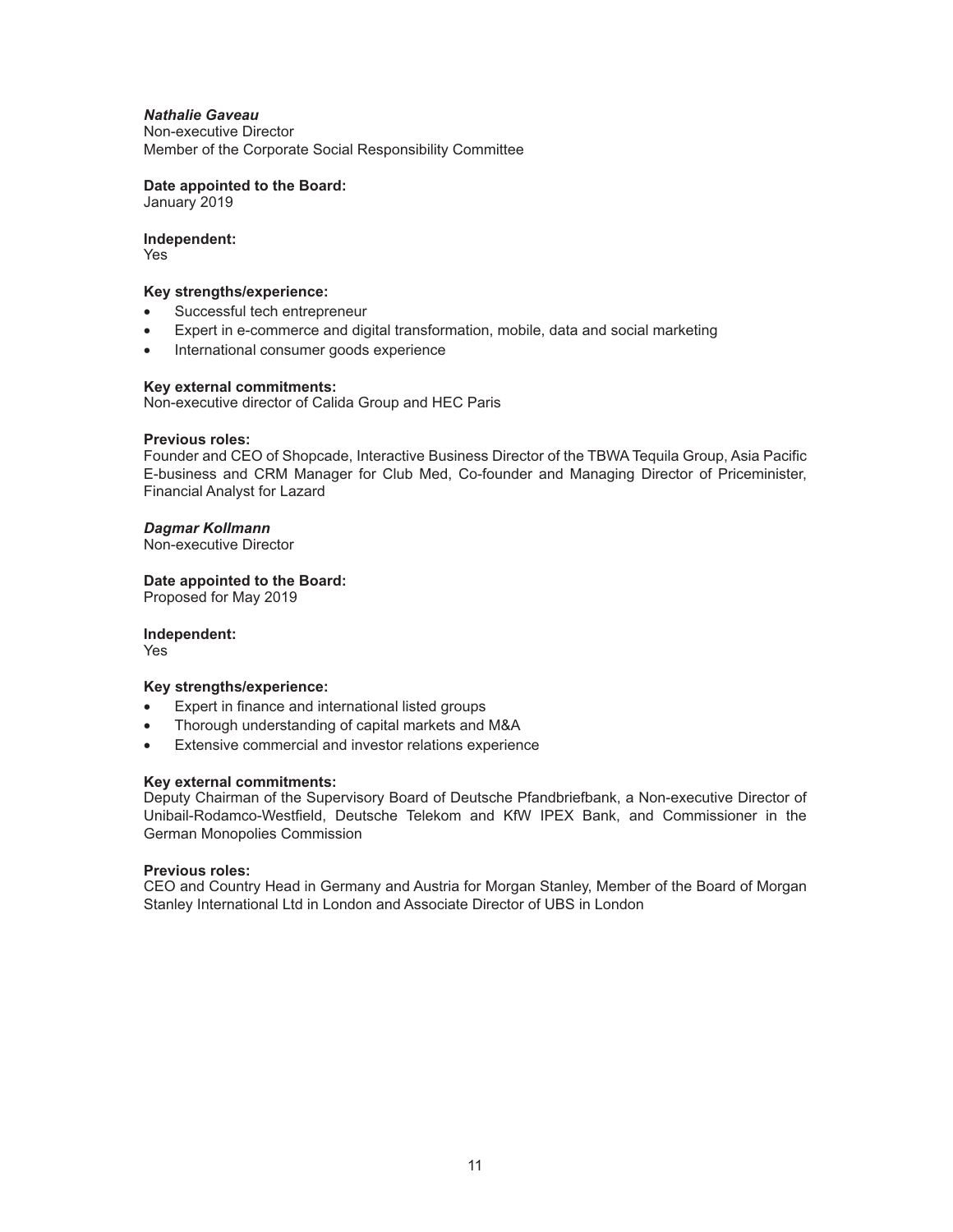# *Lord Mark Price*

Non-executive Director

## **Date appointed to the Board:**

Proposed for May 2019

## **Independent:**

Yes

## **Key strengths/experience:**

- Extensive experience in the retail industry
- A deep understanding of international trade
- Strong strategic and development skills

## **Key external commitments:**

Member of the House of Lords, Founder of Engaging Works, Member of Council at Lancaster University and Chair of Trustees of the Fairtrade Foundation UK

#### **Previous roles:**

Managing Director of Waitrose, and Deputy Chairman John Lewis Partnership, Non-executive Director and Deputy Chairman of Channel 4 TV and Minister of State for Trade and Investment and Trade Policy, Chair Business in the Community and The Prince's Countryside Fund

## *José Ignacio Comenge Sánchez-Real*

Non-executive Director Member of the Affiliated Transaction Committee

**Date appointed to the Board:** May 2016

**Independent:** No

#### **Key strengths/experience:**

- Extensive experience of the Coca-Cola system
- Broad board experience across industries and sectors
- Knowledgeable about the industry in our key market of Iberia
- Insights in formulating strategy drawn from leadership roles in varied sectors

#### **Key external commitments:**

Director of Olive Partners, S.A., ENCE Energía y Celulosa, S.A., Companía Vinícola del Norte de Espana, S.A., Ebro Foods S.A., Barbosa & Almeida SGPS, S.A., Azora, S.A., and Ball Beverage Can Iberica, S.L.

#### **Previous roles:**

Senior roles in the Coca-Cola system, AXA, S.A., Aguila and Heineken Spain, Vice-Chairman and CEO of MMA Insurance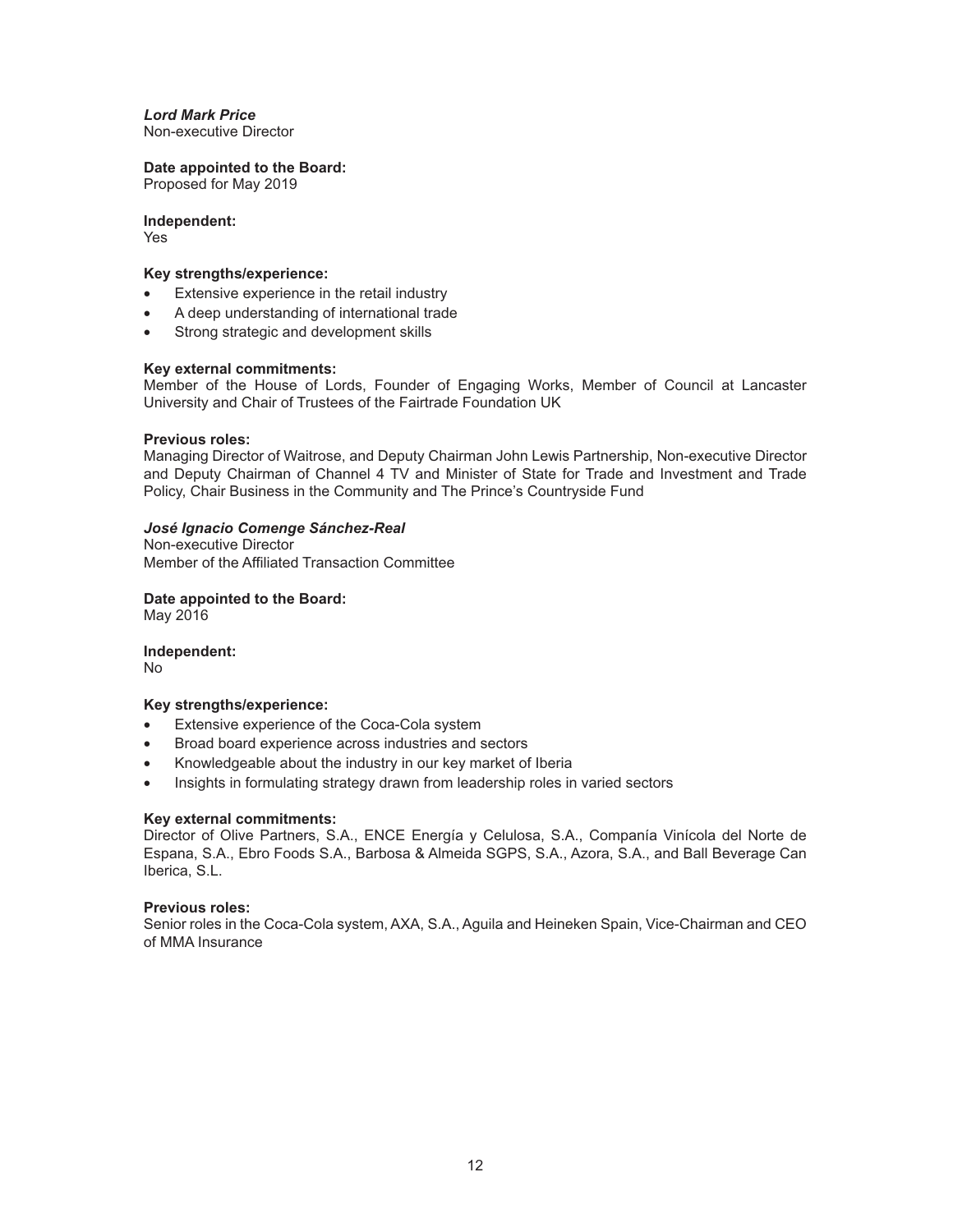## *Francisco Crespo Benítez*

Non-executive Director Member of the Corporate Social Responsibility Committee

**Date appointed to the Board:** March 2018

**Independent:** No

## **Key strengths/experience:**

- Extensive experience of working in the Coca-Cola system
- Deep understanding of integrated global marketing and corporate strategy
- Proven track record of leading customer and commercial teams
- Possesses a strong network at The Coca-Cola Company (''TCCC'')
- Seasoned operator in charge of P&L

#### **Key external commitments:**

Senior Vice President and Chief Growth Officer of TCCC

#### **Previous roles:**

TCCC's Mexico and South Latin business units, President of the Coca-Cola Foundation in Chile, Director and Vice President respectively of the American Chambers in Chile and Argentina, and also served on the boards of Zurich and Zurich Compañía de Seguros, S.A. in Mexico

## *Irial Finan*

Non-executive Director Member of the Nomination Committee and Remuneration Committee

## **Date appointed to the Board:**

April 2016

#### **Independent:**

No

#### **Key strengths/experience:**

- Extensive international management experience
- Strong track record of growing businesses
- Extensive experience of working in the Coca-Cola system
- International strategy
- Possesses a strong network at TCCC

#### **Key external commitments:**

Director Coca-Cola Bottlers Japan Inc., Fortune Brands Home & Security, Inc. and the Smurfit Kappa Group plc

#### **Previous roles:**

Director and senior roles in the Coca-Cola system throughout his career including as CEO of Coca-Cola HBC AG, President of Bottling Investments Group, Executive Vice President of TCCC and director of Coca-Cola Amatil, Coca-Cola Enterprises, Inc., G2G Trading, Coca-Cola East Japan and Coca-Cola FEMSA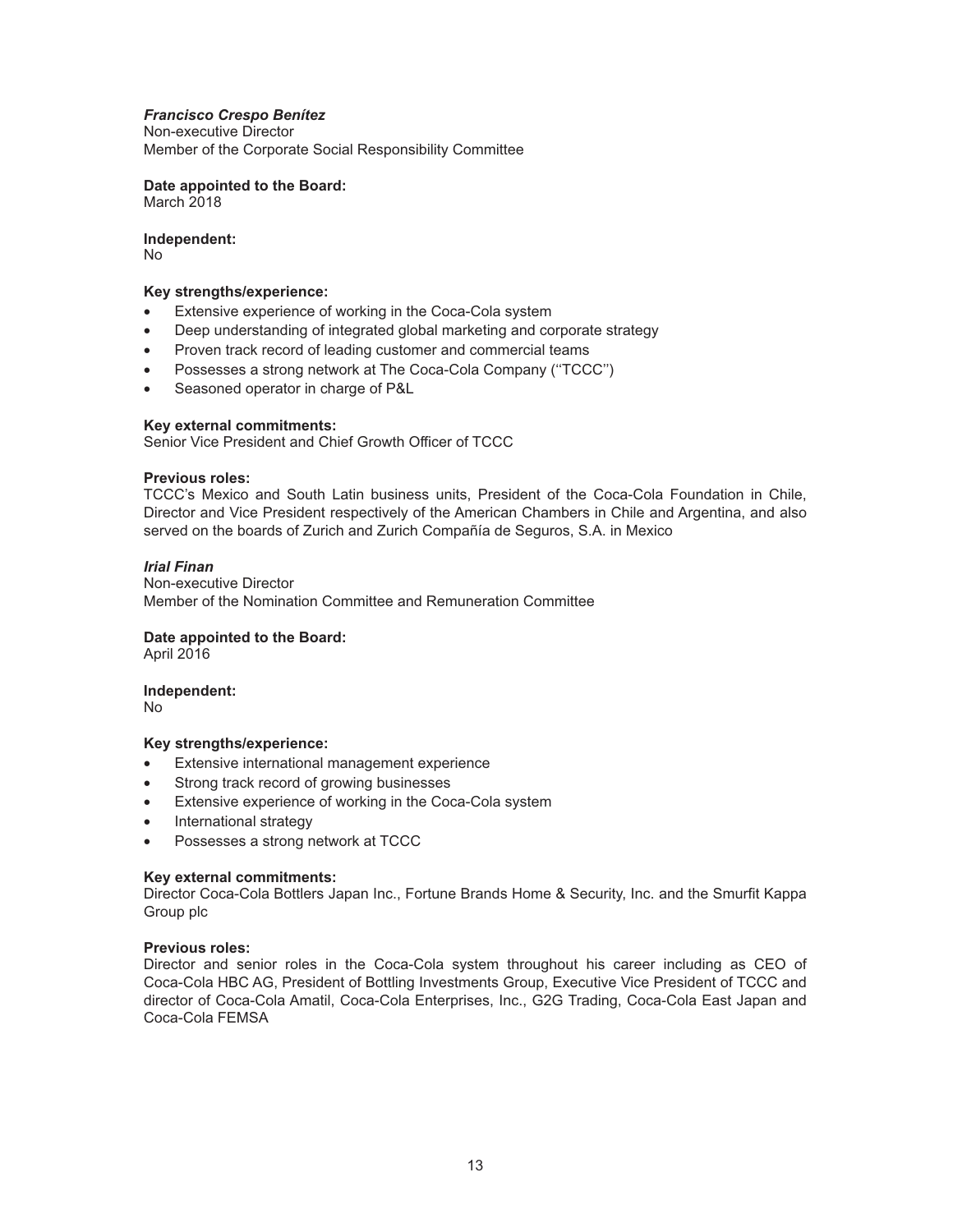*Damian Gammell* Chief Executive Officer

**Date appointed to the Board:** December 2016

**Independent:**

No

## **Key strengths/experience:**

- Strategy development and execution experience
- Vision, customer focus and transformational leadership
- Developing people and teams
- 25 years of leadership experience and in depth understanding of the non-alcoholic ready-to-drink industry and within the Coca-Cola system

**Key external commitments:**

N/A

## **Previous roles:**

A number of senior executive roles in the Coca-Cola system, also Managing Director and Group President of Efes Soft Drinks, and President and CEO of Anadolu Efes S.K.

## *Álvaro Gómez-Trénor Aguilar*

Non-executive Director

**Date appointed to the Board:** March 2018

**Independent:**

No

## **Key strengths/experience:**

- Broad knowledge of working in the food and beverage industry
- Extensive understanding of the Coca-Cola system, particularly in Iberia
- Expertise in finance and investment banking
- Strategic and investment advisor to businesses in varied sectors

## **Key external commitments:**

Director of Olive Partners, S.A., Global Omnium (Aguas de Valencia, S.A.) and Sinensis Seed Capital SCR de RC, S.A.

## **Previous roles:**

Various board appointments in the Coca-Cola system, including as President of Begano, S.A., director and chairman of the audit committee of Coca-Cola Iberian Partners, S.A., as well as key executive roles in Grupo Pas and Garcon Vallvé & Contreras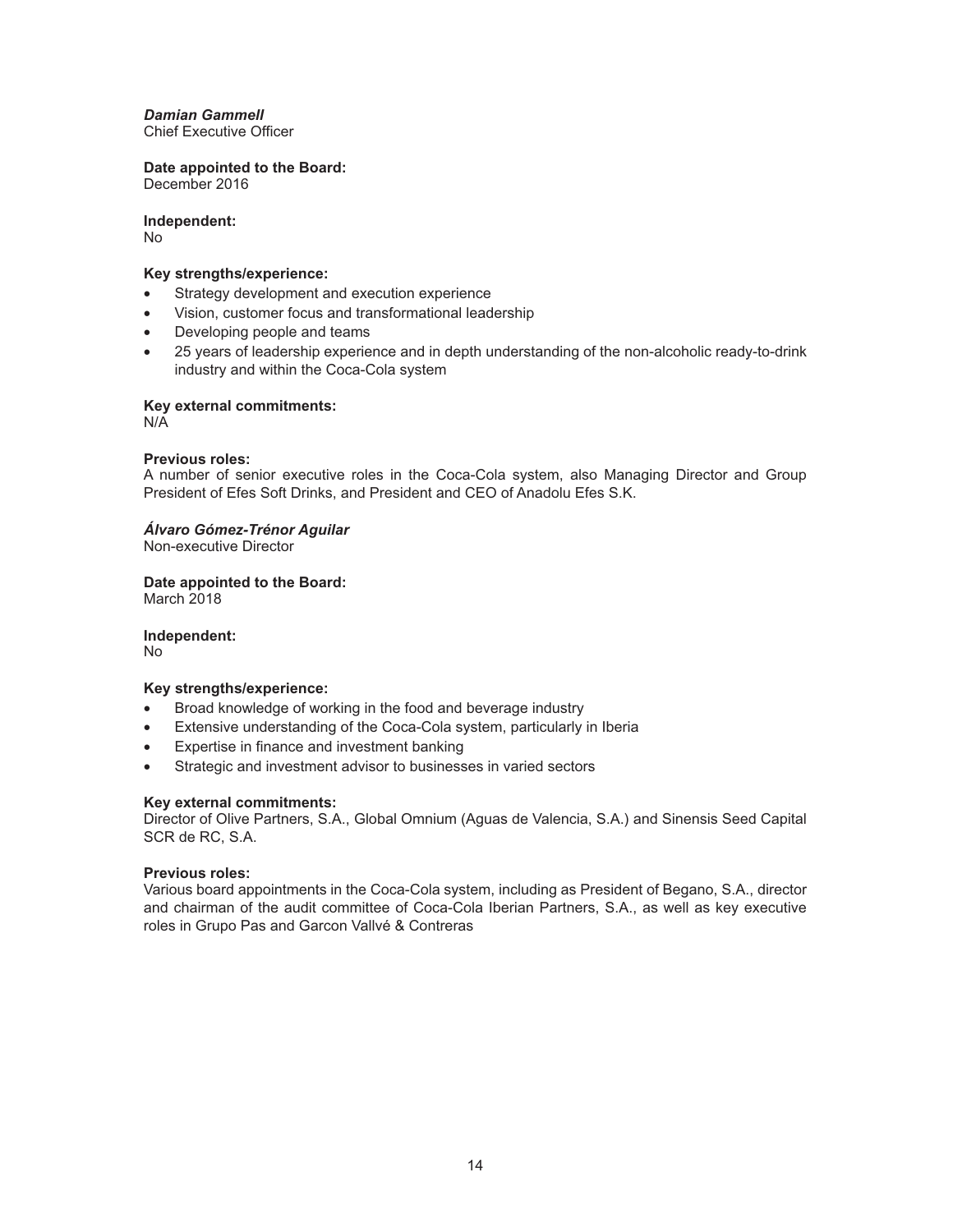## *Alfonso Líbano Daurella*

Non-executive Director

Chairman of the Corporate Social Responsibility Committee

**Date appointed to the Board:** May 2016

**Independent:** No

## **Key strengths/experience:**

- Developed the Daurella family's association with the Coca-Cola system
- Detailed knowledge of the Coca-Cola system
- Insight to CCEP's impact on communities from experience as trustee or director of charitable and public organisations
- Experienced corporate social responsibility committee chair

## **Key external commitments:**

Vice Chairman and member of the Executive Committee of Cobega, S.A., Chairman of Equatorial Coca-Cola Bottling Company, S.L., Vice-Chairman of MECC Soft Drinks JLT, Director of Olive Partners, S.A., Grupo Cacaolat, S.L and The Coca-Cola Bottling Company of Egypt S.A.E, President of EFB (European Family Business) and member of the Board of the American Chamber of Commerce in Spain

#### **Previous roles:**

Various roles at the Daurella family's Coca-Cola bottling business, Director and Chairman of the Quality & CRS Committee of Coca-Cola Iberian Partners, S.A.

## *Mario Rotllant Solá*

Non-executive Director Member of the Remuneration Committee

## **Date appointed to the Board:**

May 2016

**Independent:** No

# **Key strengths/experience:**

- Deep understanding of the Coca-Cola system
- Extensive international experience in the food and beverage industry
- Experience of dealing with regulatory and political bodies
- Experience of chairing a remuneration committee

#### **Key external commitments:**

Vice-Chairman of Olive Partners, S.A., Co-Chairman and member of the Executive Committee of Cobega, S.A., Chairman of the North Africa Bottling Company, Chairman of the Advisory Board of Banco Santander, S.A. in Catalonia and a director of Equatorial Coca-Cola Bottling Company, S.L. and Copesco Sefrisa

#### **Previous roles:**

Second Vice-Chairman and member of the Executive Committee and Chairman of the Appointment & Remuneration Committee of Coca-Cola Iberian Partners, S.A.

The Chairman believes that, following formal performance evaluation, the performance of each of the directors standing for re-election continues to be effective and each of them continue to demonstrate commitment to the role.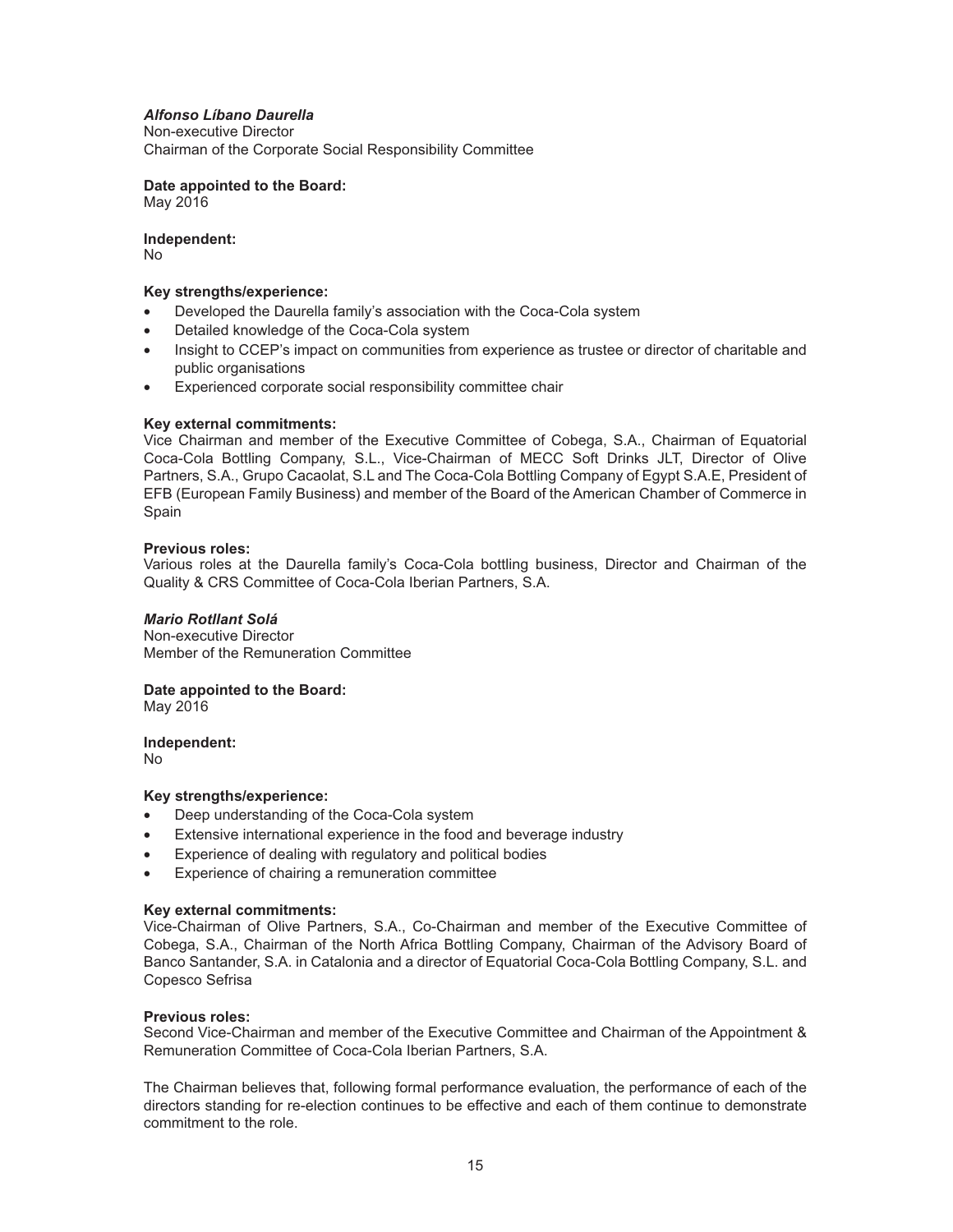## **Resolutions 13 and 14 – Reappointment and Remuneration of the Auditor**

CCEP is required to appoint an auditor for each financial year, to hold office until the end of the next general meeting at which accounts are laid before the Shareholders. Accordingly, the Board, on the unanimous recommendation of the Audit Committee, which has evaluated the effectiveness and independence of the external auditor, is proposing the reappointment of CCEP's existing Auditor, Ernst & Young LLP, as Auditor of CCEP for the financial year ending 31 December 2019.

The Directors may set the remuneration of the Auditor if authorised by the Shareholders to do so. The Competition and Markets Authority's Statutory Audit Services Order, which came into effect on 1 January 2015 (and with which CCEP voluntarily complies), clarified certain responsibilities of the Audit Committee, including providing that, acting collectively or through its chairman, and for and on behalf of the Board, it is permitted to negotiate and agree the statutory audit fee. Resolution 14 seeks authority for the Audit Committee to determine the Auditor's remuneration for 2019.

#### **Resolution 15 – Political donations**

The Companies Act 2006 prohibits companies from making political donations to political organisations, independent candidates or incurring EU political expenditure exceeding £5,000 in any 12 month period unless authorised by Shareholders in advance.

CCEP does not make, and does not intend to make, donations to political organisations or independent election candidates, nor does it incur any political expenditure.

However, the definitions of political donations, political organisations and political expenditure used in the Companies Act 2006 are very wide. As a result, this can cover activities such as sponsorship, subscriptions, payment of expenses, paid leave for employees fulfilling certain public duties, and support for bodies representing the business community in policy review or reform. Shareholder approval is being sought on a precautionary basis only, to allow CCEP and any company which, at any time during the period for which this resolution has effect, is a subsidiary of CCEP, to continue to support the community and put forward its views on wider business and government interests, without running the risk of inadvertently breaching the legislation.

The Board is therefore seeking authority to make political donations to political organisations and independent election candidates not exceeding £50,000 in the UK and £50,000 in the rest of Europe in total; make political donations to political organisations other than political parties not exceeding £50,000 in the UK and £50,000 in the rest of Europe in total; and to incur political expenditure not exceeding £50,000 in the UK and £50,000 in the rest of Europe in total. In line with best practice guidelines published by the Investment Association (the ''IA''), this resolution is put to Shareholders annually rather than every four years as required by the Companies Act 2006. For the purposes of this resolution, the terms 'political donations', 'political organisations', 'independent election candidate' and 'political expenditure' shall have the meanings given to them in sections 363 to 365 of the Companies Act 2006.

#### **Resolution 16 – Authority to allot new shares**

This resolution seeks authority from the Shareholders to allot shares or grant rights to subscribe for or to convert any securities into Ordinary Shares. The authority is expected to be renewed at each AGM. Paragraph (a) of this resolution would give the Directors the authority to allot Ordinary Shares or grant rights to subscribe for or convert any securities into Ordinary Shares up to an aggregate nominal amount equal to €1,573,923.60 (representing 157,392,360 Ordinary Shares). This amount represents approximately one-third of the issued ordinary share capital of CCEP as at 2 April 2019, the latest practicable date prior to publication of this Notice.

In line with guidance issued by the IA, paragraph (b) of this resolution would give the Directors authority to allot Ordinary Shares or grant rights to subscribe for or convert any securities into Ordinary Shares in connection with a rights issue in favour of ordinary shareholders up to an aggregate nominal amount equal to €3,147,847.21 (representing 314,784,721 Ordinary Shares), as reduced by the nominal amount of any shares issued under paragraph (a) of this resolution). This amount (before any reduction) represents approximately two-thirds of the issued ordinary share capital of CCEP as at 2 April 2019, the latest practicable date prior to publication of this Notice.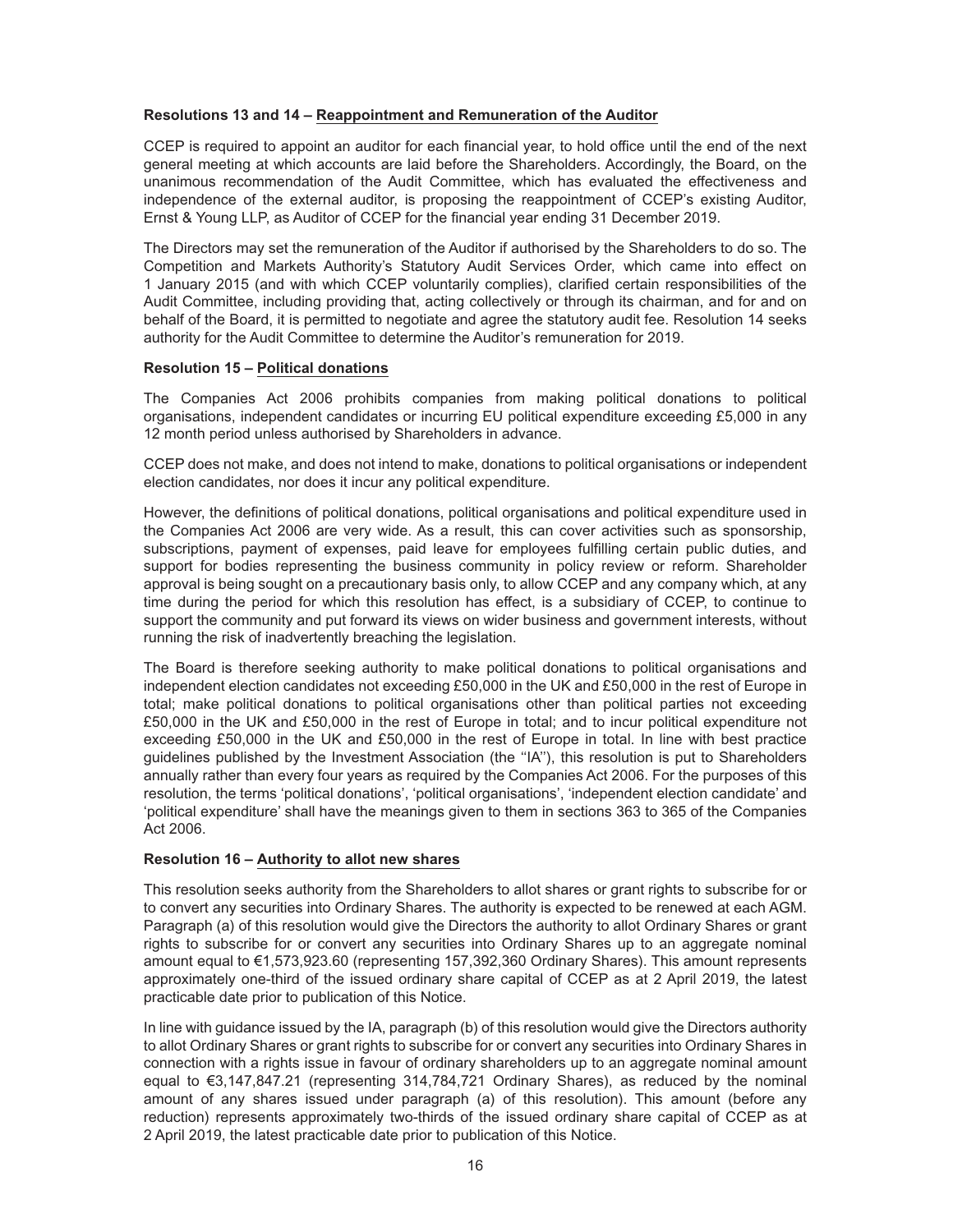The Directors have no present intention to exercise the authority sought under this resolution. The authority is however sought to ensure that CCEP has maximum flexibility in managing CCEP's capital resources. If they do exercise the authority, the Directors intend to follow IA recommendations concerning its use (including as regards the Directors standing for re-election in certain cases).

The authority sought under this resolution would apply until the end of next year's AGM or, if earlier, until the close of business on Tuesday, 30 June 2020.

As at the date of this Notice of AGM, no Ordinary Shares are held as treasury shares by CCEP.

## **Resolution 17 – Waiver of mandatory offer provisions set out in Rule 9 of the Takeover Code**

Resolution 17 (the ''Waiver Resolution'') seeks approval from the Independent Shareholders of a waiver of the obligation that could arise on Olive and any person acting in concert with Olive to make a general offer for the entire issued share capital of the Company if Olive's interest in Ordinary Shares increases as a result of the buyback of up to 47,217,708 Ordinary Shares by CCEP pursuant to Resolutions 19 and 20 (which, if passed, would give authorisation for CCEP to purchase its own shares) (the "Buyback Authorities").

If the Waiver Resolution is approved at the Annual General Meeting, Olive will not, thereby, be restricted from making an offer for CCEP. However, under the terms of the Shareholders' Agreement, as more fully described in the Prospectus, neither European Refreshments (''ER'') nor Olive may acquire shares in CCEP that, when aggregated with the shares held by the other, represent more than 67% of the issued CCEP shares, other than as a result of an offer (as defined in the Takeover Code) recommended by a simple majority of the Independent Non-executive Directors (''INEDs'') of CCEP.

The Takeover Code is administered by the Takeover Panel and applies to CCEP because it is a UK public company, which has its registered office in the United Kingdom and has securities admitted to trading on a regulated market in the UK. The Takeover Panel is the UK body which provides a framework for takeovers in the UK and ensures fair and equal treatment of shareholders in relation to takeovers.

Under Rule 9 of the Takeover Code, when (i) any person acquires, whether by a series of transactions over a period of time or not, an interest in shares which, taken together with shares in which he and persons acting in concert with him are interested, carry 30% or more of the voting rights of a company subject to the Takeover Code, or (ii) any person who, together with persons acting in concert with him, is interested in shares which in aggregate carry not less than 30% of the voting rights of a company, but does not hold shares carrying more than 50% of such voting rights and such person, or any person acting in concert with him, acquires an interest in any other shares which increases the percentage of the shares carrying voting rights in which he is interested, then in either case, that person is normally required to make a general offer in cash for all the remaining equity share capital of that company at the highest price paid by him, or any persons acting in concert with him, for shares in that company within the 12 months prior to the announcement of the offer.

Under Rule 37 of the Takeover Code, when a company purchases its own voting shares, any resulting increase in the percentage of shares carrying voting rights in which a person or group of persons acting in concert is interested will be treated as an acquisition for the purpose of Rule 9 of the Takeover Code (although a shareholder who is neither a director nor acting in concert with a director will not normally incur an obligation to make a Rule 9 offer).

Currently, Olive is interested in an aggregate of 166,128,987 Ordinary Shares representing approximately 35.1836% of the issued share capital of CCEP. If CCEP were to repurchase shares from persons other than Olive, or any person acting in concert with Olive, all the Ordinary Shares for which it is seeking the Buyback Authorities (and assuming no other allotments of Ordinary Shares), the maximum potential shareholding of Olive and any person acting in concert with Olive would increase to approximately 39.0929% of the issued ordinary share capital of CCEP. Accordingly, an increase in the percentage of the shares carrying voting rights in which Olive or any person acting in concert with Olive are interested, as a result of any exercise of the Buyback Authorities, would ordinarily, in the absence of a waiver granted by the Panel and the Waiver Resolution (if approved), have the effect of triggering Rule 9 of the Takeover Code and result in Olive and any person acting in concert with Olive being under an obligation to make a general offer to all Shareholders.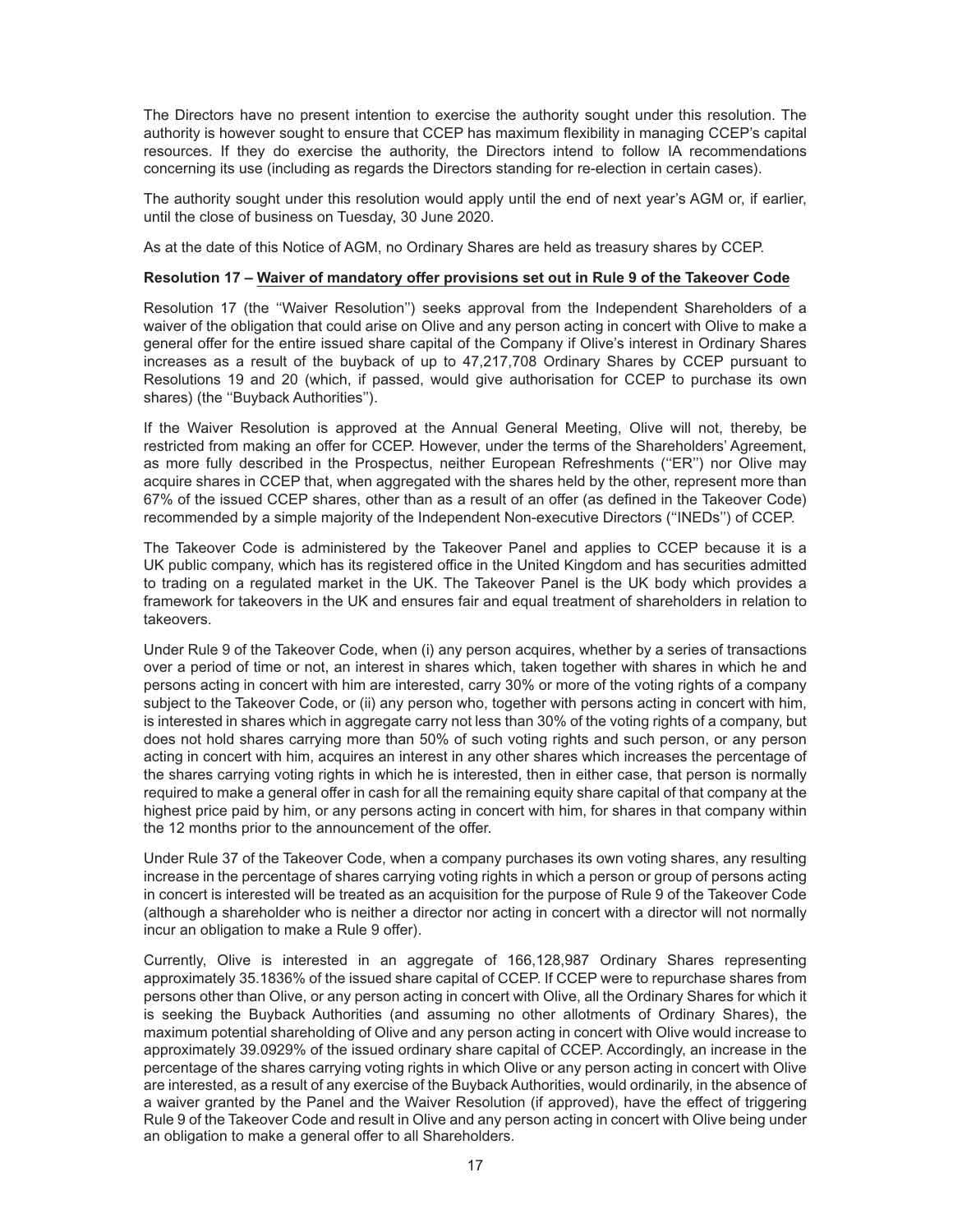Accordingly, the Panel was consulted at an early stage regarding the Waiver Resolution and the Buyback Authorities. It has reviewed the Waiver Resolution and the Buyback Authorities and the Panel has agreed, subject to the Independent Shareholders' approval on a poll, to waive the application of Rule 9 of the Takeover Code.

The waiver granted by the Panel relates only to any increase in the percentage of Ordinary Shares held by Olive or any person acting in concert with Olive as a result of purchases by CCEP of Ordinary Shares pursuant to the Buyback Authorities which are sought from the Shareholders in Resolutions 19 and 20 at the AGM and conditional on the passing of Resolution 17 by the Independent Shareholders of CCEP on a poll. As Olive, and any concert party of Olive, are interested in the outcome of Resolution 17, they will be precluded from voting on that resolution.

**Following exercise of the Buyback Authorities (either in whole or in part), Olive will continue to be interested in Ordinary Shares carrying more than 30% of the voting rights of CCEP, but will not hold Ordinary Shares carrying more than 50% of such voting rights, and any further increase in that interest (other than a further exercise of the Buyback Authorities) will be subject to the provisions of Rule 9 of the Takeover Code.**

The approval in Resolution 17 (if it is given) shall expire at the end of next year's annual general meeting or, if earlier, the close of business on Tuesday, 30 June 2020.

Further details in relation to the Waiver Resolution are set out in Part IV of this document.

## **Olive's intentions**

Olive has confirmed that it has no intention to make any changes with respect to the following matters because of any increase in its shareholding resulting from a share buyback:

- (a) the future business of CCEP, including its intentions for any research and development functions of CCEP;
- (b) the continued employment of the employees and management of CCEP and of its subsidiaries, including any material change in conditions of employment or in the balance of the skills and functions of the employees and management;
- (c) CCEP's strategic plans, and their likely repercussions on employment or the locations of CCEP's places of business, including on the location of CCEP's headquarters and headquarters functions;
- (d) employer contributions into CCEP's pension scheme(s) (including with regard to current arrangements for the funding of any scheme deficit), the accrual of benefits for existing members, and the admission of new members;
- (e) the redeployment of the fixed assets of CCEP; or
- (f) the maintenance of CCEP's listing on Euronext Amsterdam, the New York Stock Exchange (the ''NYSE''), the London Stock Exchange (the ''LSE'') and the Spanish Stock Exchanges.

Olive has confirmed that, if it attains the maximum potential shareholding that it could obtain, of approximately 39.0929% of the issued share capital of CCEP, as a result of the Buyback Authorities, this would not materially affect the running of its future business, including in relation to (a) and (b) above as regards itself, nor significantly affect its earnings, assets or liabilities.

Credit Suisse has provided advice to the Non-Olive Directors, in accordance with the requirements of paragraph 4(a) of Appendix 1 to the Takeover Code, in relation to the granting of the waiver by the Panel of the obligation that could arise on Olive to make an offer under Rule 9 of the Takeover Code in relation to Resolutions 19 and/or 20. This advice was provided by Credit Suisse to the Non-Olive Directors only, and in providing such advice Credit Suisse has taken into account the Non-Olive Directors' commercial assessments.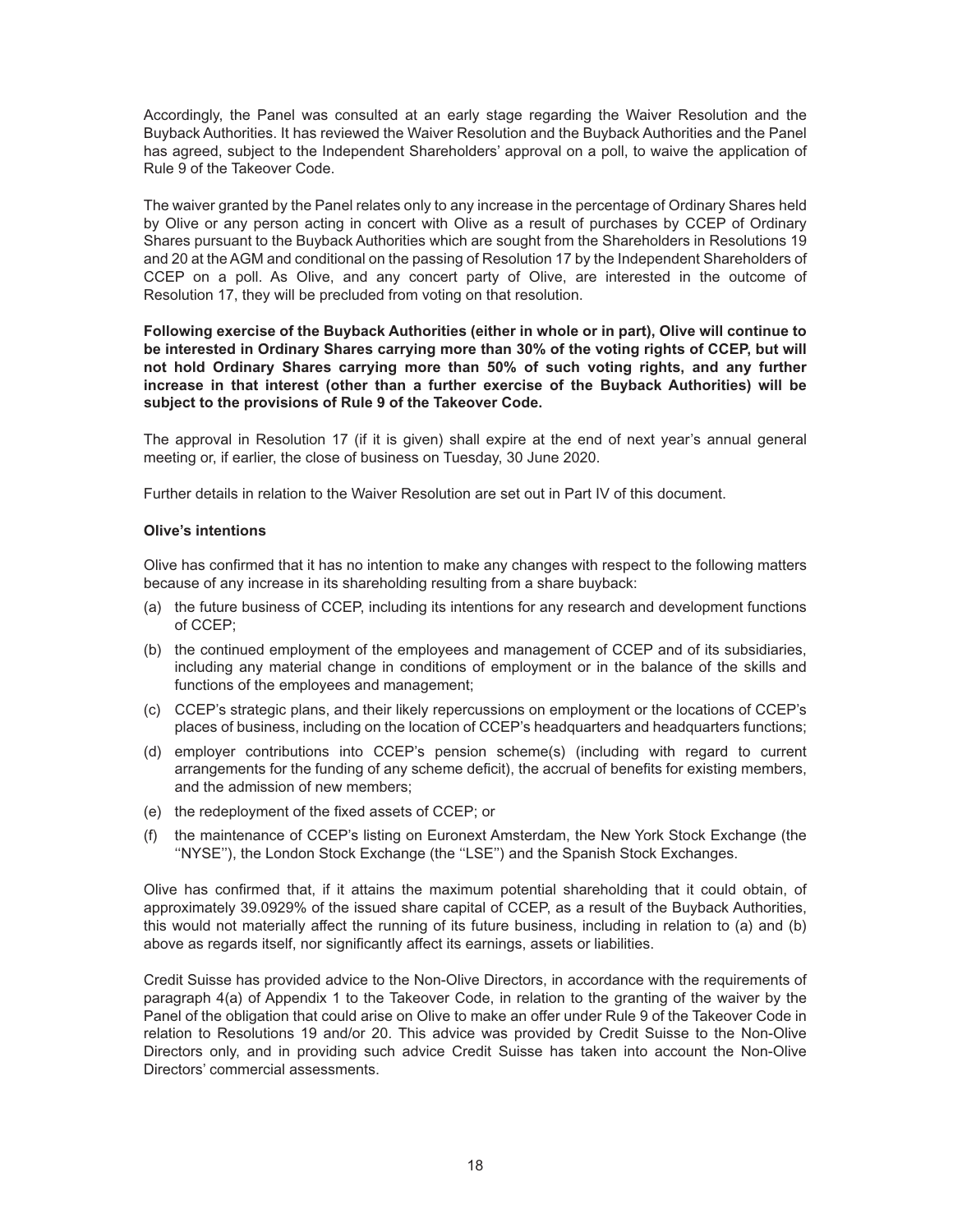## **Resolution 18 – Authority to disapply pre-emption rights**

If we allot new shares or sell treasury shares for cash (other than in connection with employee share schemes or the dividend reinvestment programme), we are required by the Companies Act 2006 to first offer the shares to Shareholders in proportion to their existing holdings (known as pre-emption rights) but we may seek Shareholder approval to disapply pre-emption rights or issue shares on a non-preemptive basis.

This resolution will be proposed as a special resolution, which requires a 75% majority of the votes to be cast in favour to be passed. It would give the Directors the power to allot Ordinary Shares (or sell any Ordinary Shares which CCEP elects to hold in treasury) for cash without first offering them to existing Shareholders in proportion to their existing shareholdings.

This power would be limited to allotments or sales in connection with pre-emptive offers and offers to holders of other equity securities if required by the rights of those shares or as the Board otherwise considers necessary, or otherwise up to an aggregate nominal amount of €236,088.54 (representing 23,608,854 Ordinary Shares). This aggregate nominal amount represents approximately 5% of the issued ordinary share capital of CCEP as at 2 April 2019, the latest practicable date prior to publication of this Notice. In respect of this aggregate nominal amount, the Directors confirm their intention to follow the provisions of the Pre-Emption Group's Statement of Principles (the "Principles") regarding cumulative usage of authorities within a rolling 3-year period where the Principles provide that usage in excess of 7.5% should not take place without prior consultation with Shareholders.

The authority sought under this resolution would apply until the end of next year's AGM or, if earlier, until the close of business on Tuesday, 30 June 2020.

#### **Resolutions 19 and 20 – Authority to purchase own shares**

Resolutions 19 and 20, which are each conditional on the passing of Resolution 17, would allow CCEP to buy back its own Ordinary Shares via methods permitted by the Companies Act 2006. Resolution 19 would allow CCEP to buy back its Ordinary Shares by way of on-market purchases on a recognised investment exchange pursuant to section 701 of the Companies Act 2006. However, as the New York Stock Exchange, Euronext Amsterdam and the Spanish Stock Exchanges are not recognised investment exchanges for the purposes of section 693(2) of the Companies Act 2006, repurchases conducted on these exchanges do not qualify as ''on-market'' purchases. Therefore approval of off-market purchases is sought under Resolution 20 in order to enable share repurchases of shares quoted on any of these exchanges.

The Directors consider it to be desirable to have the general authority to make purchases either by way of on-market purchases under Resolution 19 or off-market purchases under Resolution 20 (the latter of which, as described above, could include open-market repurchases of shares quoted on the New York Stock Exchange, Euronext Amsterdam or the Spanish Stock Exchanges) in order to have maximum flexibility in managing CCEP's capital resources or offset the dilutive effect of the issues of new shares under CCEP's share award plans. The Directors will only buy back shares when they consider that such purchases would be in the interests of CCEP and the shareholders generally, and could be expected to result in an increase in the earnings per share of CCEP.

There can be no certainty as to whether CCEP will repurchase any of its shares, or as to the amount of any such repurchases or the prices at which such repurchases may be made. However, it should be noted, that following the grant of the buyback authority at the 2018 AGM, on 12 September 2018, CCEP announced a €1.5 billion share buyback programme to reduce the Company's share capital (the ''Share Buyback Programme'').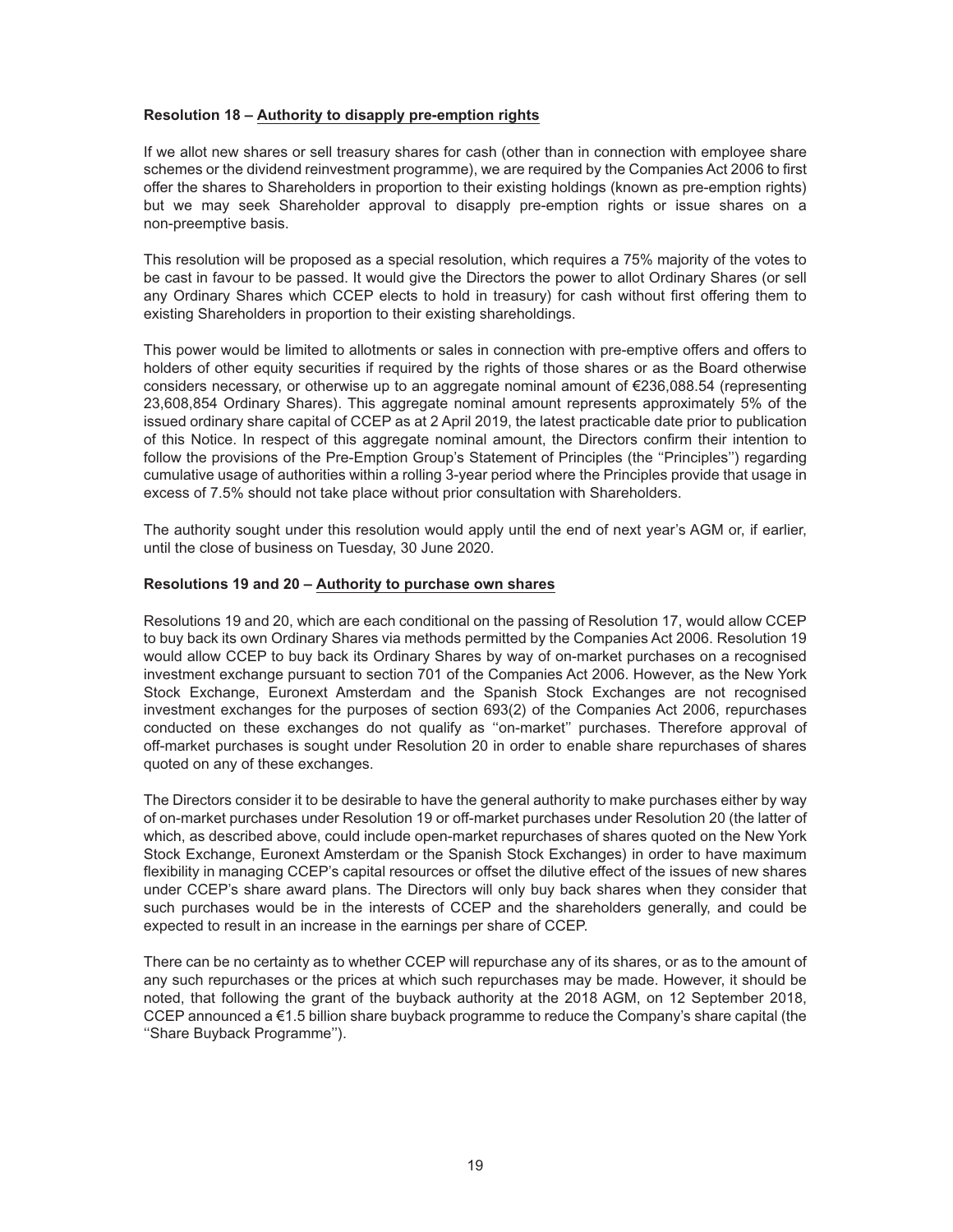CCEP currently has no Ordinary Shares in treasury. Under the Companies Act 2006, Ordinary Shares bought back may be held in treasury or may be cancelled. Ordinary Shares held in treasury may be either sold for cash or transferred for the purposes of an employee share scheme (subject, if necessary, to Shareholders' approval in a general meeting). Whilst CCEP therefore has a choice of either holding or cancelling any Ordinary Shares it may purchase, given that its Ordinary Shares are held and settled within DTC, CCEP is most likely to choose to cancel any such Ordinary Shares. This is the approach that has been taken in respect of the Share Buyback Programme, under which all Ordinary Shares bought back have to date been cancelled immediately. If, notwithstanding the above, CCEP does decide not to cancel such Ordinary Shares, but instead hold them in treasury, CCEP would have regard to any investor guidelines regarding the purchase of Ordinary Shares intended to be held in treasury and their holding or resale.

CCEP has share awards outstanding over 7,584,945 Ordinary Shares, representing 1.6064% of CCEP's ordinary issued share capital as at 2 April 2019.

Authority is sought for CCEP to purchase, in aggregate under Resolutions 19 and/or 20, an amount of Ordinary Shares which, as at 2 April 2019, is up to 10% of its issued Ordinary Shares, however, this authorised amount will be reduced by an amount equal to the number of Ordinary Shares that are purchased or agreed to be purchased by CCEP after 2 April 2019 and before 29 May 2019 pursuant to the authority granted at CCEP's 2018 AGM. This is to ensure that the amount being whitewashed pursuant to Resolution 17 will always be the maximum potential shareholding of Olive and any person acting in concert with Olive.

## **On-market purchases**

Under Resolution 19, which is conditional on the passing of Resolution 17 *Waiver Resolution*, authority is sought to allow CCEP to buy back its own Ordinary Shares by way of market purchases (as such term is defined in section 693(4) of the Companies Act 2006), in accordance with specific procedures set out in the Companies Act 2006.

The minimum price, exclusive of expenses, which may be paid for an Ordinary Share on-market is €0.01, its nominal value. The maximum price, exclusive of expenses, which may be paid for an Ordinary Share on-market is equal to the highest of:

- (a) an amount equal to 5% above the average market value of an Ordinary Share purchased on the trading venue where the purchase is carried out for the five business days immediately preceding the day on which that Ordinary Share is contracted to be purchased; and
- (b) the higher of the price of the last independent trade and the highest current independent bid for an Ordinary Share on the trading venue where the purchase is carried out at the relevant time.

#### **Off-market purchases**

Under Resolution 20, which is conditional on the passing of Resolution 17 *Waiver Resolution*, authority is sought to allow CCEP to buy back its own Ordinary Shares by way of off-market purchases (as such term is defined in section 693(2) of the Companies Act 2006, which would include open-market repurchases of Ordinary Shares quoted on any of the New York Stock Exchange, Euronext Amsterdam and the Spanish Stock Exchanges), in accordance with specific procedures set out in the Companies Act 2006.

Such repurchases may only be made pursuant to a form of share repurchase contract, the terms of which have been approved by Shareholders in accordance with section 694 of the Companies Act 2006 (the ''Contract''). Resolution 20 specifies the counterparties, which may each enter into a separate Contract with CCEP, in each case in the form approved by the Shareholders (each such Contract together being the ''Contracts''). Under the Companies Act 2006, CCEP may enter into any such Contracts prior to, but conditional on, the approval of their terms by Shareholders, or subsequently once their terms have been approved by Shareholders.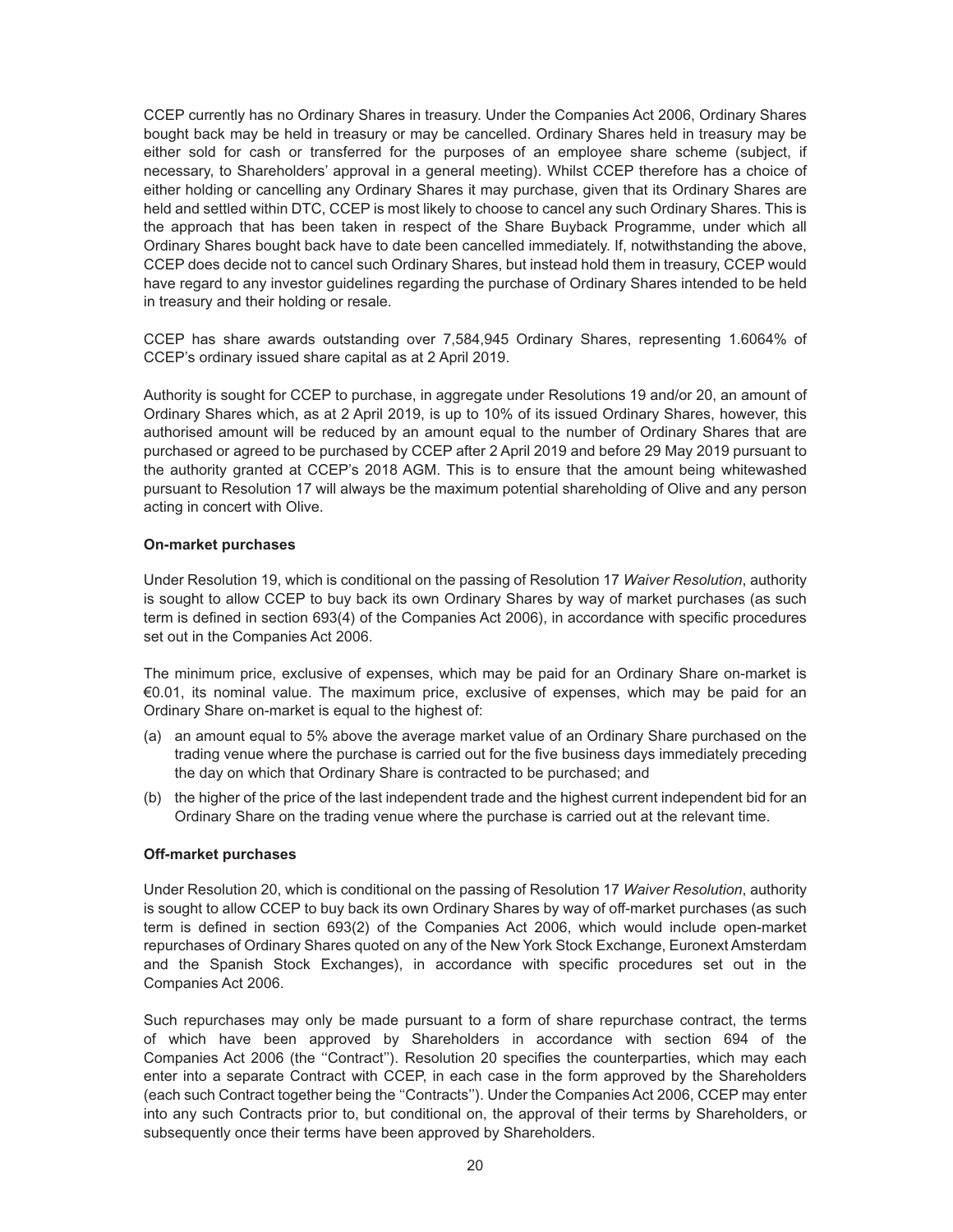As it did at the 2018 AGM, CCEP is seeking approval of the terms of the Contract. Any Contracts that have not already been approved by Shareholders and which are entered into prior to this year's AGM will be conditional on the approval of their terms at the AGM and no purchase of any Ordinary Shares will take place under them unless and until such approval is given.

Copies of the Contract and the list of repurchase counterparties related to such Contract, will be made available for Shareholders to inspect at CCEP's registered office at Pemberton House, Bakers Road, Uxbridge UB8 1EZ, United Kingdom for the period from 14 May 2019 and ending on the date of the AGM. Copies of the Contract and the list of repurchase counterparties will also be available for inspection at the AGM.

Under the Companies Act 2006, CCEP must seek authorisation for share repurchase contracts and counterparties at least every five years. However, if this proposal is approved, in accordance with its terms CCEP may repurchase shares pursuant to the form of Contract with the relevant counterparties until the end of next year's annual general meeting or, if earlier, until the close of business on Tuesday, 30 June 2020.

## **Resolution 21 – Notice period for general meetings other than annual general meetings**

Under UK company law, general meetings are required to be called on 21 clear days' notice, except where reduced by special resolution of the shareholders. The Directors are seeking authority to call general meetings (other than annual general meetings) on 14 days' notice, and Resolution 21 seeks approval to be able to do so. However, as CCEP has a global shareholder base, in practice we would always aim to provide a longer notice period to allow overseas investors in particular to be able to participate fully. The shorter notice period will not be used as a matter of routine and will only be used where it makes sense to do so, having regard to the business to be transacted at that meeting. In addition, the Directors will not make use of the shorter notice period except where they consider that doing so would be beneficial to the Shareholders as a whole. If the authority is used, CCEP would expect to explain its reasons for taking this exceptional action in its next annual report and accounts.

The authority granted by this resolution shall apply until the end of next year's annual general meeting or, if earlier, until the close of business on Tuesday, 30 June 2020, and is intended to be renewed every year.

CCEP would meet the requirements for electronic voting to be available at any general meeting held on short notice.

## **Resolution 22 – Amendment of the Articles of Association**

The Company is asking shareholders to approve a number of amendments to the Company's Articles of Association (the ''Current Articles''). The resolution adopting the proposed Articles of Association (the ''New Articles'') will, if passed, become effective at the conclusion of the meeting.

## *Maximum number of directors*

To allow the Company the flexibility to appoint additional directors, it is proposed that the Articles are amended to remove the upper limit on the number of directors who may serve on the Board at any one time (which is currently set at seventeen). The requirement under the Articles that the Board contain a majority of independent directors at all times is not affected. It is the Board's intention (i) to appoint more than seventeen directors only in limited circumstances, (ii) to make appointments in line with our Criteria for selection of INEDs (available on our website at ir.ccep.com) and (iii) to return the number of directors to no more than seventeen at the annual general meeting following the appointment of any additional director.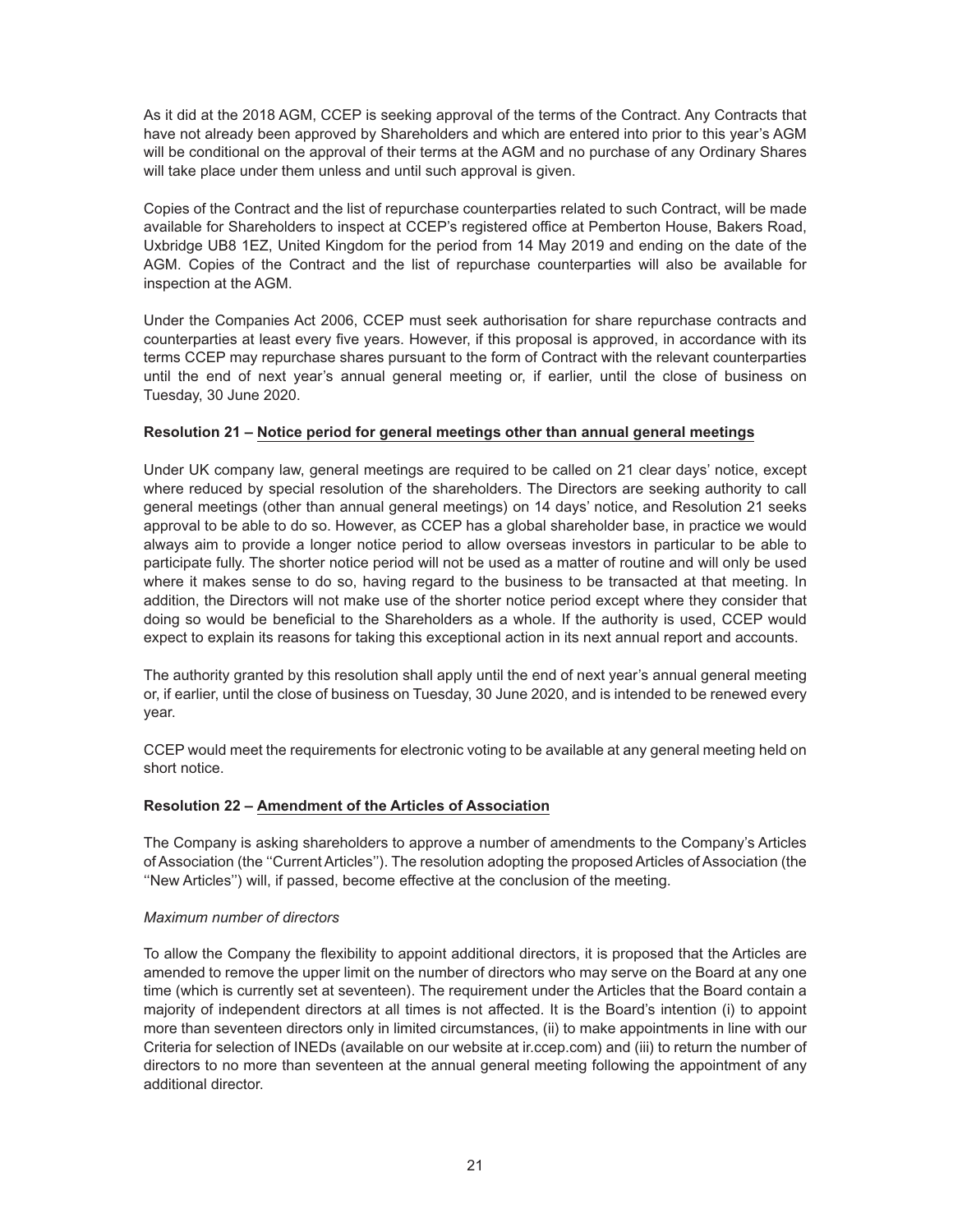#### *Board meetings and the appointment of alternate directors*

Under the Current Articles, for a meeting of the Board to be quorate there must be, among other things, a sufficient number of INEDs present to constitute a majority of the directors present at the meeting. As a result, given the current Board composition whereby all INEDs constitute a simple majority, if an INED is unable to attend a Board meeting where all other directors are in attendance, that meeting would not be quorate.

While the Company expects each director to devote appropriate time and attention to fulfil their duties as directors of the Company, there may be occasion where a director is unable to attend a Board meeting. It is therefore proposed that a provision is included in the New Articles so that: (i) any director (the appointer) may appoint another director to be his or her alternate (the alternate) where the appointer is unable to attend a Board meeting; and (ii) in such circumstances the alternate may count as two for the purpose of satisfying the quorum requirements.

A copy of the New Articles showing all the amendments to the Current Articles is available for inspection, as noted on pages 35 to 36 of this document, and is available on the Company's website, ir.ccep.com.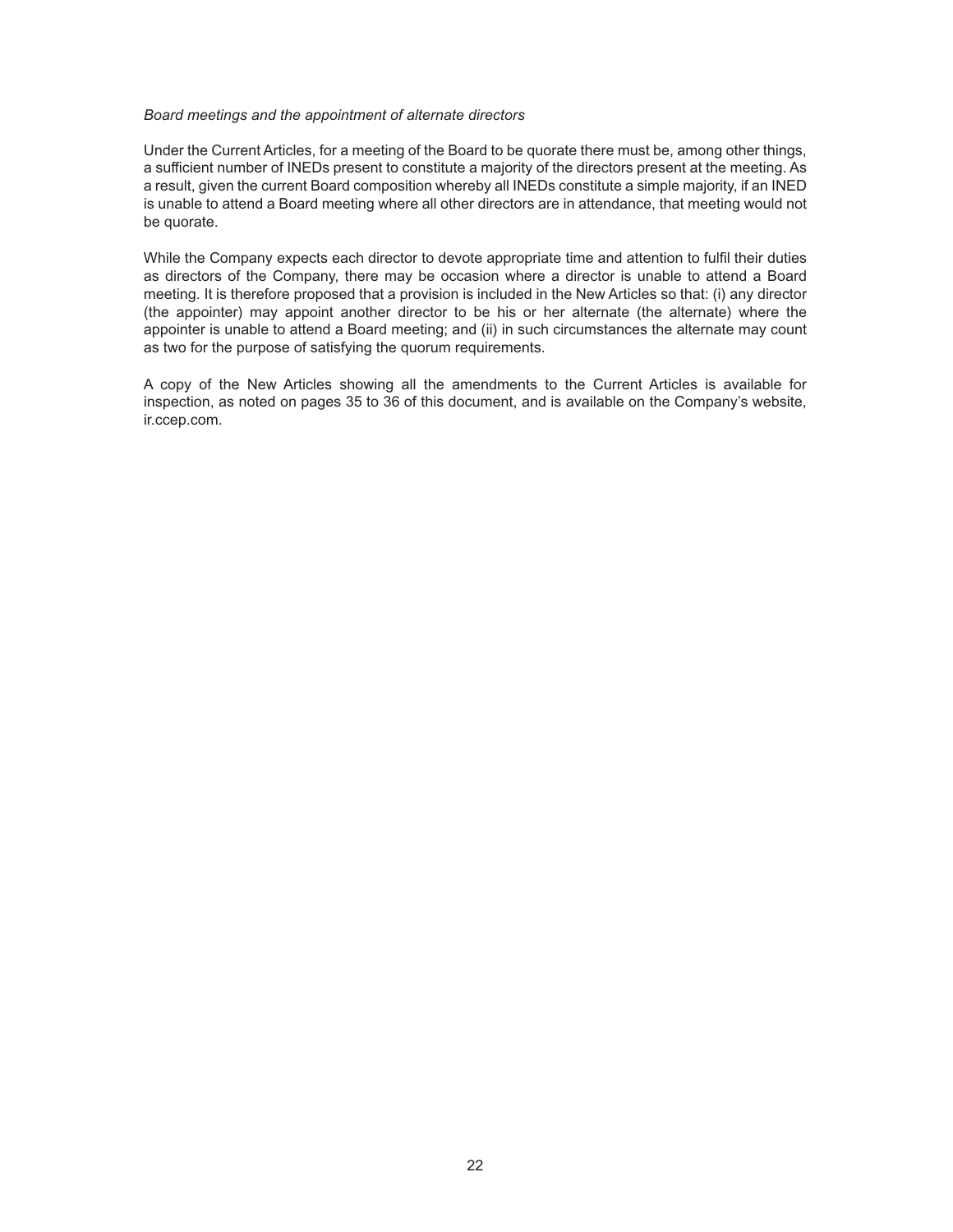# **Part III**

# **NOTES TO THE AGM NOTICE**

# **Appointment of proxies**

- 1. Members are entitled to appoint a proxy to exercise all or any of their rights to attend and to speak and vote on their behalf at the meeting. A Shareholder may appoint more than one proxy in relation to the AGM provided that each proxy is appointed to exercise the rights attached to a different share or shares held by that Shareholder. If a member appoints more than one proxy and the proxy forms appointing those proxies would give those proxies the apparent right to exercise votes on behalf of the member over more shares than are held by the member, then each of those proxy forms will be invalid and none of the proxies so appointed will be entitled to attend, speak or vote at the AGM. A proxy need not be a Shareholder of CCEP. A proxy form which may be used to make such appointment and give proxy instructions accompanies this Notice of AGM. If you do not have a proxy form and believe that you should have one, or if you require additional forms, please contact the Company Secretary at Pemberton House, Bakers Road, Uxbridge UB8 1EZ, United Kingdom.
- 2. To be valid, any proxy form or other instrument appointing a proxy must be received no later than 3.30pm on 27 May 2019. A member may vote by choosing one of the following methods:
	- (a) **Voting via the internet:** to vote via the internet, go to www.proxyvote.com. Have the information printed on the proxy form in the box marked by the arrow  $\rightarrow$ [xxxx xxxx xxxx] available and follow the instructions.
	- (b) **Voting by mail:** to vote by mail, request a paper copy of the proxy materials, which will include a proxy form and postage-paid envelope for returning your proxy card.
	- (c) **Voting in person:** to vote at the meeting, you will need to request a poll card and complete it there.
- 3. Any power of attorney or any other authority under which the proxy form is signed (or a duly certified copy of such power or authority) must be included with the proxy form.
- 4. In the case of a member which is a company, the proxy form must be executed under its common seal or signed on its behalf by an officer, attorney or other person authorised to sign it for CCEP.
- 5. The proceedings of a general meeting shall not be invalidated where an appointment of a proxy in respect of that meeting is sent in electronic form as provided above, but because of a technical problem it cannot be read by the recipient.
- 6. In the case of joint holders, where more than one of the joint holders purports to appoint a proxy, only the appointment submitted by the most senior holder will be accepted. Seniority is determined by the order in which the names of the joint holders appear in CCEP's register of members in respect of the joint holding (the first-named being the most senior).
- 7. If you submit more than one valid proxy appointment in respect of the same share, the appointment received last before the latest time for the receipt of proxies will take precedence. If CCEP is unable to determine which notice was last received, none of them shall be treated as valid in respect of that share.
- 8. A vote withheld is not a vote in law, which means that the vote will not be counted in the calculation of votes for or against the resolution. If no voting indication is given, your proxy will vote or abstain from voting at his or her discretion. Your proxy will vote (or abstain from voting) as he or she thinks fit in relation to any other matter which is put before the AGM.
- 9. The return of a completed proxy form, other such instrument or any CREST Form of Proxy or similar proxy instruction (as described in paragraphs 10 to 13 below) will not prevent a member attending the AGM and voting in person if he/she wishes to do so.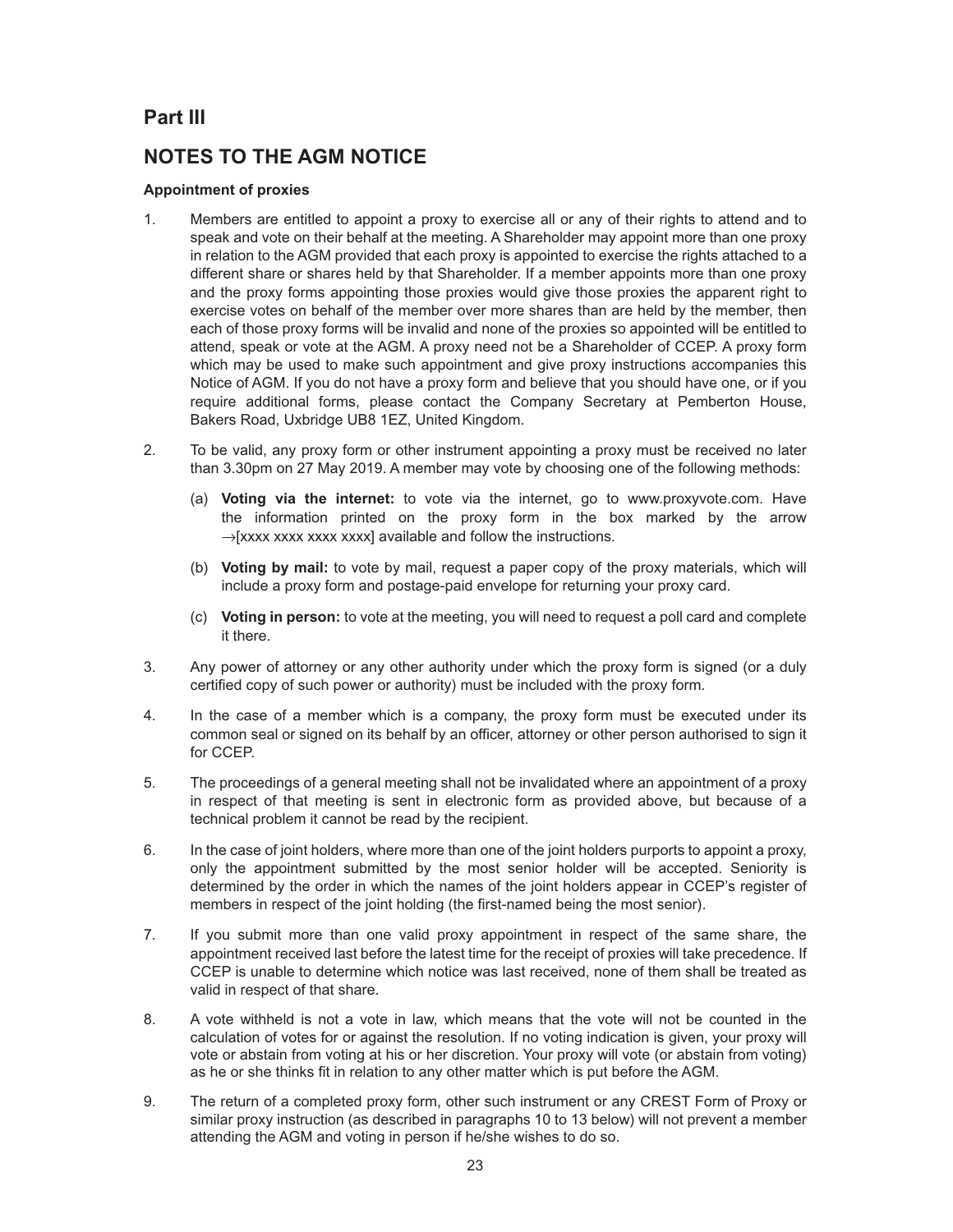## **CREST**

- 10. If you are a holder of CREST Depositary Interests (''CDIs''), you should return a completed Form of Proxy to the Voting Agent, Computershare Investor Services PLC, The Pavilions, Bridgwater Road, Bristol BS99 6ZY, United Kingdom in the enclosed reply paid envelope following the instructions therein. To be effective, the Form of Proxy must be received by the Voting Agent by no later than 3.30pm on 22 May 2019. Alternatively, holders of CDIs may transmit voting instructions by utilising the CREST voting service in accordance with the procedures described in the CREST Manual. CREST personal members or other CREST sponsored members, and those CREST members who have appointed a voting service provider, should refer to their CREST sponsor or voting service provider, who will be able to take appropriate action on their behalf. For instructions made using the CREST voting service to be valid, the appropriate CREST message (a ''CREST Voting Instruction'') must be properly authenticated in accordance with Euroclear's specifications and must contain the information required for such instructions, as described in the CREST Manual (available via www.euroclear.com/CREST).
- 11. To be effective, the CREST Voting Instruction must be transmitted so as to be received by the Voting Agent (ID: 3RA50) no later than 3.30pm on 22 May 2019 (or, in the event of an adjourned meeting, four business days before the adjourned meeting (excluding weekends and public holidays in the UK). For this purpose, the time of receipt will be taken to be the time (as determined by the timestamp applied to the CREST Voting Instruction by the CREST applications host) from which CCEP's agent is able to retrieve the CREST Voting Instruction by enquiry to CREST in the manner prescribed by CREST. After this time, any change of voting instructions made through CREST should be communicated to the Voting Agent by other means.
- 12. Holders of CDIs and, where applicable, their CREST sponsors or voting service providers should note that Euroclear does not make available special procedures in CREST for any particular messages. Normal system timings and limitations will therefore apply in relation to the transmission of CREST Voting Instructions. It is the responsibility of the CDI holder concerned to take (or, if the CDI holder is a CREST personal member or sponsored member or has appointed a voting service provider, to procure that their CREST sponsor or voting service provider takes) such action as shall be necessary to ensure that a CREST Voting Instruction is transmitted by means of the CREST voting service by any particular time. In this connection, CDI holders and, where applicable, their CREST sponsors or voting service providers are referred, in particular, to those sections of the CREST Manual concerning practical limitations of the CREST system and timings.
- 13. CCEP may treat as invalid a CREST Voting Instruction in the circumstances set out in Regulation 35(5)(a) of the Uncertificated Securities Regulations 2001.

## **Corporate representatives**

14. Any corporation which is a member can appoint one or more corporate representatives who may exercise on its behalf all of its power as a member provided that they do not do so in relation to the same shares.

## **Nominated persons**

15. Any person to whom this Notice is sent who is a person nominated under section 146 of the Companies Act 2006 to enjoy information rights (a ''Nominated Person'') may, under an agreement between him/her and the Shareholder by whom he/she was nominated, have a right to be appointed (or to have someone else appointed) as a proxy for the AGM. If a Nominated Person has no such proxy appointment right or does not wish to exercise it, he/she may, under any such agreement, have a right to give instructions to the Shareholder as to the exercise of voting rights.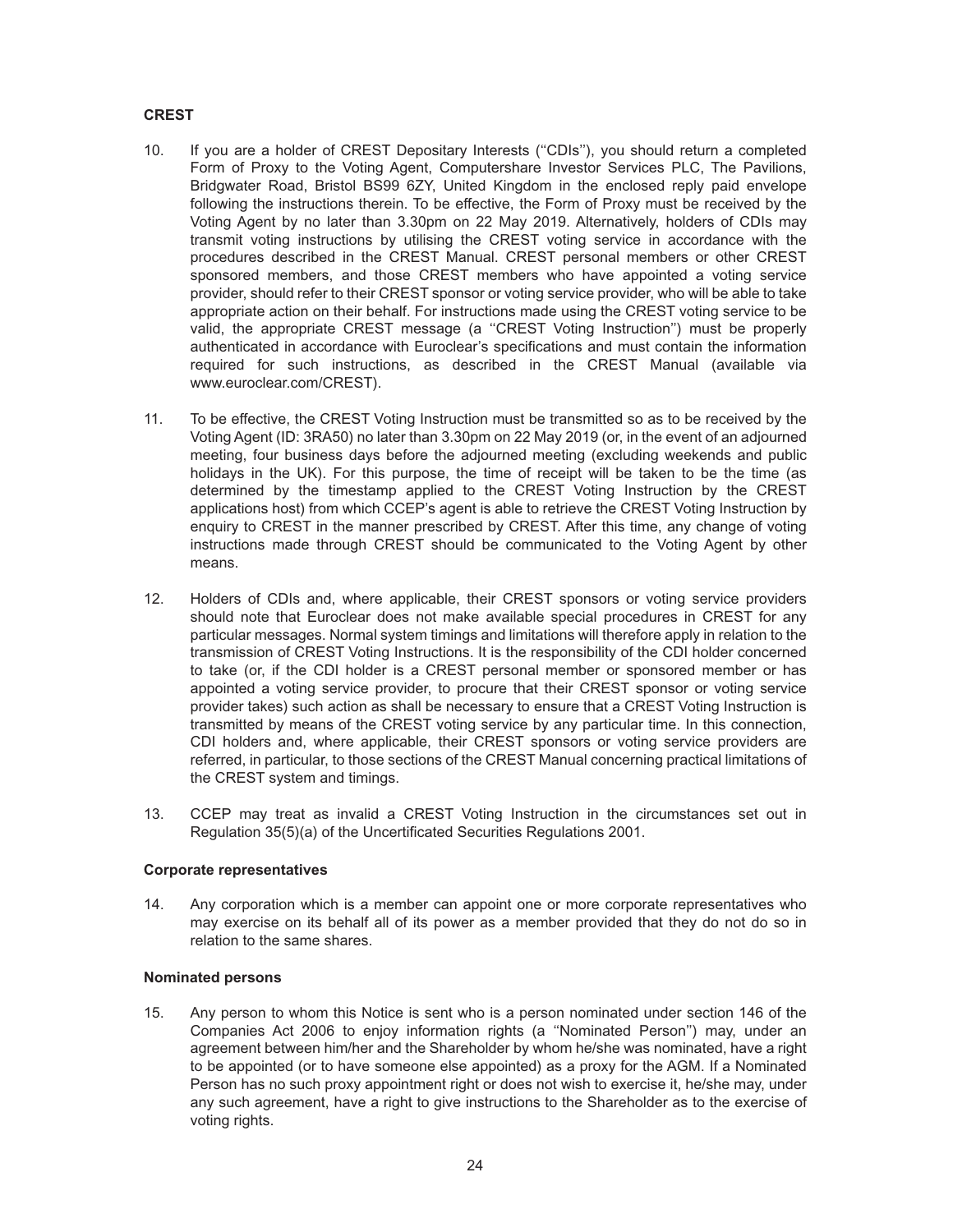16. The statement of the rights of Shareholders in relation to the appointment of proxies in paragraphs 1 to 9 above does not apply to Nominated Persons. The rights described in these paragraphs can only be exercised by Shareholders of CCEP.

## **Entitlement to attend and vote**

17. To be entitled to attend and vote at the AGM either in person or by proxy (and for the purpose of the determination by CCEP of the votes they may cast), Shareholders must be registered in the Register of Members of CCEP at 3.30pm on 27 May 2019, (or, in the event of any adjournment, on the date which is 48 hours before the time of the adjourned meeting). Changes to the Register of Members after the relevant deadline shall be disregarded in determining the rights of any person to attend and vote at the meeting.

## **Issued shares and total voting rights**

18. As at 2 April 2019 (being the last practicable date prior to the publication of this Notice) CCEP's issued share capital consists of 472,177,082 Ordinary Shares carrying one vote each. Therefore the total voting rights in CCEP as at 2 April 2019 are 472,177,082 Ordinary Shares.

## **Website publication of audit concerns**

19. Under section 527 of the Companies Act 2006 members meeting the threshold requirements set out in that section have the right to require CCEP to publish on a website a statement setting out any matter relating to: (i) the audit of CCEP's accounts (including the Auditor's report and the conduct of the audit) that are to be laid before the AGM; or (ii) any circumstance connected with an Auditor of CCEP ceasing to hold office since the previous meeting at which annual accounts and reports were laid in accordance with section 437 of the Companies Act 2006. CCEP may not require the Shareholders requesting any such website publication to pay its expenses in complying with sections 527 or 528 of the Companies Act 2006. Where CCEP is required to place a statement on a website under section 527 of the Companies Act 2006, it must forward the statement to CCEP's Auditor not later than the time when it makes the statement available on the website. The business which may be dealt with at the AGM includes any statement that CCEP has been required under section 527 of the Companies Act 2006 to publish on a website.

#### **General queries**

- 20. Except as provided above, members who have general queries about the AGM, or queries unrelated to the business of the AGM, should use the following means of communication (no other methods of communication will be accepted):
	- (a) Shareholders may contact our registrar, Computershare, on +1-781-575-2867 (outside the US) or +1-800-418-4223 (within the US); or
	- (b) access Computershare's investor website at www.computershare.com/us/investor.

You may not use any electronic address provided either in this Notice of AGM or any related documents (including the Chairman's letter and proxy form) to communicate with CCEP for any purposes other than those expressly stated.

## **Questions at the AGM**

- 21. Any member attending the AGM has the right to ask questions. CCEP must cause to be answered any such question relating to the business being dealt with at the AGM but no such answer need be given if (a) to do so would interfere unduly with the preparation for the meeting or involve the disclosure of confidential information, (b) the answer has already been given on a website in the form of an answer to a question, or (c) it is undesirable in the interests of CCEP or the good order of the meeting that the question be answered.
- 22. A copy of this Notice, and other information required by s311A of the Companies Act 2006, can be found at ir.ccep.com/shareholder-information/overview.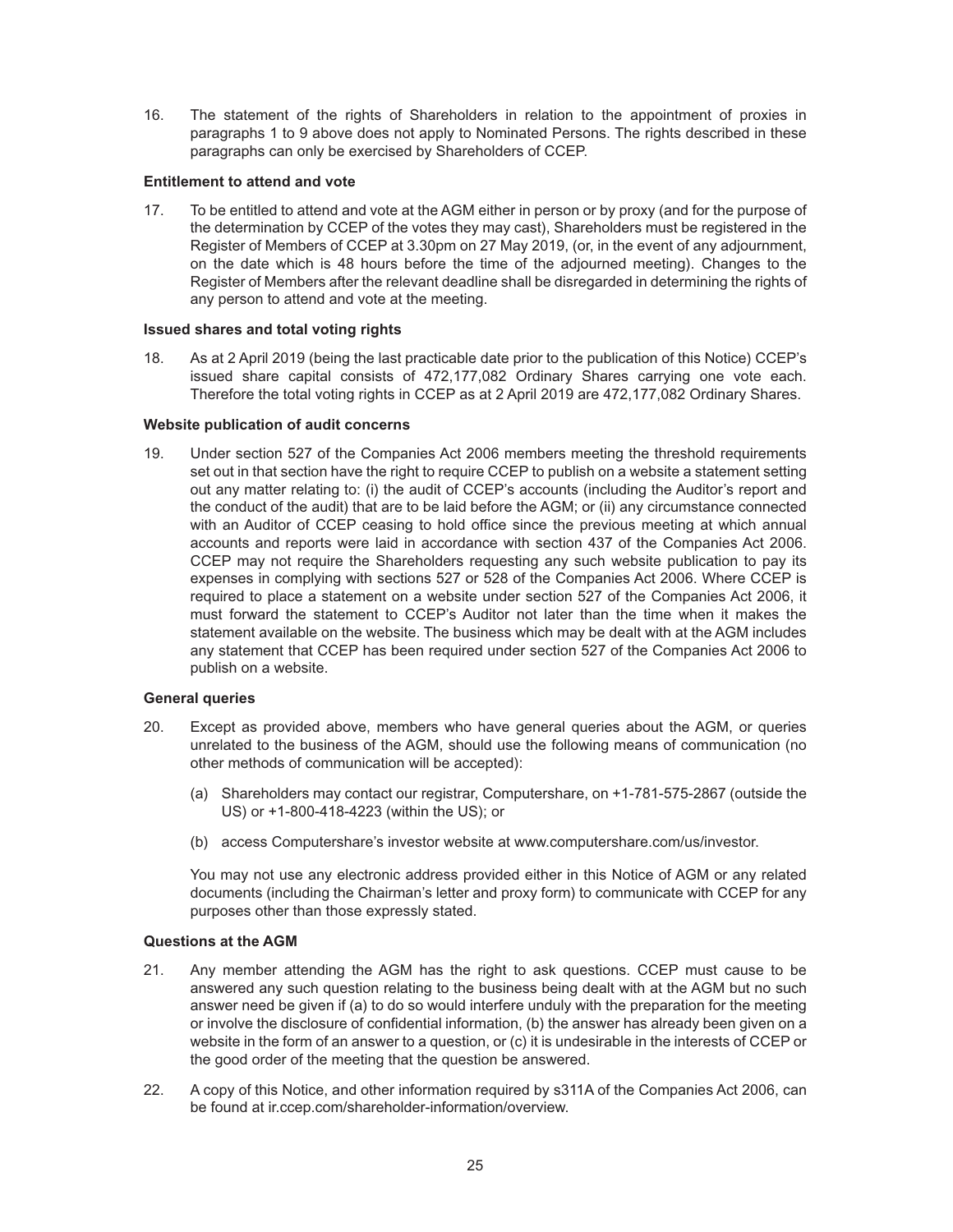# **Part IV**

# **ADDITIONAL INFORMATION**

# **1. Responsibility Statement**

The Directors take responsibility for the information contained in this document, save that:

- (a) the Olive Nominated Directors, who have not participated in the Board's consideration of the Waiver Resolution, take no responsibility for the second paragraph on page 4 under the heading ''Recommendation''; and
- (b) the only responsibility accepted by the Directors in respect of the information in this document relating to Olive and its intentions has been to ensure that such information has been correctly and fairly reproduced or presented (and no steps have been taken by the Directors to verify this information).

To the best of the knowledge and belief of the Directors (who have taken all reasonable care to ensure that this is the case), the information for which they accept responsibility is in accordance with the facts and does not omit anything likely to affect the import of such information.

The directors of Olive take responsibility for information in this document relating to Olive and its intentions. To the best of the knowledge and belief of the directors of Olive (who have taken all reasonable care to ensure that this is the case), such information is in accordance with the facts and does not omit anything likely to affect the import of such information.

# **2. Business of CCEP**

CCEP is a publicly traded, UK-domiciled company listed on Euronext Amsterdam, the LSE, the NYSE and the Spanish Stock Exchanges (ticker symbol: CCEP). CCEP is the world's largest independent Coca-Cola bottler based on revenue and serves over 300 million consumers across Western Europe, including Andorra, Belgium, continental France, Germany, Great Britain, Iceland, Luxembourg, Monaco, the Netherlands, Norway, Portugal, Spain and Sweden. CCEP was formed on 28 May 2016 through the merger of Coca-Cola Enterprises, Inc., Coca-Cola Erfrischungsgetränke GmbH and Coca-Cola Iberian Partners, S.A. as more fully set out in the Prospectus.

# **3. Current ratings**

CCEP's current long-term ratings from Moody's and Standard & Poor's (S&P), are A3 and BBB+ respectively. Ratings are assigned on the basis of assessed risk and CCEP's ability to pay back its creditors. The ratings outlook from Moody's and S&P are stable. Changes in the operating results, cash flows or financial position of CCEP could have an impact on the ratings assigned by the various rating agencies. There are no current ratings or outlooks publicly accorded to Olive by any ratings agencies.

# **4. Directors of CCEP**

The names of the Directors and the positions they hold at the date of this document are:

| <b>Name</b>                       | <b>Position</b>                             |
|-----------------------------------|---------------------------------------------|
| Damian Gammell                    | <b>Chief Executive Officer</b>              |
| <b>Olive Nominated Directors</b>  |                                             |
| Sol Daurella                      | Chairman                                    |
| José Ignacio Comenge Sánchez-Real | Non-executive Director                      |
| Álvaro Gómez-Trénor Aguilar       | Non-executive Director                      |
| Alfonso Líbano Daurella           | Non-executive Director and Corporate Social |
|                                   | Responsibility Committee Chairman           |
| Mario Rotllant Solá               | Non-executive Director                      |
|                                   |                                             |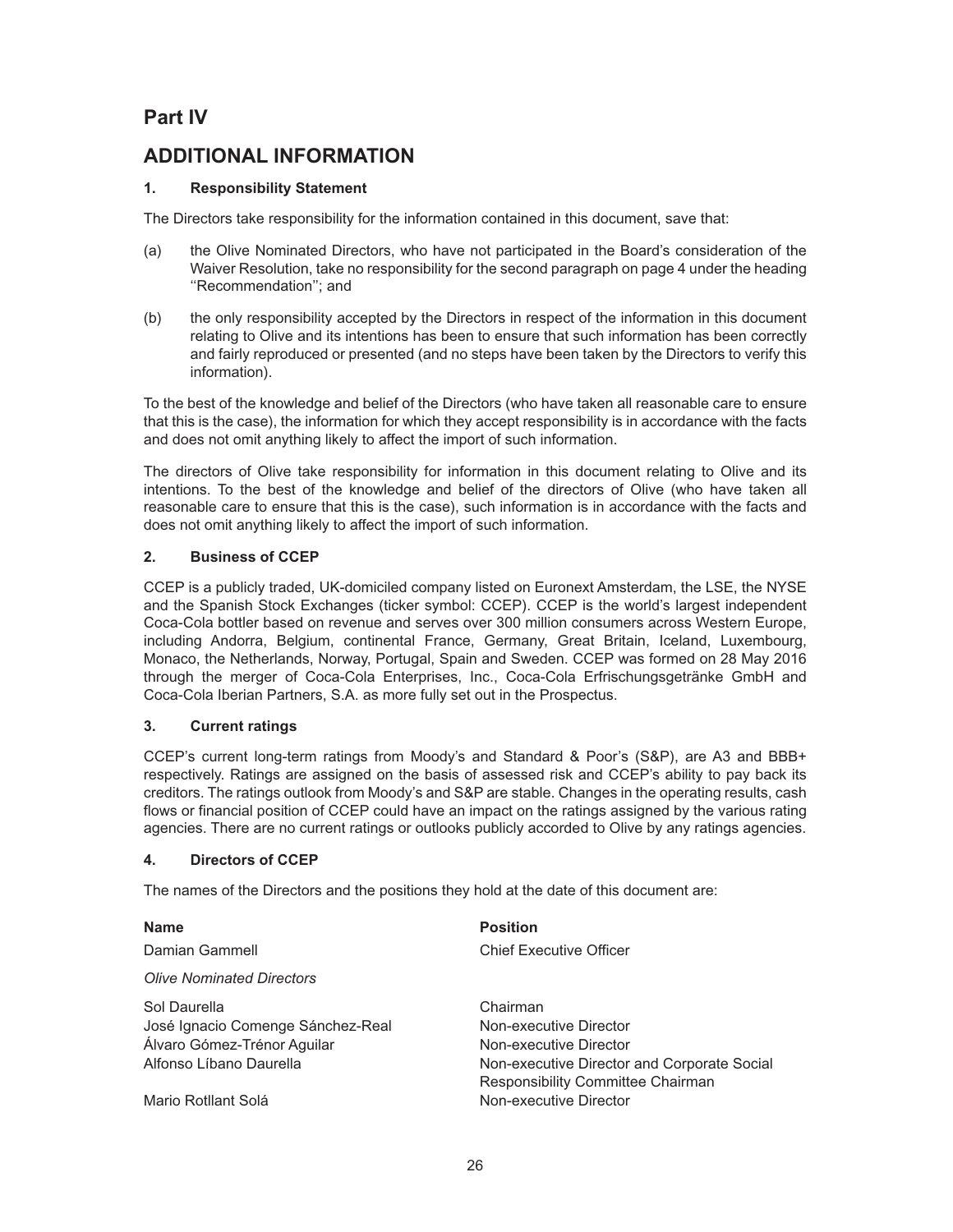*ER Nominated Directors*

| Francisco Crespo Benítez         | Non-executive Director                                                                                      |
|----------------------------------|-------------------------------------------------------------------------------------------------------------|
| Irial Finan                      | Non-executive Director                                                                                      |
| <i><b>INEDs</b></i>              |                                                                                                             |
| Thomas H. Johnson<br>Jan Bennink | <b>INED and Senior Independent Director</b><br><b>INED and Affiliated Transaction Committee</b><br>Chairman |
| <b>Christine Cross</b>           | <b>INED and Remuneration Committee Chairman</b>                                                             |
| Javier Ferrán                    | <b>INED</b>                                                                                                 |
| Nathalie Gaveau                  | <b>INED</b>                                                                                                 |
| L. Phillip Humann                | <b>INED and Nomination Committee Chairman</b>                                                               |
| Orrin H. Ingram II               | <b>INED</b>                                                                                                 |
| <b>Garry Watts</b>               | <b>INED and Audit Committee Chairman</b>                                                                    |
| Curtis R. Welling                | <b>INED</b>                                                                                                 |

Further information relating to the Directors is provided on pages 50 to 54 of the 2018 Integrated Report. The business address of the Directors is: Pemberton House, Bakers Road, Uxbridge UB8 1EZ, United Kingdom.

## **5. Directors' and other interests in CCEP**

At the close of business on 2 April 2019 (being the latest practicable date prior to the date of this document), the interests of the Directors and their families and the interests of persons connected with them, within the meaning of Part 22 of the Companies Act 2006, in the issued share capital of CCEP were as follows:

| <b>Name</b>                       | Ordinary<br><b>Shares</b> | % of CCEP's issued Shares held<br>share capital |                                       |
|-----------------------------------|---------------------------|-------------------------------------------------|---------------------------------------|
| Sol Daurella                      | 32,354,039                |                                                 | 6.85209855   Indirectly through Olive |
| Damian Gammell                    | 90,345                    | 0.01913371                                      | Directly                              |
| Jan Bennink                       | 27,200                    | 0.00576055                                      | Directly                              |
| José Ignacio Comenge Sánchez-Real | 7,740,332                 |                                                 | 1.63928583   Indirectly through Olive |
| Álvaro Gómez-Trénor Aguilar       | 3,102,926                 |                                                 | 0.65715303   Indirectly through Olive |
| L. Phillip Humann                 | 51,717                    | 0.01095288                                      | Directly                              |
| Orrin H. Ingram II                | 10.000                    | 0.00211785                                      | Directly                              |
| Thomas H. Johnson                 | 10.000                    | 0.00211785                                      | Directly                              |
| Alfonso Líbano Daurella           | 6,495,125                 | 1.37556973                                      | Indirectly through Olive              |
| <b>Garry Watts</b>                | 10.000                    | 0.00211785                                      | Directly                              |
| <b>Curtis R Welling</b>           | 10.000                    | 0.00211785                                      | Directly                              |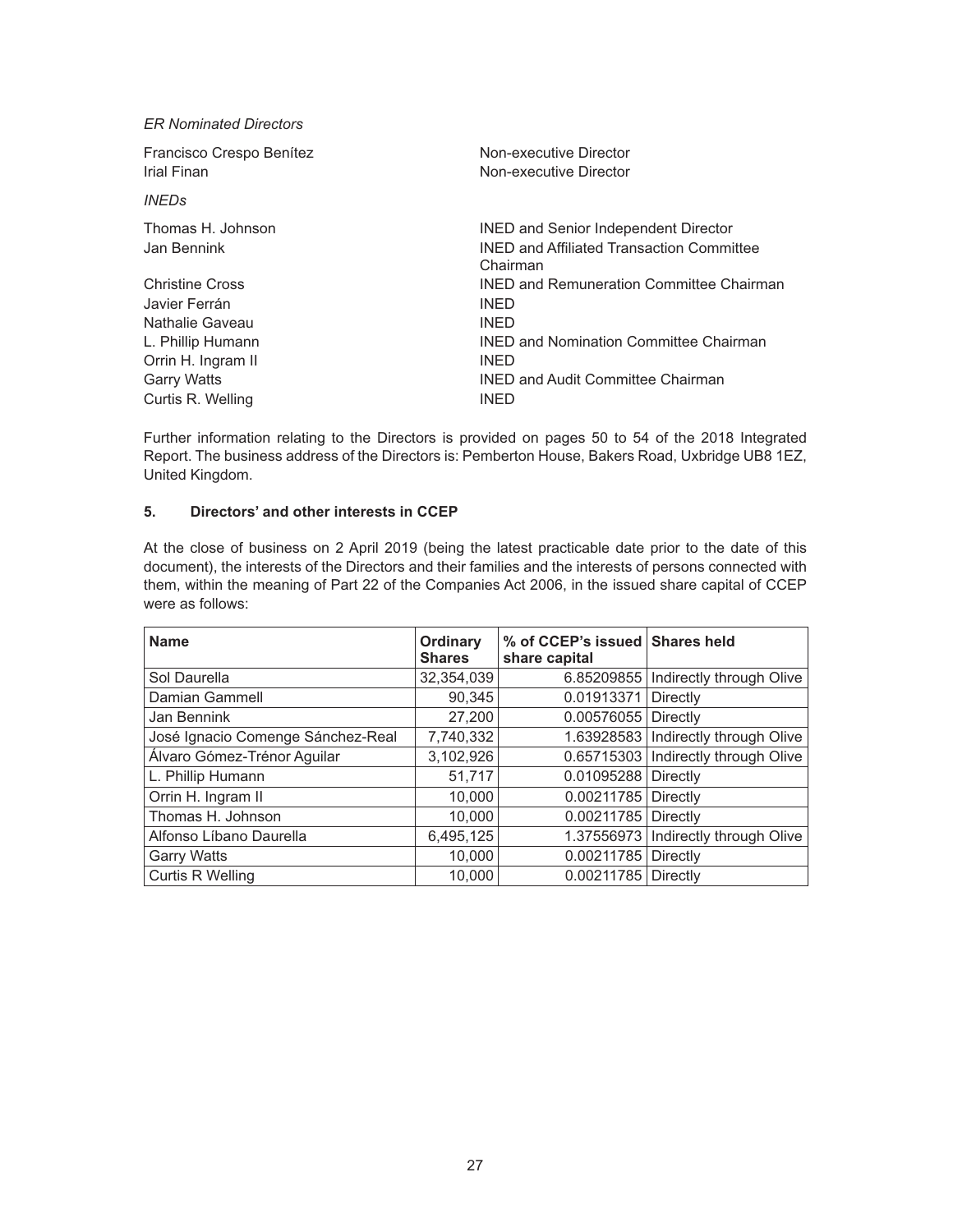As at the close of business on the latest practicable date, Olive holds 166,128,987 Ordinary Shares, representing approximately 35.1836% of CCEP's issued share capital. In addition, as provided below, the following directors of Olive (all of whom are corporate directors, as set out in paragraph 12, below) hold an indirect interest in CCEP's Ordinary Shares through their shareholding in Olive:

| <b>Directors</b>                    | % of CCEP's issued share capital |
|-------------------------------------|----------------------------------|
| Cobega Invest S.L.U.                | 19.59650583                      |
| Colabots, S.L.                      | 0.07135555                       |
| Empresas Comerciales e Industriales |                                  |
| Valencianas, S.L.U.                 | 7.42124905                       |
| Mendibea 2002, S.L.                 | 0.00010977                       |
| Paosar, S.L.                        | 0.00109773                       |
| Rimnal Inversiones, S.L.U.          | 0.00000046                       |

Furthermore, the following directors of Olive (all of whom are corporate directors, as set out in paragraph 12, below) hold an indirect interest in CCEP's Ordinary Shares through their direct or indirect shareholdings in Cobega, S.A. (''Cobega''):

| <b>Directors</b>              | % of CCEP's issued share capital |
|-------------------------------|----------------------------------|
| Begindau, S.L.U. <sup>1</sup> | 6.84836836                       |
| Indau S.á r.l.                | 6.84836836                       |
| Larfin, S.A.U.                | 2.28926793                       |
| Montsunt. S.A.                | 2.28120384                       |

<sup>1</sup> Is a fully-owned subsidiary of Indau S.á r.l.

As at the close of business on 2 April 2019 (being the latest practicable date prior to the date of this document), two of Olive's shareholders, Cobega Invest, S.L.U. (currently holder of a 55.69781113% stake in Olive) and Empresas Comerciales e Industriales Valencianas, S.L.U. (''Empresas'') (currently holder of a 21.09290969% stake in Olive) would hold an indirect stake in CCEP of more than 5% of its issued share capital (19.59650583% in the case of Cobega Invest, S.L.U. and 7.42124905% in the case of Empresas). Cobega Invest, S.L.U. is 100% owned by Cobega, the Daurella family's holding company and a former bottling company active in Catalonia, Aragon, the Balearic Islands, the Canary Islands and Andorra. Empresas was the main shareholder of a former bottling company active in the Levante region of Spain until it was merged into Coca-Cola Iberian Partners S.A. (''CCIP'') (now a CCEP subsidiary) in 2013, and is now a holding company whose main assets are shares in Olive as well as certain other interests in real estate and companies active in the food sector.

In addition, as at close of business on 2 April 2019 (being the latest practicable date prior to the date of this document), Begindau, S.L.U. (''Begindau''), as a shareholder of Cobega, would also hold an indirect stake in CCEP of more than 5% of its issued share capital (6.84836836%). Begindau is a fully owned subsidiary of Indau, S.á r.l. (''Indau'') and is ultimately fully controlled by Sol Daurella. Begindau and Indau are pure holding companies whose main assets are shares in Cobega.

As at the close of business on 2 April 2019 (being the latest practicable date prior to the date of this document), certain options over Ordinary Shares have been granted to Damien Gammell, for nil consideration, as follows:

| <b>Name</b>    |                        |         |         | Share scheme   Number of shares   Exercise Price   Exercise Period End |
|----------------|------------------------|---------|---------|------------------------------------------------------------------------|
| Damian Gammell | ∣ Options <sup>1</sup> | 324.643 | \$39.00 | 05.11.25                                                               |

1 1/3 of these Options vested on 05.11.2016. An additional 1/3 vested on 05.11.2017. The final 1/3 vested on 05.11.2018.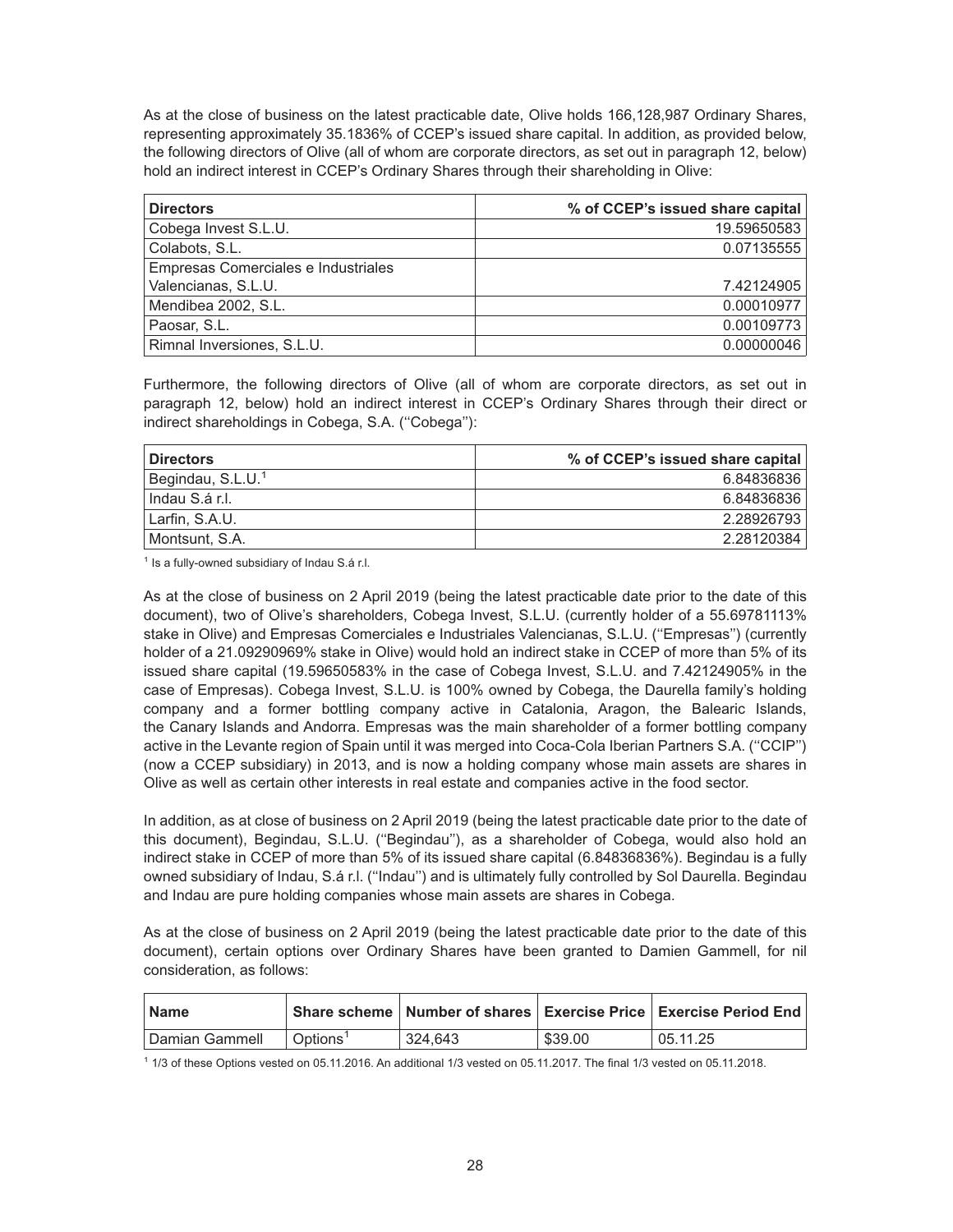As at the close of business on 2 April 2019 (being the latest practicable date prior to the date of this document), certain awards of shares have also been granted to Damien Gammell under CCEP share plans, all for nil consideration, as follows:

| <b>Name</b>    | Date award made | <b>Number of shares</b> | Date of vesting |
|----------------|-----------------|-------------------------|-----------------|
| Damian Gammell | 5 November 2015 | 60,300                  | 30 April 2019   |
| Damian Gammell | 27 March 2017   | 133.700                 | 28 March 2020   |
| Damian Gammell | 12 March 2018   | 89,000                  | 13 March 2021   |
| Damian Gammell | 1 March 2019    | 78,004                  | 1 March 2022    |

In the 12 months prior to the close of business on 2 April 2019 (being the latest practicable date prior to the date of this document), neither Olive nor any of the Olive Directors or their families or persons connected with them within the meaning of Part 22 of the Companies Act 2006 had any dealings (including borrowing or lending) in CCEP's Ordinary Shares.

## **6. Directors' service contracts and emoluments**

Information about the Directors' service contracts and letters of appointments is set out on page 169 of the 2018 Integrated Report, which is incorporated into this document by reference.

Save as disclosed above, there are no service contracts in force between any Director or proposed director of CCEP and the Company, and no such contract has been entered into or amended in the last six months preceding the date of this document.

## **7. Material contracts**

## *Material contracts entered into by CCEP or its subsidiaries*

No contracts have been entered into by CCEP or any of its subsidiaries, other than in the ordinary course of business, within the period of two years prior to the date of this document which are or may be material.

## *Material contracts entered into by Olive or its subsidiaries*

No contracts have been entered into by Olive or any of its subsidiaries, other than in the ordinary course of business, within the period of two years prior to the date of this document which are or may be material other than:

- (a) a corporate service agreement entered into with Cobega on 26 May 2016, and amended on 1 January 2019, which took effect from 1 June 2016 for a three year term, provided that Cobega maintains an indirect stake higher than 50% in Olive. The services rendered by Cobega to Olive under this agreement include services relating to its business operations (including with respect to its industrial, organisation and human resources functions), financial operations (including with respect to its cash management, cash control, accounting and tax functions) and legal management;
- (b) certain corporate services agreements entered into between Cobega and each of Olive Activos, S.L.U, Nosoplas, S.L.U., Aguas del Cospeito, S.L.U. and Frutos y Zumos, S.A.U (the ''Olive Subsidiaries''), all of which were entered into on 22 June 2016, and amended on 25 May 2018 and 1 January 2019. They took effect from 1 June 2016, for a three year term and automatically extend for one year periods unless notice to the contrary is served two months in advance of the termination date. The services rendered by Cobega to each of the Olive Subsidiaries under these agreements include services relating to its business operations (including with respect to its industrial, organisation and human resources functions), financial operations (including with respect to cash management, cash control, accounting and tax functions) and legal management; and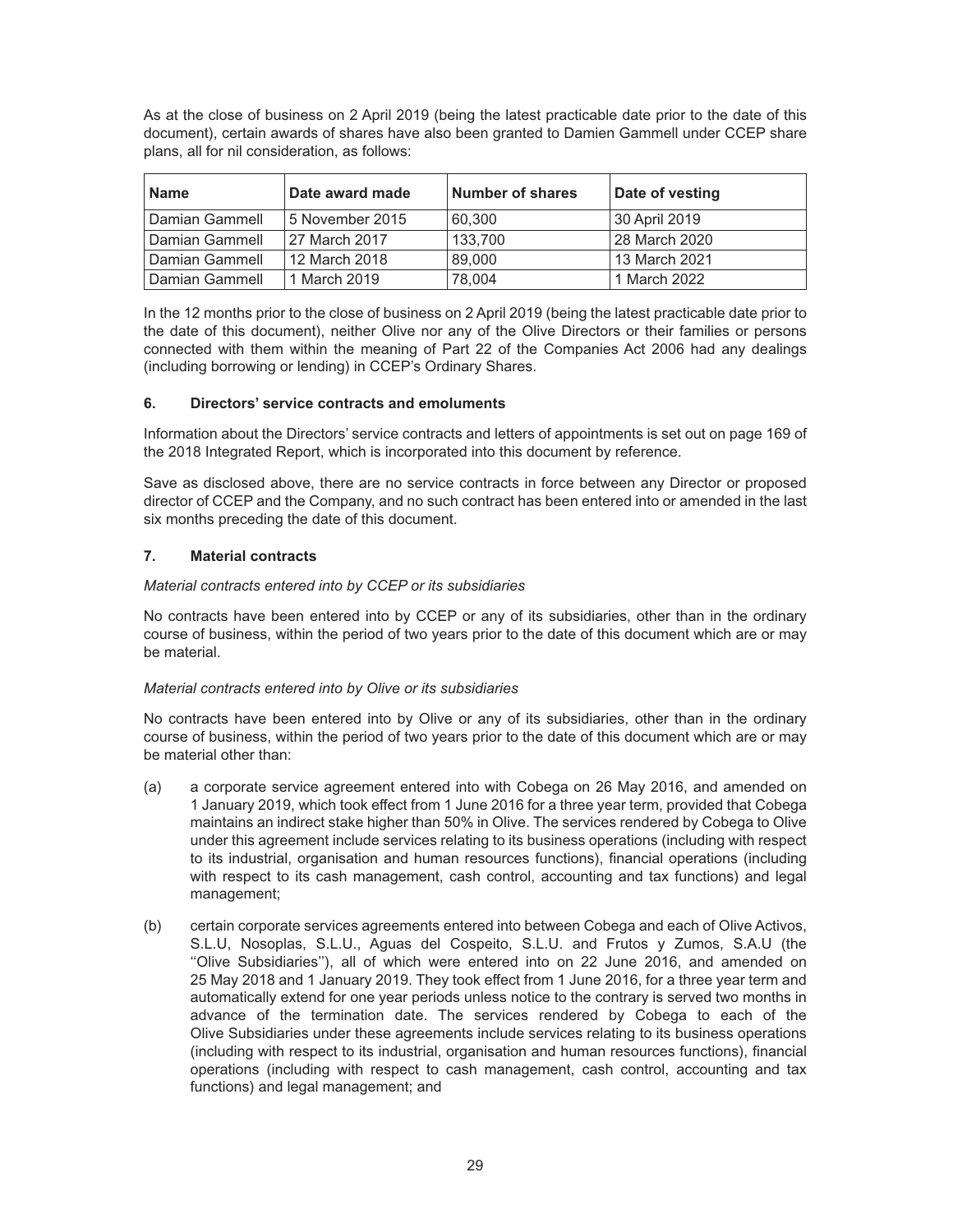(c) certain corporate service agreements entered into between Cobega Financial Services S.L.U and Olive and each of the Olive Subsidiaries, all of which were entered into on 1 January 2019 for a three year term and automatically extend for one year periods unless notice to the contrary is served two months in advance of the termination date. The services rendered by Cobega Financial Services S.L.U to Olive and each of the Olive Subsidiaries under these agreements include services relating to cash reporting, cash management and bank relationship services.

## **8. Significant change**

There has been no significant change in the financial or trading position of CCEP since 31 December 2018.

## **9. Middle market quotations**

The middle market quotations for the Ordinary Shares of CCEP, as derived from, in the case of Euronext Amsterdam, the Euronext Amsterdam Official Price List and, in the case of the NYSE and the Spanish Stock Exchanges, the Bloomberg service, for the first Business Day of each of the six months immediately preceding the date of this document and on 2 April 2019 (being both the latest practicable and available date prior to the date of this document) are set out in the table below.

On 28 March 2019, the Ordinary Shares were admitted to trading on the Main Market of the LSE and on 29 March 2019 the Ordinary Shares were delisted from Euronext London (the ''Transfer''). In light of the Transfer, the middle market quotations for the Ordinary Shares of CCEP in respect of Euronext London, as derived from the Euronext Amsterdam Official Price List, for the first Business Day of each month from November 2018 to March 2019, and the middle market quotations in respect of the LSE, as derived from the Daily Official List of the LSE, for the first Business Day of April 2019 and 2 April 2019 (being both the latest practicable and available date prior to the date of this document) are also set out in the table below.

| <b>Date</b>                  | <b>Price per Ordinary Share</b>         |                |                                                 |                                      |                |
|------------------------------|-----------------------------------------|----------------|-------------------------------------------------|--------------------------------------|----------------|
|                              | <b>Euronext</b><br>Amsterdam $\epsilon$ | <b>NYSE \$</b> | Spanish<br><b>Stock</b><br>Exchanges $\epsilon$ | <b>Euronext</b><br>London $\epsilon$ | LSE $\epsilon$ |
| 1 November 2018              | 40.36                                   | 45.80          | 40.08                                           | 40.36                                | N/A            |
| 3 December 2018 <sup>1</sup> | 42.16                                   | 47.62          | 42.86                                           | 42.16                                | N/A            |
| 2 January $2019^2$           | 39.68                                   | 44.94          | 40.34                                           | 39.68                                | N/A            |
| 1 February 2019              | 41.32                                   | 47.55          | 41.72                                           | 41.32                                | N/A            |
| 1 March 2019                 | 41.42                                   | 47.65          | 41.50                                           | 41.42                                | N/A            |
| 1 April 2019                 | 45.80                                   | 51.37          | 45.80                                           | N/A                                  | 45.85          |
| 2 April 2019                 | 45.65                                   | 50.85          | 45.80                                           | N/A                                  | 45.90          |

1. The first Business Day of December was 3 December 2018 for Euronext London, Euronext Amsterdam, the Spanish Stock Exchanges and the NYSE.

2. The first Business Day of January was 2 January 2019 for Euronext London, Euronext Amsterdam, the Spanish Stock Exchanges and the NYSE.

## **10. Relationship between Olive, CCEP and the Olive Nominated Directors**

#### *CCEP*

The governance framework of CCEP is set out in CCEP's Articles (the terms of which are described on pages 203 to 208 of the Prospectus) and the Shareholders' Agreement (the terms of which are described at pages 240 to 246 of the Prospectus) which provide a high level framework for the affairs and governance of CCEP and set out CCEP's relationships with its stakeholders, including Olive and ER.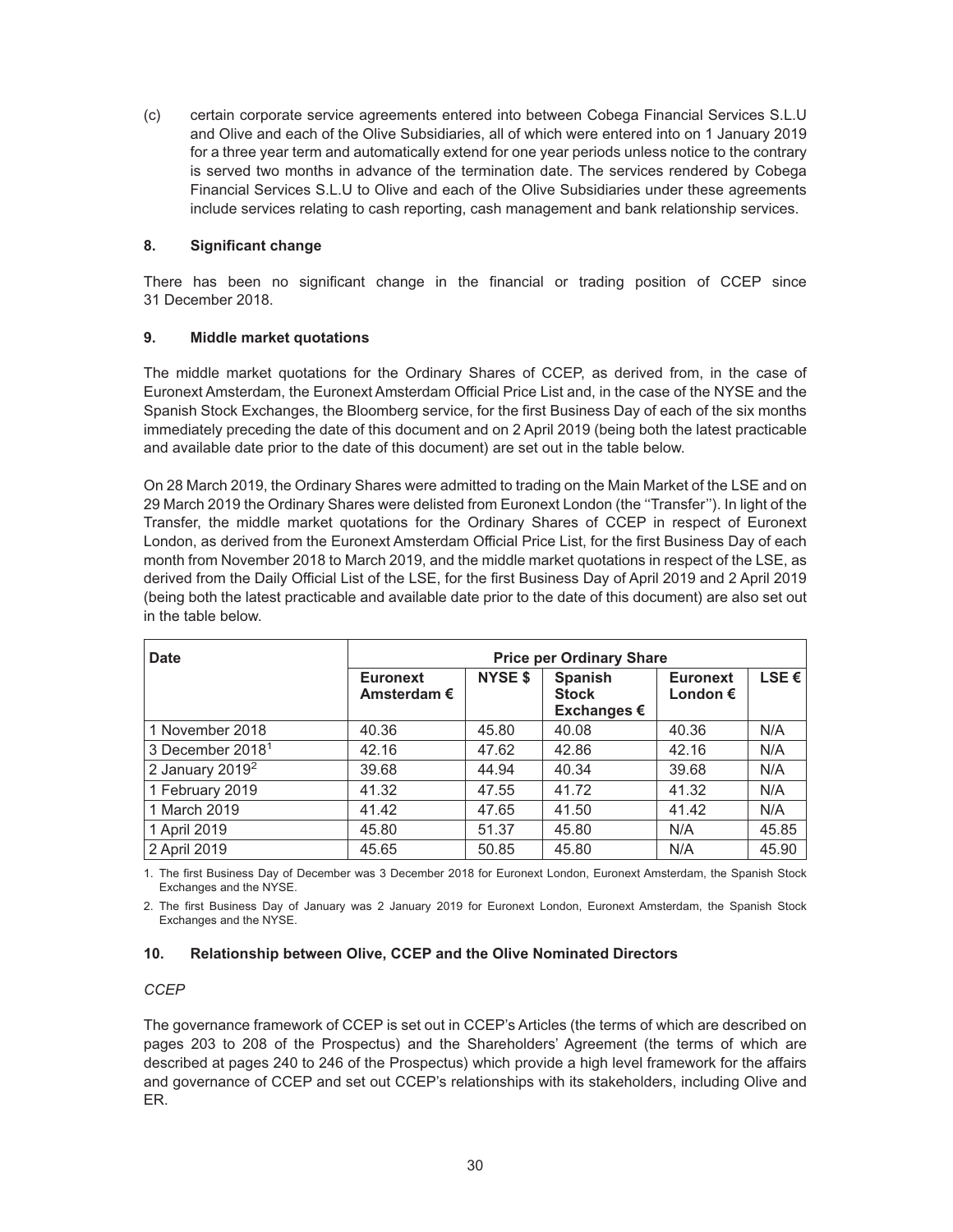## *Olive*

Olive is 55.6978% owned by Cobega Invest, S.L.U which, in turn, is 100% owned by Cobega. As described in paragraph 7 of this Part IV, Cobega has entered into a number of corporate services agreements with Olive and its subsidiaries. As Olive is interested in the Waiver Resolution, it is not entitled to vote on it in respect of its shareholdings.

## *Olive Nominated Directors*

In accordance with the terms of the Articles and the Shareholders' Agreement, the Olive Nominated Directors have been appointed to the Board by Olive. A number of potential conflicts of interest of certain of the Olive Nominated Directors are set out at page 64 of the 2018 Integrated Report.

As Olive is considered to be interested in the outcome of the Waiver Resolution, the Olive Nominated Directors have, in accordance with the provisions of the Takeover Code, made no recommendation on the Waiver Resolution. The Olive Nominated Directors have no direct shareholding in CCEP.

## **11. Business of Olive and current trading and prospects**

Olive is a Spanish company with its registered office at C/ Alcalá 44, 4ª planta, 28014 Madrid, Spain. The nature of its business is as a holding company through which the former shareholders in CCIP, which is now a CCEP subsidiary, hold their shares in CCEP. In addition, Olive is also the holding company of the shares in certain companies that used to be owned by former subsidiaries of CCIP. Those other companies are the Olive Subsidiaries. Olive attaining the maximum controlling position as a result of the Buyback Authorities would not significantly affect its earnings, assets or liabilities.

## **12. Directors of Olive**

The directors of Olive (all of which, other than Mr Álvaro Gómez-Trénor Aguilar, Mr Pablo Gómez-Trénor Aguilar and Francisco Ruiz de la Torre Esporrín, are corporate directors) are:

- Indau S.á r.l. (represented by Ms Sol Daurella Comadrán);
- Empresas Comerciales e Industriales Valencianas, S.L. (represented by Mr Javier Gómez-Trénor Vergés);
- Provisiones y Tenencias, S.L.U. (represented by Mr Mario Rotllant Solá);
- Larfin, S.A.U. (represented by Mr Alfonso Líbano Daurella);
- Montsunt, S.A. (represented by Ms Victoria Figueras-Dotti Daurella);
- Cobega Invest, S.L.U. (represented by Mr Camilo Javier Juliá Diez de Rivera);
- Rimnal Inversiones, S.L.U. (represented by Ms Alicia Daurella Aguilera);
- Begindau, S.L.U. (represented by Mr Eduardo Berché Moreno);
- Mr Álvaro Gómez-Trénor Aguilar;
- Mr Pablo Gómez-Trénor Aguilar;
- Usó Ferrera Inversiones, S.L. (represented by Mr Manuel Ferris Usó);
- Mr Francisco Ruiz de la Torre Esporrín;
- Colabots, S.L. (represented by Mr Manuel Álvarez de Estrada Creus);
- Mendibea 2002, S.L. (represented by Mr José Ignacio Comenge Sánchez-Real); and
- Paosar, S.L. (represented by Mr Jaime Castellanos Borrego).

The business address of Olive is C/ Alcalá 44, 4ª planta, 28014 Madrid, Spain.

## **13. Interests in Olive of CCEP and the Directors**

Other than as described below, neither CCEP nor any of the Non-Olive Directors, or their families or persons connected with them within the meaning of Part 22 of the Companies Act 2006, have any interests in, rights to subscribe for, or short positions in the issued ordinary share capital of Olive.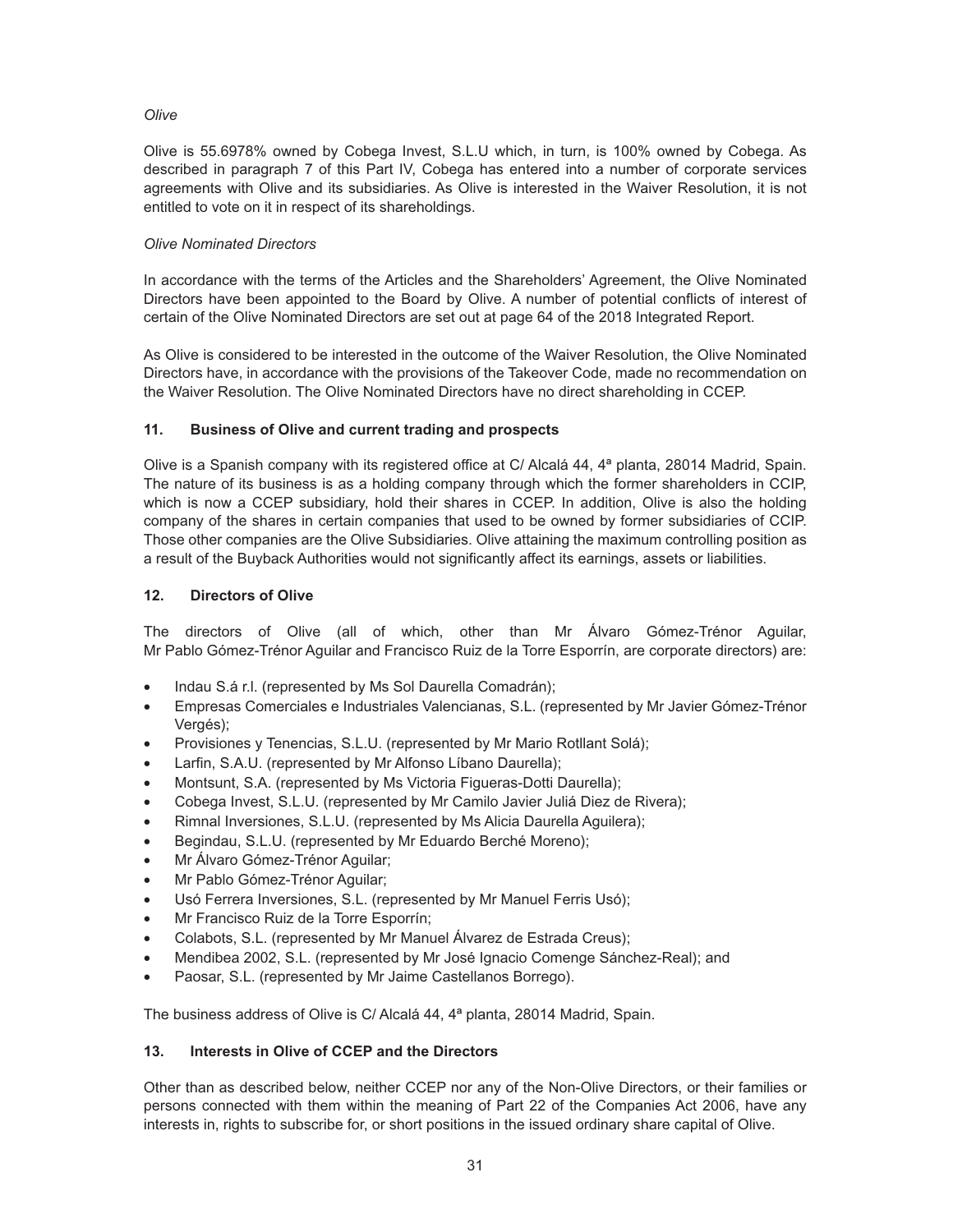José Ignacio Comenge Sánchez-Real directly holds 25,765 shares in the capital of Olive, representing approximately 0.001701% of its issued share capital. Álvaro Gómez-Trénor Aguilar directly holds 90,967 shares in the capital of Olive, representing 0.00600% of its issued share capital. In addition, the following Olive Nominated Directors hold an indirect interest in Olive through their shareholdings in Cobega and other connected parties:

| <b>Name</b>                       | % of Olive's issued share capital |
|-----------------------------------|-----------------------------------|
| Sol Daurella                      | 19.475252                         |
| José Ignacio Comenge Sánchez-Real | 4.657529                          |
| Álvaro Gómez-Trénor Aguilar       | 1.861781                          |
| Alfonso Líbano Daurella           | 3.909688                          |

## **14. Profit Forecast**

The Group has historically provided outlook guidance for its current year with respect to certain financial measures, including profit measures. On 14 March 2019, the Group published its 2018 Integrated Report which included on page 28, outlook guidance for the year ending 31 December 2019 (the ''Profit Forecast Period'') that included two profit measures, together (the ''Profit Forecast''), as presented below.

''In 2019, CCEP expects:

- Operating Profit growth of between 6-7% (on a comparable and fx-neutral basis), and
- Diluted earnings per share growth of between 10-11% (on a comparable and fx-neutral basis and assuming share buybacks of €1 billion in 2019).''

These statements were also included in the Preliminary Unaudited Results of the Group published on 14 February 2019.

The Profit Forecast constitutes a profit forecast for the purposes of Rule 28 of the Takeover Code. It was made in accordance with established practice and as part of the ordinary course of CCEP's communications with its shareholders and the market.

The Profit Forecast is presented on a comparable basis which excludes certain comparable items considered by the Group to impact comparability of financial performance between periods. These comparable items relate to restructuring charges, merger and integration related costs, out of period mark-to-market impact of hedges, litigation provisions and net tax items resulting from rate and law changes. Further, the Profit Forecast is presented on a constant currency basis and excludes the effect of foreign exchange rate changes during the Profit Forecast Period.

The Group regularly publishes reconciliations of these profit measures to the most directly reconcilable IFRS measure in the financial statements (Operating Profit and Diluted Earnings per share, respectively) of the corresponding period which, for 2018, can be found on page 29 in the 2018 Integrated Report.

#### *Basis of preparation*

The basis of accounting used for the Profit Forecast is consistent with the Group's existing accounting policies, which are in accordance with IFRS as issued by the IASB and as adopted by the EU, and will be applied in the Group's financial statements for the year ending 31 December 2019. These policies differ from the accounting policies applied in the Group's financial statements for the year ended 31 December 2018 with respect to IFRS 16 (Leases) which was adopted by the Group with effect from 1 January 2019. The effects of adopting IFRS 16 are not material to the Group's financial statements or to the Profit Forecast. For further information about the effect of IFRS 16 on the Group's financial statements, please see Note 23 ''Standards issued but not yet effective'' on page 147 of the 2018 Integrated Report.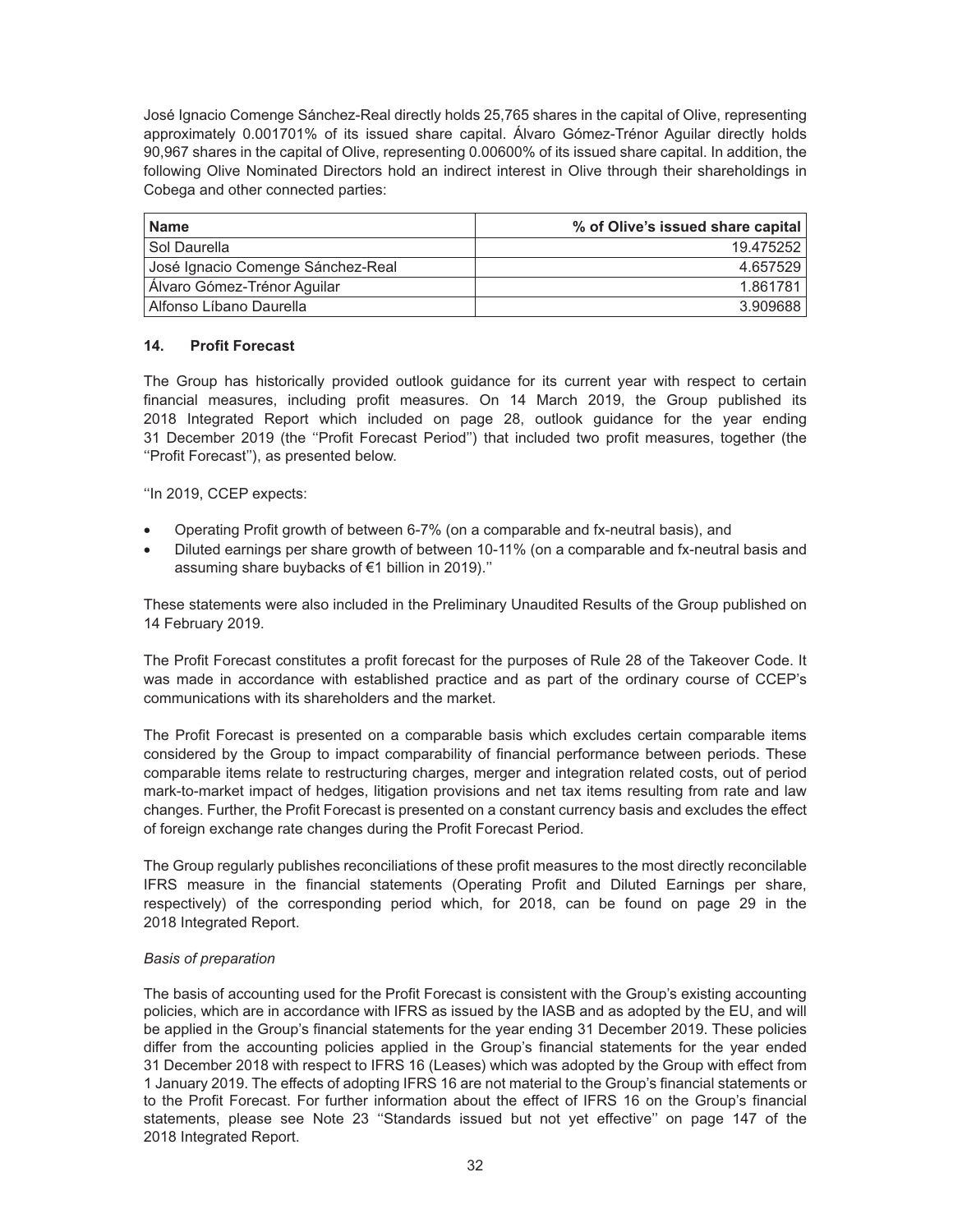The Profit Forecast is based on the Group's internal forecast for the year ending 31 December 2019.

The Directors have prepared the Profit Forecast on the basis referred to above and the assumptions set out below. The Profit Forecast is inherently uncertain and there can be no guarantee that any of the factors referred to below under 'Assumptions' will not occur and/or, if they do, their effect on the Group's results of operations, financial condition or financial performance, may be material. The Profit Forecast should therefore be read in this context and construed accordingly.

#### *Assumptions*

## *Factors outside the influence or control of the Directors*

During the year ending 31 December 2019:

- there will be:
	- no change in non-alcoholic ready-to-drink market conditions (including, but without limitation, in relation to actions taken by the Group's competitors and customers, the Group's ability to realise price increases, commodity price volatility or customer consolidation);
	- o no exposure to prolonged periods of unseasonal weather;
	- $\circ$  no change in consumer preferences of non-alcoholic ready-to-drink beverages that the Group is unable to address through changes in its product and packaging ranges;
	- $\circ$  no change in the political and/or economic environment (including the United Kingdom's exit from the European Union);
	- no change in legislation or regulatory requirements relating to the Group or the legislative or regulatory environment within which the Group, or a material part of it, operates (including, without limitation, the introduction of new deposit schemes or other packaging related legislation or the introduction of new soft drink industry taxes or levies);
	- no change in general sentiment towards TCCC or the Group and/or its operations which has an impact on the Group;
	- o no business disruption affecting the Group, its customers, its supply chain or other stakeholders (including, but without limitation, product recalls, natural disasters, severe adverse weather, acts of terrorism, cyber-attacks, credit default events for key customers, labour strikes or technological issues);
	- $\circ$  no change in supply chain costs to the Group (for example, as a result of changes in the cost of unhedged commodities, raw material availability, supplier consolidation) and/or the Group's labour costs (including pension and other employment benefits);
	- no change in the accounting standards or policies which were used for the Profit Forecast;
	- $\circ$  no change in the Group's external credit rating, existing debt arrangements, or its ability to access external financing;
	- no change in the price of the Ordinary Shares that would adversely affect the number of Ordinary Shares reacquired, and subsequently the weighted average number of Ordinary Shares, as part of the Share Buyback Programme;
	- $\circ$  no change in the share option exercises assumed in the Profit Forecast Period;
	- no change with respect to the retention of key management; and
	- $\circ$  no event that has an adverse effect on the Group's results of operations, financial condition or financial performance

which is material in the context of the Profit Forecast;

- there will be no change in inflation, interest or tax rates in countries in which the Group operates compared with those assumed in the Profit Forecast;
- the Company will continue with the Share Buyback Programme, repurchasing shares of €1 billion throughout 2019 and will have access to external financing to facilitate the buyback, as needed. The Company will seek Shareholder approval where required in order to continue repurchases during the second half of 2019;
- there will be no change in control of the Group.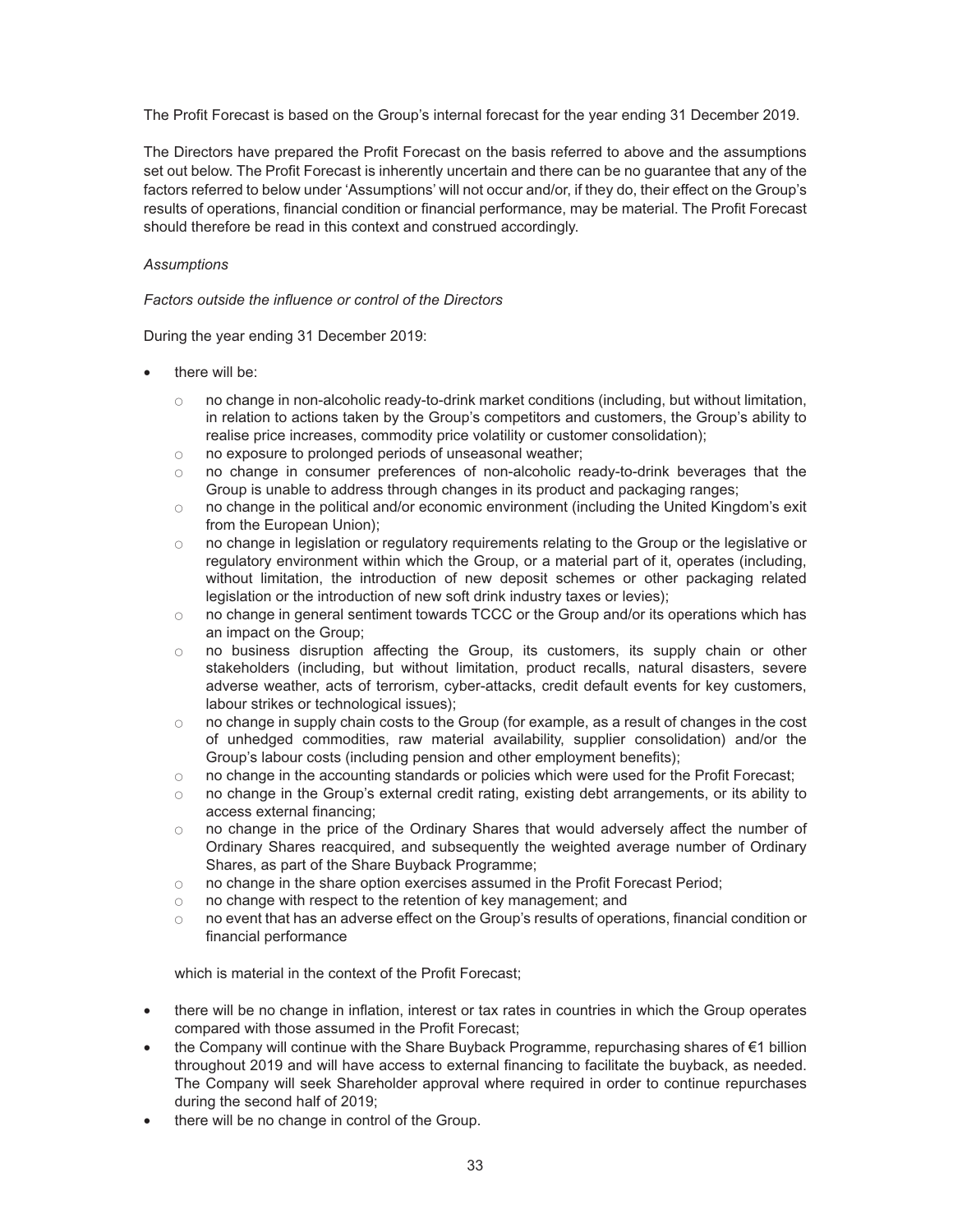## *Factors within the influence or control of the Directors*

In preparing the Profit Forecast, the Directors have also assumed that there will be during the year ending 31 December 2019:

- no change to the strategy or operation of the Group's business;
- no deterioration in the Group's relationships with customers or suppliers;
- no deterioration in the Group's relationships with TCCC and other franchisers;
- no health and safety issues experienced by the Group;
- no unplanned capital expenditure or asset disposals conducted by or affecting the Group;
- no merger and acquisition, or divestment activity conducted by or affecting the Group;
- no change to the expected realisation of benefits from the Company's integration and synergy programme during 2019;
- no change in the weighted average number of Ordinary Shares, outside of the Company's Share Buyback Programme and existing forecast share option exercises; and
- no change in key management of the Group

which is material in the context of the Profit Forecast.

#### *Directors' confirmation*

The Directors have considered the Profit Forecast and confirm (i) that it remains valid as at the date of this document; (ii) that it has been properly compiled on the basis of the assumptions set out in this paragraph 14; and (iii) that, save as otherwise set out in this paragraph 14, the basis of accounting used is consistent with the Group's existing accounting policies.

## **15. General**

Credit Suisse has given and has not withdrawn its written consent to the issue of this document with the inclusion of its name and references to it in this document in the form and context in which they appear.

Save as set out in this document, no agreement, arrangement or understanding (including any compensation arrangement), exists between Olive or any person acting in concert with Olive and any of the Non-Olive Directors, recent independent directors, Independent Shareholders or recent Shareholders of CCEP, or any person interested in or recently interested in shares of CCEP, having any connection with or dependence upon the proposals set out in Resolution 17.

On 2 April 2019 (being the latest practicable date prior to the date of this document, and save as disclosed elsewhere in Part IV of this document):

- (a) neither Olive nor Olive's directors, nor any person acting in concert with it or them, has any interest in, right to subscribe in respect of, or short position in relation to any relevant securities;
- (b) neither Olive nor Olive's directors, nor any person acting in concert with it or them, have dealt in relevant securities during the period of 12 months ended on 2 April 2019 (being the latest practicable date prior to the publication of this document);
- (c) there are no relevant securities which Olive or Olive's directors, or any person acting in concert with it or them, have borrowed or lent (excluding any borrowed relevant securities which have either been on-lent or sold);
- (d) none of:
	- (i) the Directors or any of their close relatives or related trusts;
	- (ii) any connected adviser (except in the capacity of an exempt fund manager or an exempt principal trader); or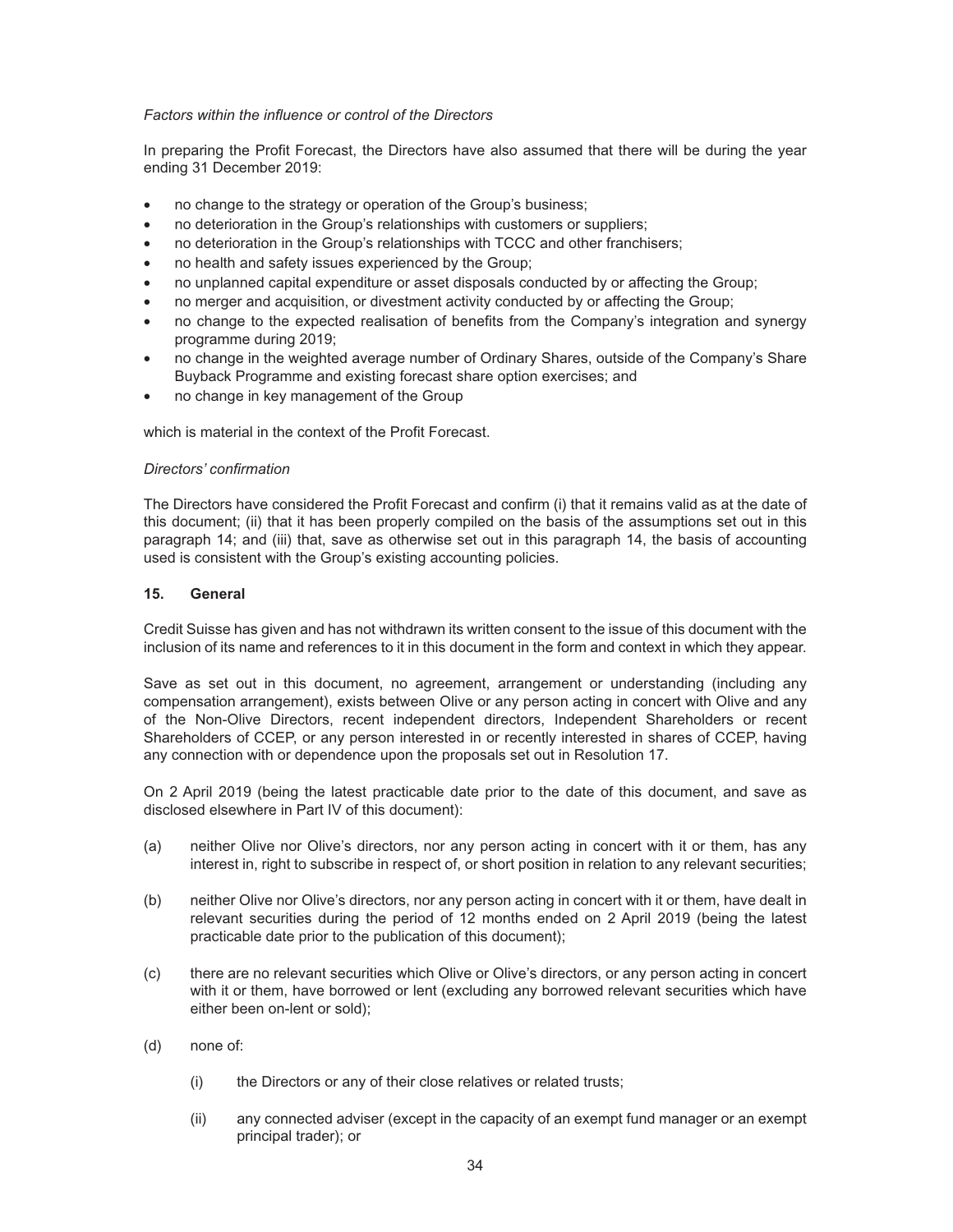(iii) any other person acting in concert with CCEP,

has as at 2 April 2019 (being the latest practicable date prior to the publication of this document), any interest in, right to subscribe in respect of, or short position in relation to any relevant securities; and

(e) there are no relevant securities which CCEP or any person acting in concert with Company or the Directors has borrowed or lent (excluding any borrowed relevant securities which have either been on-lent or sold).

There is no agreement or arrangement or understanding by which the beneficial ownership of any Ordinary Shares acquired by CCEP pursuant to the Buyback Authorities will be transferred to any other person. Such shares will, in accordance with the Companies Act 2006, either be held in treasury up to the amounts permitted to be held in treasury by the Companies Act 2006 or will be cancelled, with the issued ordinary share capital of CCEP being reduced by the nominal amount of those Ordinary Shares so purchased.

In this paragraph 15, reference to:

''relevant securities'' means Ordinary Shares and securities carrying conversion or subscription rights into Ordinary Shares;

''derivatives'' includes any financial product, whose value in whole or in part is determined directly or indirectly by reference to the price of an underlying security;

''short position'' means a short position, whether conditional or absolute and whether in the money or otherwise, and includes any short position under a derivative, any agreement to sell or any delivery obligation or right to require another person to purchase or take delivery;

''associated company'' means in relation to any company that company's parent, subsidiaries and fellow subsidiaries, and their associated companies, and companies of which such companies are associated companies. For these purposes, ownership or control of 20% or more of the equity share capital of a company is regarded as the test of associated company status;

''connected adviser'' means:

- (a) in relation to CCEP, (i) an organisation which is advising CCEP in relation to the Waiver Resolution and the Buyback Authorities; and (ii) a corporate broker to CCEP;
- (b) in relation to a person who is acting in concert with Olive or with the Directors, an organisation (if any) which is advising that person either (i) in relation to the Waiver Resolution and the Buyback Authorities; or (ii) in relation to the matter which is the reason for that person being a member of the relevant concert party; and
- (c) in relation to a person who is an associated company of Olive or CCEP, an organisation (if any) which is advising that person in relation to the Waiver Resolution and the Buyback Authorities;

''control'' means an interest, or aggregate interests, in shares carrying in aggregate 30% or more of the voting rights of a company, irrespective of whether such interest or interests give de facto control; and

''dealing'' or ''dealt'' includes the following:

(a) the acquisition or disposal of securities, of the right (whether conditional or absolute) to exercise or direct the exercise of the voting rights attaching to securities, or of general control of securities;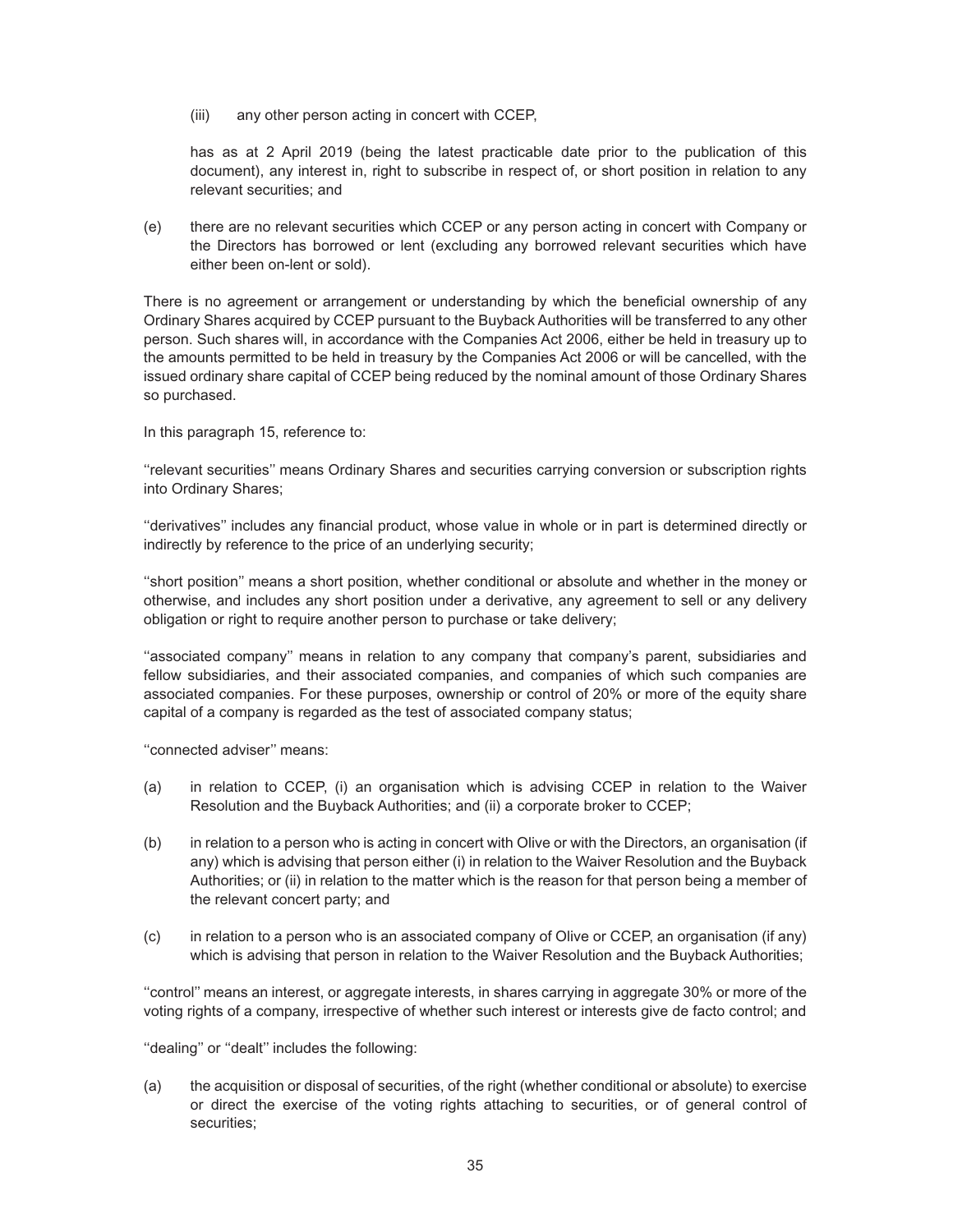- (b) the taking, granting, acquisition, disposal, entering into, closing out, termination, exercise (by either party) or variation of an option (including a traded option contract) in respect of any securities;
- (c) subscribing or agreeing to subscribe for securities;
- (d) the exercise or conversion, whether in respect of new or existing securities, of any securities carrying conversion or subscription rights;
- (e) the acquisition of, disposal of, entering into, closing out, exercise (by either party) of any rights under, or variation of, a derivative referenced, directly or indirectly, to securities;
- (f) the entering into, terminating or varying the terms of any agreement to purchase or sell securities; and
- (g) any other action resulting, or which may result, in an increase or decrease in the number of securities in which a person is interested or in respect of which he or she has a short position.

For the purposes of this paragraph 15 a person is treated as ''interested'' in securities if he or she has long economic exposure, whether absolute or conditional, to changes in the price of those securities (and a person who only has a short position in securities is not treated as interested in those securities). In particular, a person is treated as ''interested'' in securities if:

- (a) he or she owns them;
- (b) he or she has the right (whether conditional or absolute) to exercise or direct the exercise of the voting rights attaching to them or has general control of them;
- (c) by virtue of any agreement to purchase, option or derivative, he or she:
	- (i) has the right or option to acquire them or call for their delivery, or
	- (ii) is under an obligation to take delivery of them, whether the right, option or obligation is conditional or absolute and whether it is in the money or otherwise; or
- (d) he or she is party to any derivative:
	- (i) whose value is determined by reference to their price, and
	- (ii) which results, or may result, in his or her having a long position in them.

## **16. Documents available for inspection**

The following documents are available for inspection during normal business hours at the registered office of CCEP on any Business Day from the date of this document until the date of the AGM and may also be inspected at the AGM venue for 15 minutes prior to and during the meeting:

- (a) the Articles of Association of CCEP;
- (b) the consent letter from Credit Suisse referred to in paragraph 15 above;
- (c) copies of the Executive Director's service contract with CCEP;
- (d) copies of the Non-Executive Directors' letters of appointment;
- (e) the Prospectus;
- (f) the 2018 Integrated Report;
- (g) the Contracts, along with a list of the repurchase counterparties, the names of which do not appear in any of the Contracts themselves;
- (h) the New Articles; and
- (i) this document.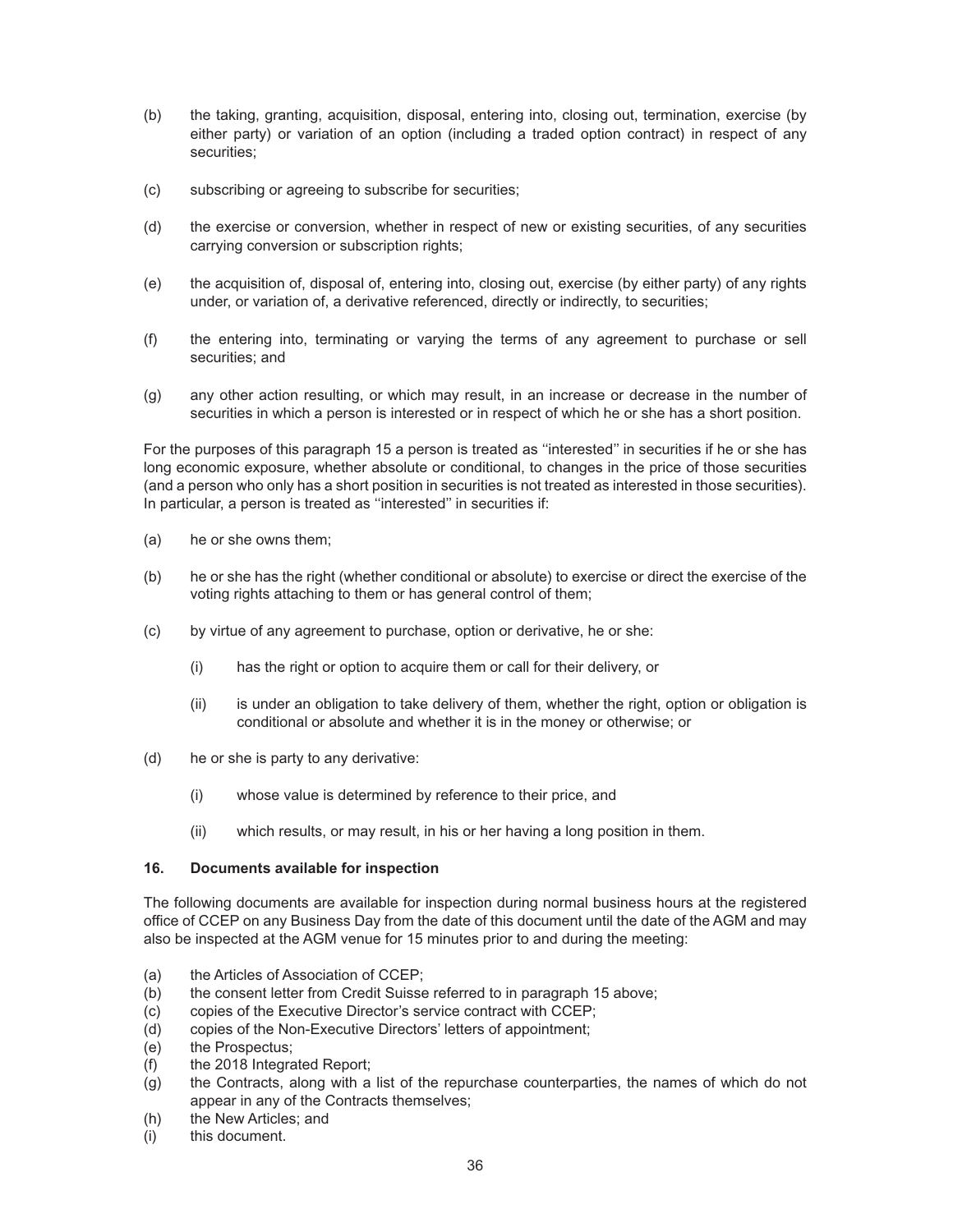With the exception of items (b), (c), (d) and (g) copies of these documents will also be available on CCEP's website (ir.ccep.com).

Copies of the following documents are available on Olive's website:

- (j) the articles of association of Olive at: www.olivepartners.com/Content/docum/OP\_EESS%202019%2002.pdf; and
- (k) Olive's audited annual accounts for the year ended 31 December 2017 at: www.olivepartners.com/Content/docum/CCAA%20Olive%20Partners%202017.pdf;

The table below sets out the various sections of those documents which are incorporated by reference into this document, so as to provide the information required pursuant to the Takeover Code. These documents (other than Olive's audited annual accounts for the year ended 31 December 2017 which will be available from Olive's website as above) will also be available at CCEP's website, ir.ccep.com, from the date of this document and available for inspection as set out in this paragraph 16.

| <b>Document</b>                                                        | <b>Section</b>                                                                                                                                                                            | Page number(s) in<br>such document             |
|------------------------------------------------------------------------|-------------------------------------------------------------------------------------------------------------------------------------------------------------------------------------------|------------------------------------------------|
| Prospectus                                                             | Additional Information - Articles of<br>Association                                                                                                                                       | 203 to 208                                     |
|                                                                        | Additional Information - Material<br>Contracts - CCEP                                                                                                                                     | 240 to 249                                     |
| 2018 Integrated Report                                                 | <b>Board of Directors</b><br>Conflicts of interest<br>Directors' Remuneration Report<br>CCEP's audited consolidated<br>financial statements for the year<br>ended 31 December 2018<br>All | 50 to 54<br>64<br>76 to 87<br>94 to 150<br>All |
| Olive's audited annual accounts for<br>the year ended 31 December 2017 |                                                                                                                                                                                           | All                                            |

Any Shareholder, person with information rights or other person to whom this document is sent may request a copy of each of the documents set out above in hard copy form. Hard copies will only be sent where valid requests are received from such persons. Requests for hard copies are to be submitted to the Company Secretary by post to Pemberton House, Bakers Road, Uxbridge UB8 1EZ, United Kingdom or by making a request via ir.ccep.com/investor-services/information-request or by sending an email to sendmaterial@proxyvote.com or by making a request via www.proxyvote.com or by phoning (in the US) +1 800 579 1639 (calls made in the US and Canada are toll-free to this number) or (outside the US) +1-800-579-1639 (costs may vary in other regions). Lines are open 24 hours a day. All valid requests will be dealt with as soon as possible and hard copies mailed by no later than two business days following such request.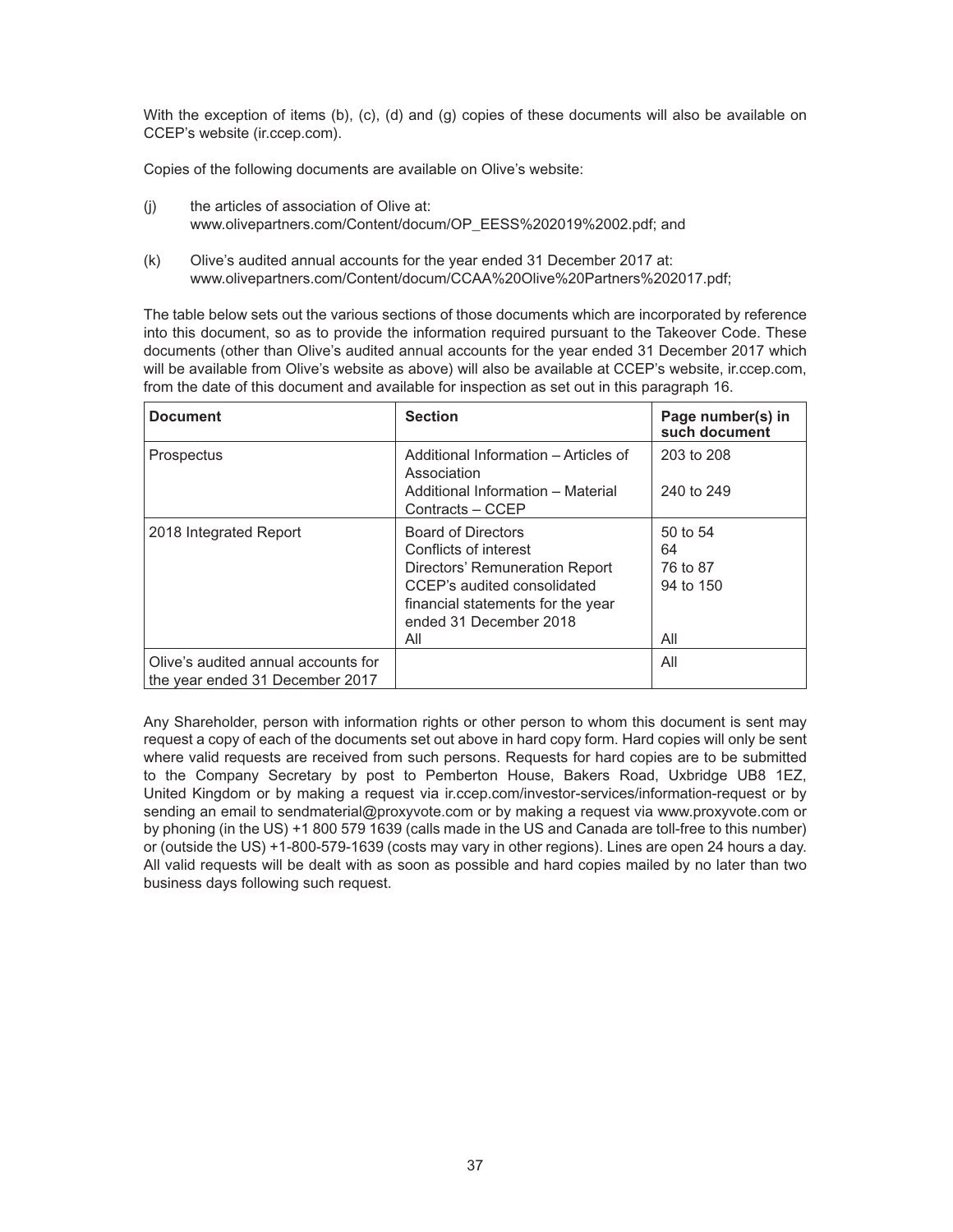Credit Suisse, which is authorised by the Prudential Regulation Authority and regulated by the Prudential Regulation Authority and the Financial Conduct Authority in the United Kingdom, is acting exclusively as financial adviser to CCEP and for no one else in connection with the Waiver Resolution and will not be responsible to any person other than CCEP for providing the protections afforded to clients of Credit Suisse, nor for providing advice in relation to the proposals in this document, or any matter referred to in this document. Apart from the responsibilities and liabilities, if any, which may be imposed on Credit Suisse by the Financial Services and Markets Act 2000 or the regulatory regime established thereunder or any other laws, neither Credit Suisse nor any of its subsidiaries, branches or affiliates owes or accepts any duty, liability or responsibility whatsoever (whether direct or indirect, whether in contract, in tort, under statute or otherwise) to any person who is not a client of Credit Suisse in connection with this document, any statement contained herein or otherwise.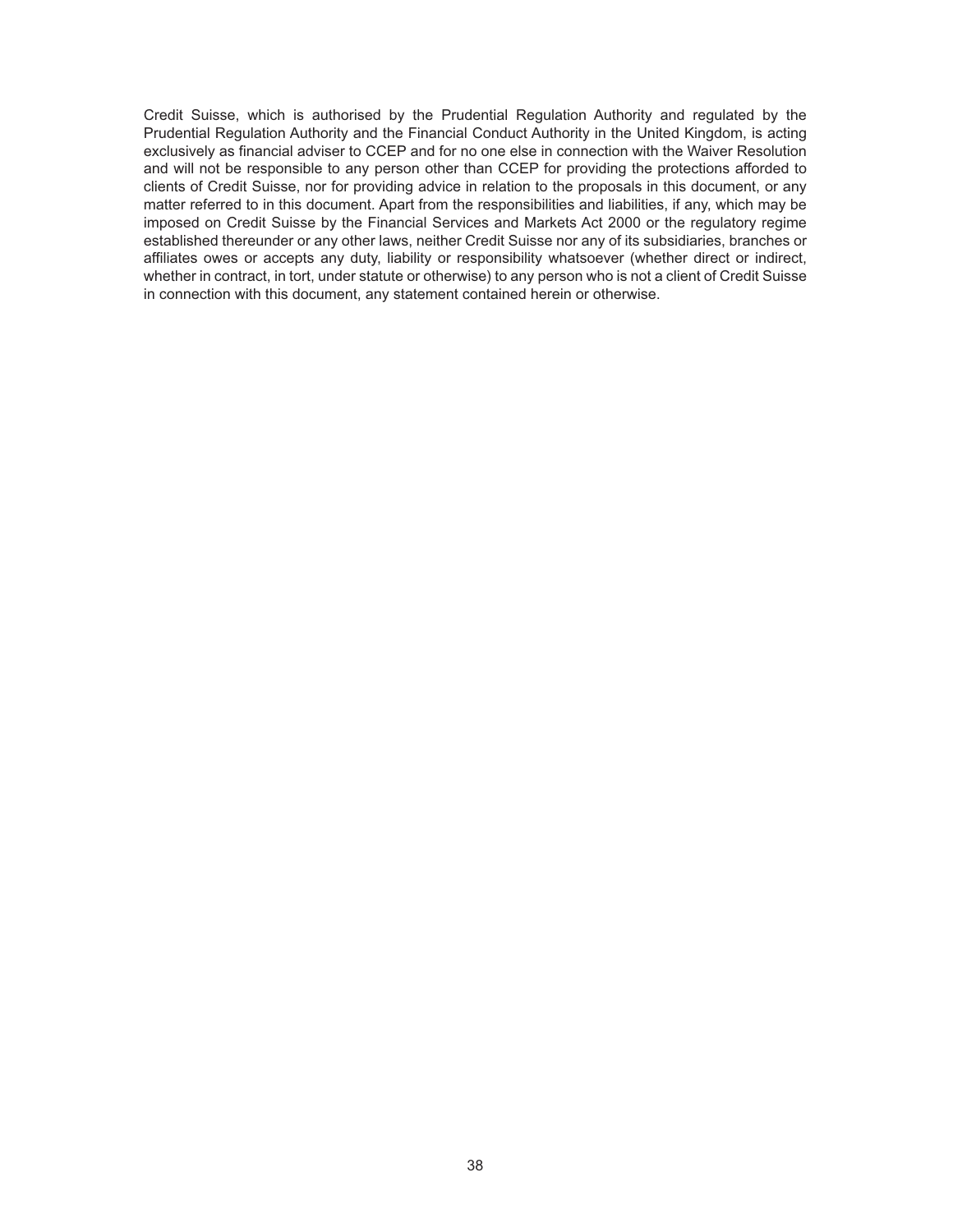# **Part V**

# **DEFINITIONS**

The following definitions apply throughout this document (and for the avoidance of doubt, words in the singular shall include the plural and the plural shall include the singular), unless the context otherwise requires:

| "2018 Integrated Report"                                         | means the 2018 integrated report and audited accounts of<br>CCEP for the year ended 31 December 2018, a copy of<br>which accompanies this document;   |
|------------------------------------------------------------------|-------------------------------------------------------------------------------------------------------------------------------------------------------|
| "Annual General Meeting" or "AGM"                                | means the annual general meeting of CCEP to be held at<br>Pemberton House, Bakers Road, Uxbridge UB8 1EZ,<br>United Kingdom at 3.30pm on 29 May 2019; |
| "Articles of Association" or "Articles"<br>or "Current Articles" | means the Articles of Association of CCEP;                                                                                                            |
| "Auditor"                                                        | means Ernst & Young LLP;                                                                                                                              |
| "Begindau"                                                       | has the meaning given in paragraph 5 of Part IV<br>(Additional Information);                                                                          |
| "Board" or "Directors"                                           | means the directors of CCEP, and "Director" shall mean<br>any one of them, as the context requires;                                                   |
| "Business Day"                                                   | means any day (other than a Saturday or Sunday or public<br>holiday) on which banks are generally open for business in<br>London, United Kingdom;     |
| "Buyback Authorities"                                            | means the authorities that would be granted by<br>Resolutions 19 and 20, if passed, for CCEP to make<br>purchases of its own shares;                  |
| "CCIP"                                                           | means Coca-Cola Iberian Partners S.A.;                                                                                                                |
| "Cobega"                                                         | means Cobega, S.A.;                                                                                                                                   |
| "Company" or "CCEP"                                              | means Coca-Cola European Partners plc;                                                                                                                |
| "Credit Suisse"                                                  | means Credit Suisse International;                                                                                                                    |
| "Empresas"                                                       | has the meaning given in paragraph 5 of Part IV;                                                                                                      |
| "ER"                                                             | European Refreshments,<br>wholly-owned<br>means<br>a<br>subsidiary of The Coca-Cola Company;                                                          |
| "ER Nominated Directors"                                         | means Francisco Crespo Benítez and Irial Finan, the<br>Directors nominated by ER;                                                                     |
| "Group"                                                          | means Coca-Cola European Partners plc and its<br>subsidiaries and subsidiary undertakings from time to<br>time;                                       |
| "A"                                                              | means the Investment Association;                                                                                                                     |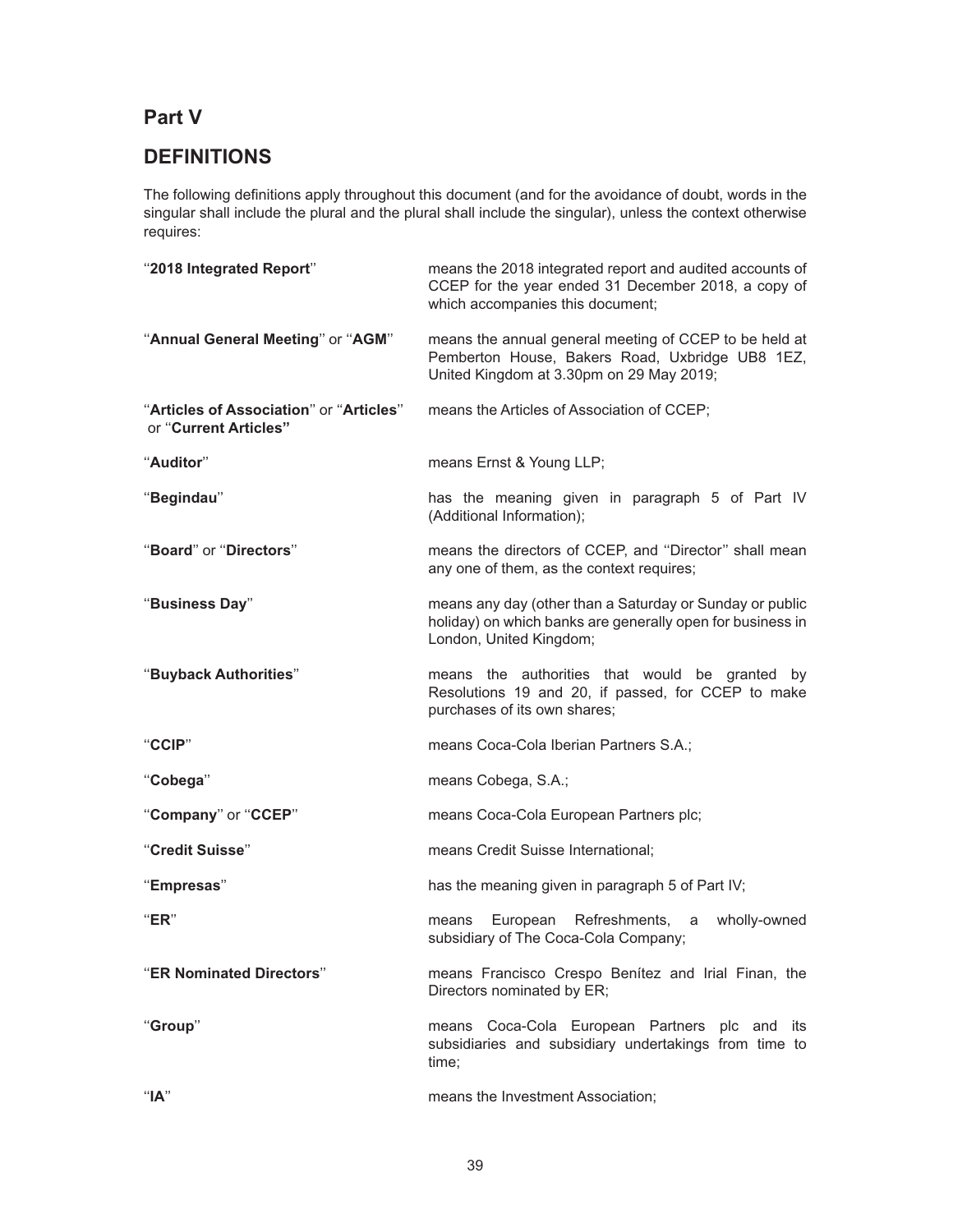| "IFRS"                                                | means the International Financial Reporting Standards as<br>adopted by the European Union;                                                                                                     |
|-------------------------------------------------------|------------------------------------------------------------------------------------------------------------------------------------------------------------------------------------------------|
| "Indau"                                               | has the meaning given in paragraph 5 of Part IV<br>(Additional Information);                                                                                                                   |
| "INEDs"                                               | means the independent non-executive directors of CCEP,<br>being those non-executive directors of CCEP who are not<br>appointed by ER or Olive;                                                 |
| "Independent Shareholders"                            | means shareholders of CCEP other than Olive or any<br>concert party of Olive (as defined by the Takeover Code);                                                                                |
| "LSE"                                                 | means the London Stock Exchange;                                                                                                                                                               |
| "Main Market"                                         | means the LSE's main market for listed securities;                                                                                                                                             |
| "New Articles"                                        | means the proposed Articles that will be adopted if<br>Resolution 22 is passed;                                                                                                                |
| "Non-Olive Directors"                                 | means the Directors other than the Olive Nominated<br>Directors;                                                                                                                               |
| "Notice of AGM" or<br>"Notice of Meeting" or "Notice" | means the notice of AGM set out at Part I (Notice of<br>Meeting);                                                                                                                              |
| "NYSE"                                                | means the New York Stock Exchange;                                                                                                                                                             |
| "Olive"                                               | means Olive Partners, S.A.;                                                                                                                                                                    |
| "Olive Nominated Directors"                           | Sol<br>Daurella,<br>José<br>Ignacio<br>Comenge<br>means<br>Sánchez-Real, Álvaro Gómez-Trénor Aguilar, Alfonso<br>Líbano Daurella and Mario Rotllant Solá, the Directors<br>nominated by Olive; |
| "Olive Subsidiaries"                                  | has the meaning given to it in paragraph 7 of Part IV<br>(Additional Information);                                                                                                             |
| "Ordinary Shares"                                     | means the ordinary shares of €0.01 each in CCEP;                                                                                                                                               |
| "Panel"                                               | means the Panel on Takeovers and Mergers;                                                                                                                                                      |
| "Profit Forecast"                                     | has the meaning given to it in paragraph 14 of Part IV<br>(Additional Information);                                                                                                            |
| "Profit Forecast Period"                              | has the meaning given to it in paragraph 14 of Part IV<br>(Additional Information);                                                                                                            |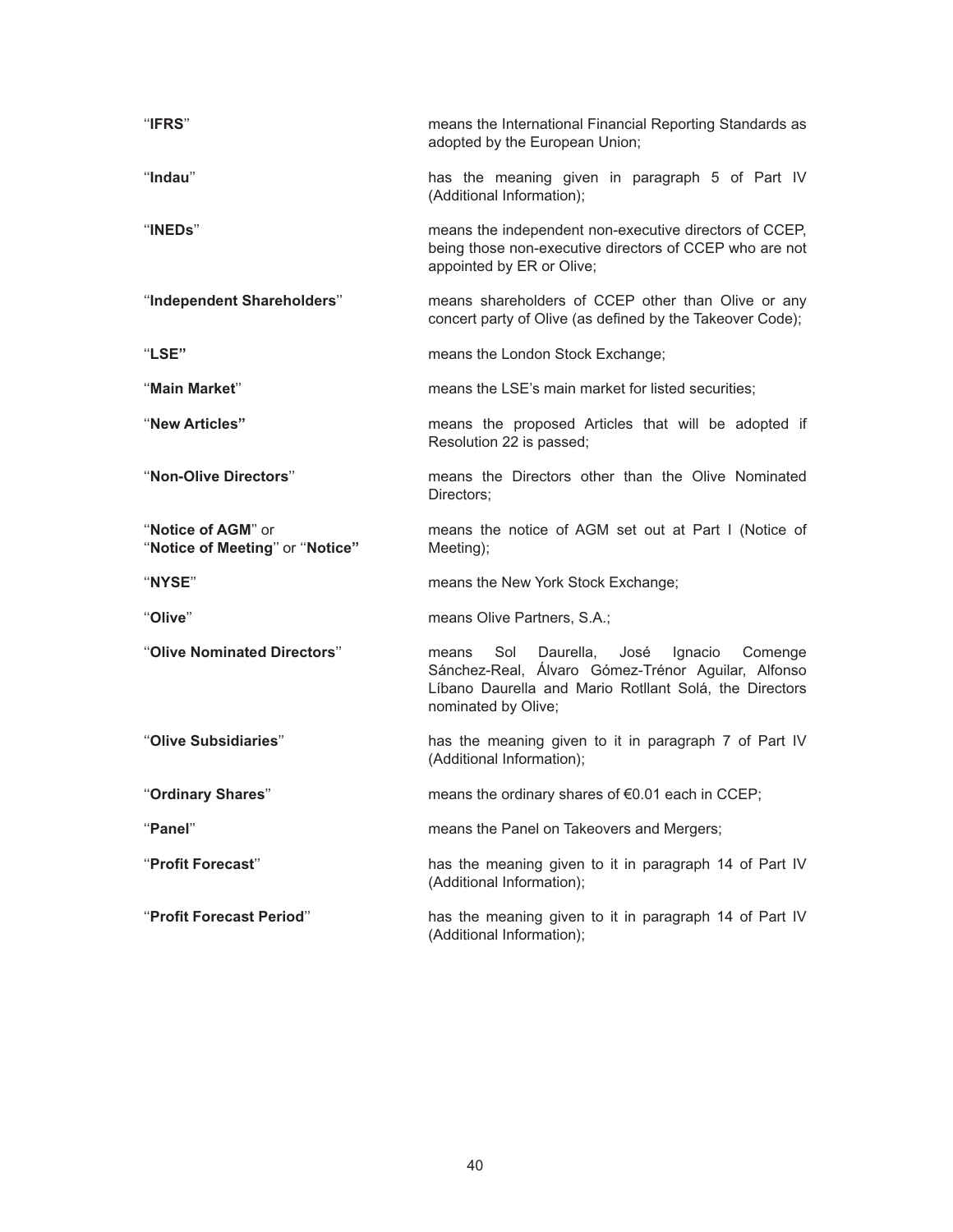| "Prospectus"                  | means CCEP's prospectus dated 25 May 2016 issued to<br>investors regarding the admission to the standard listing<br>segment of the Official List and to trading on Euronext<br>London and the Barcelona, Bilbao, Madrid and Valencia<br>Stock Exchanges (together the Spanish Stock<br>Exchanges); |
|-------------------------------|----------------------------------------------------------------------------------------------------------------------------------------------------------------------------------------------------------------------------------------------------------------------------------------------------|
| "Resolution" or "Resolutions" | means the resolution or resolutions set out in the Notice of<br>AGM;                                                                                                                                                                                                                               |
| "Shareholders"                | means holders of Ordinary Shares of CCEP;                                                                                                                                                                                                                                                          |
| "Shareholders' Agreement"     | means the shareholders' agreement dated 28 May 2016<br>between CCEP and Olive, ER, Coca-Cola GmbH and<br>Vivaga Beteiligungs Gmbh & Co. Kg;                                                                                                                                                        |
| "Spanish Stock Exchanges"     | means the Barcelona, Bilbao, Madrid and Valencia Stock<br>Exchanges;                                                                                                                                                                                                                               |
| "Takeover Code"               | means the City Code on Takeovers and Mergers;                                                                                                                                                                                                                                                      |
| "TCCC"                        | means The Coca-Cola Company; and                                                                                                                                                                                                                                                                   |
| "Waiver Resolution"           | means Resolution 17.                                                                                                                                                                                                                                                                               |